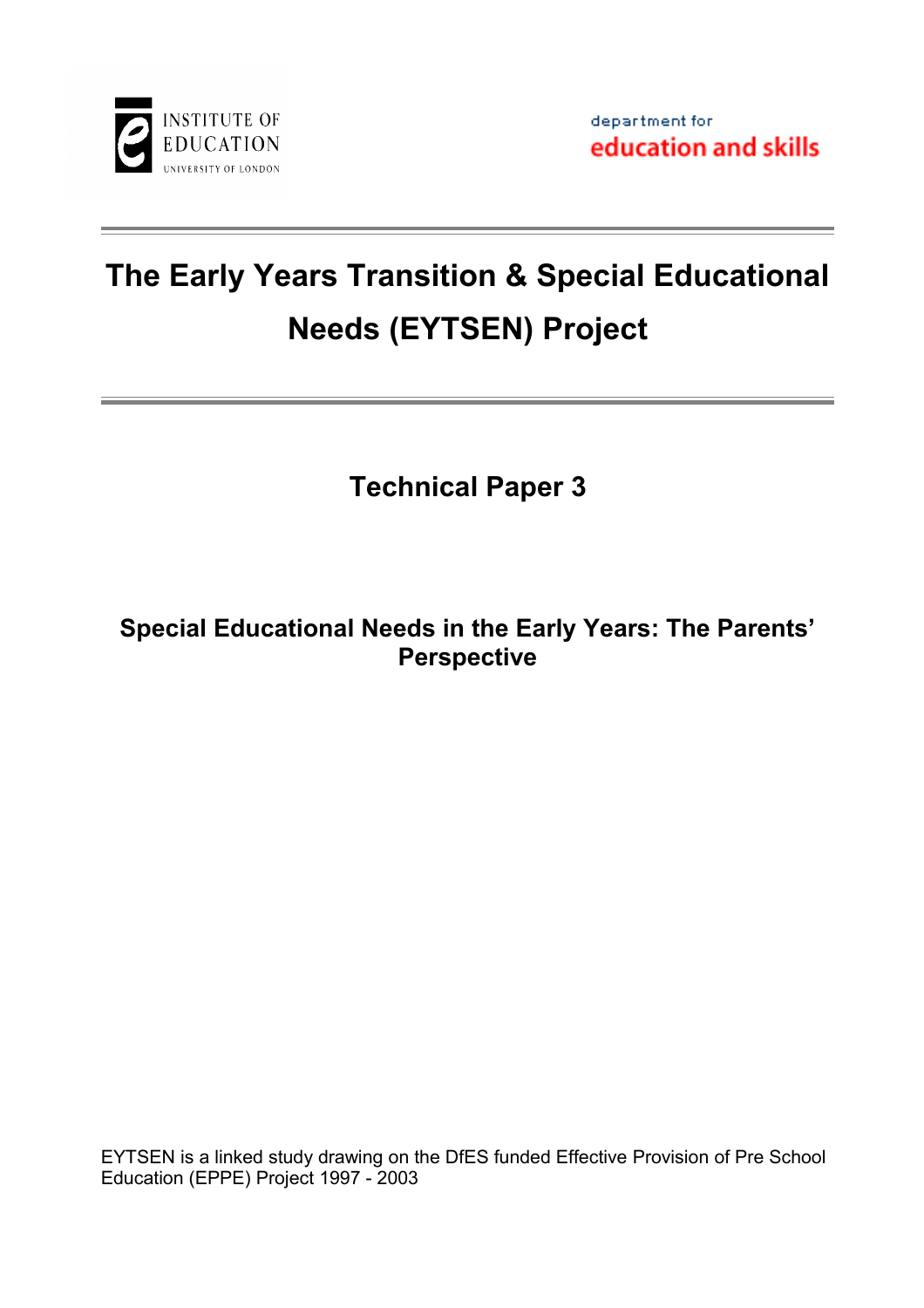Address for correspondence:

EPPE/EYTSEN Project Room 416

Institute of Education **Tel:**  $\overline{1}$  +44 (0) 20 7612 6219 University of London **Fax: +44 (0) 20 7612 6230** 20 Bedford Way **Email:** [b.taggart@ioe.ac.uk](mailto:b.taggart@ioe.ac.uk)<br>London WC1H London WC1H London WC1H London WC1H 20 Bedford MC1H 20 Bedford MC1H 20 Bedford MC1H 20 Bedford Me Website http://www.ioe.ac.uk/projects/eppe

> Ordering Information: The Bookshop at the Institute of Education 20, Bedford Way, London, WC1H OAL Telephone: 020 7612 6050 Facsimile: 020 7612 6407 Email: [bmbc@ioe.ac.uk](mailto:bmbc@ioe.ac.uk) website: [www.bmbc.com/ioe](http://www.bmbc.com/ioe)

> > **Price £8**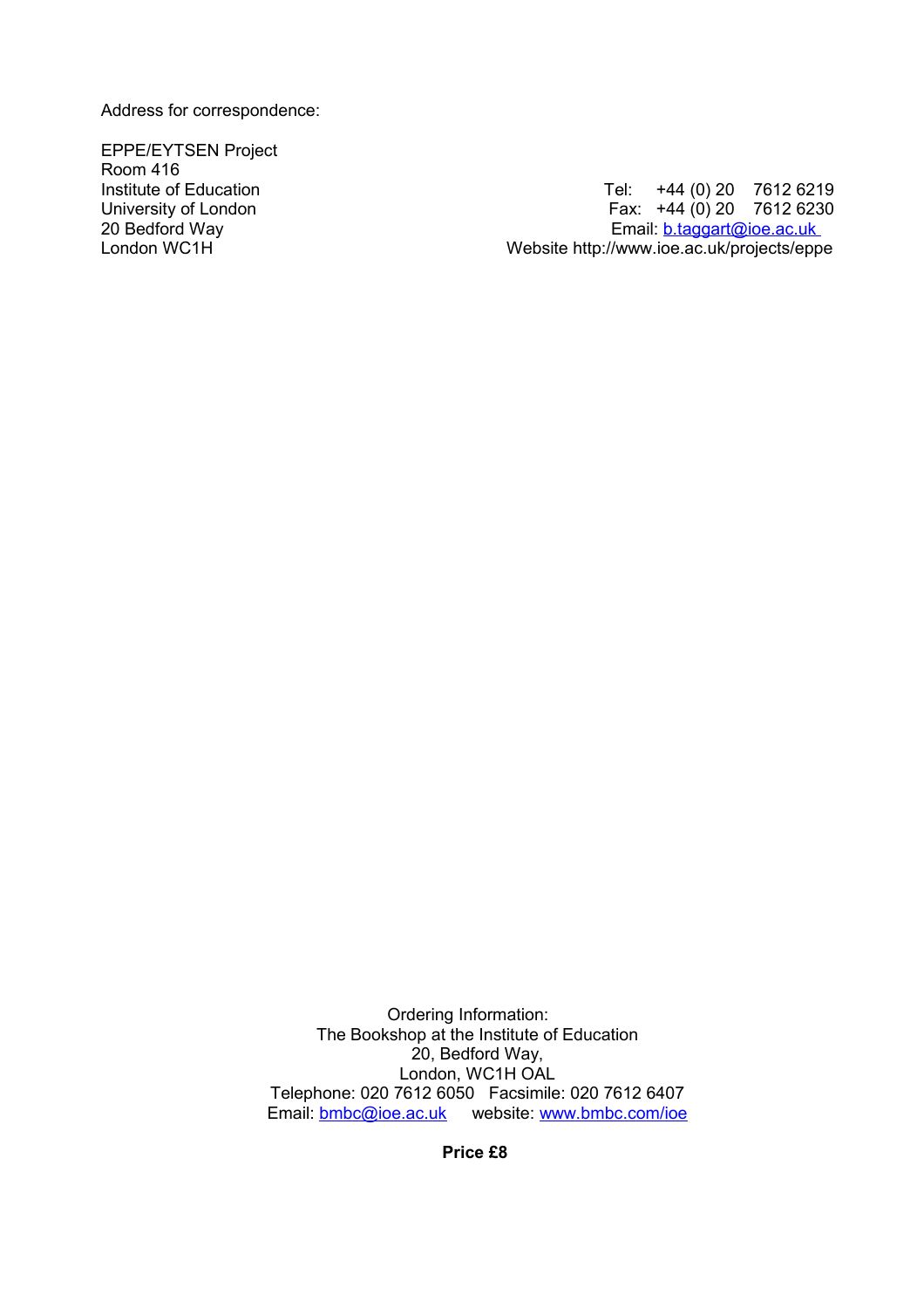# **EYTSEN Technical Paper 3**

# **SPECIAL EDUCATIONAL NEEDS IN THE EARLY YEARS: THE PARENTS' PERSPECTIVE.**

# **AUTHORS:**

Brenda Taggart Pam Sammons Rebecca Smees Kathy Sylva Edward Melhuish Iram Siraj-Blatchford Karen Elliot

# **ACKNOWLEDGEMENTS**

The EYTSEN Project draws on the data collected as part of the Effective Provision of Pre School Education (EPPE) Project, a longitudinal study funded by the DfES. The EPPE research would not be possible without the support and co-operation of the six Local Authorities (LAs) and the many pre-school centres, primary schools, children and parents participating in the research. We are particularly grateful to our research staff, Margaret Kehoe, Isabella Hughes, Ursula Barton, Wesley Welcomme and Nadine Boyne. We would also like to acknowledge the contributions of our part-time research assistants, Andy Ayres, Laurie Endean, Kit Endean, Mark Foster, Anne Hall, Ruth Hupton, Lanre Ogundimu, Phil Short, Linda Taggart, James Walker-Hall, Rachel Whitehead and Thomas Whitehead. A very special thanks goes to the project secretary Jacquie Reid. Special thanks to Professor Ingrid Lunt for comment on early drafts. We thank the EYTSEN Steering Committee for their helpful advice.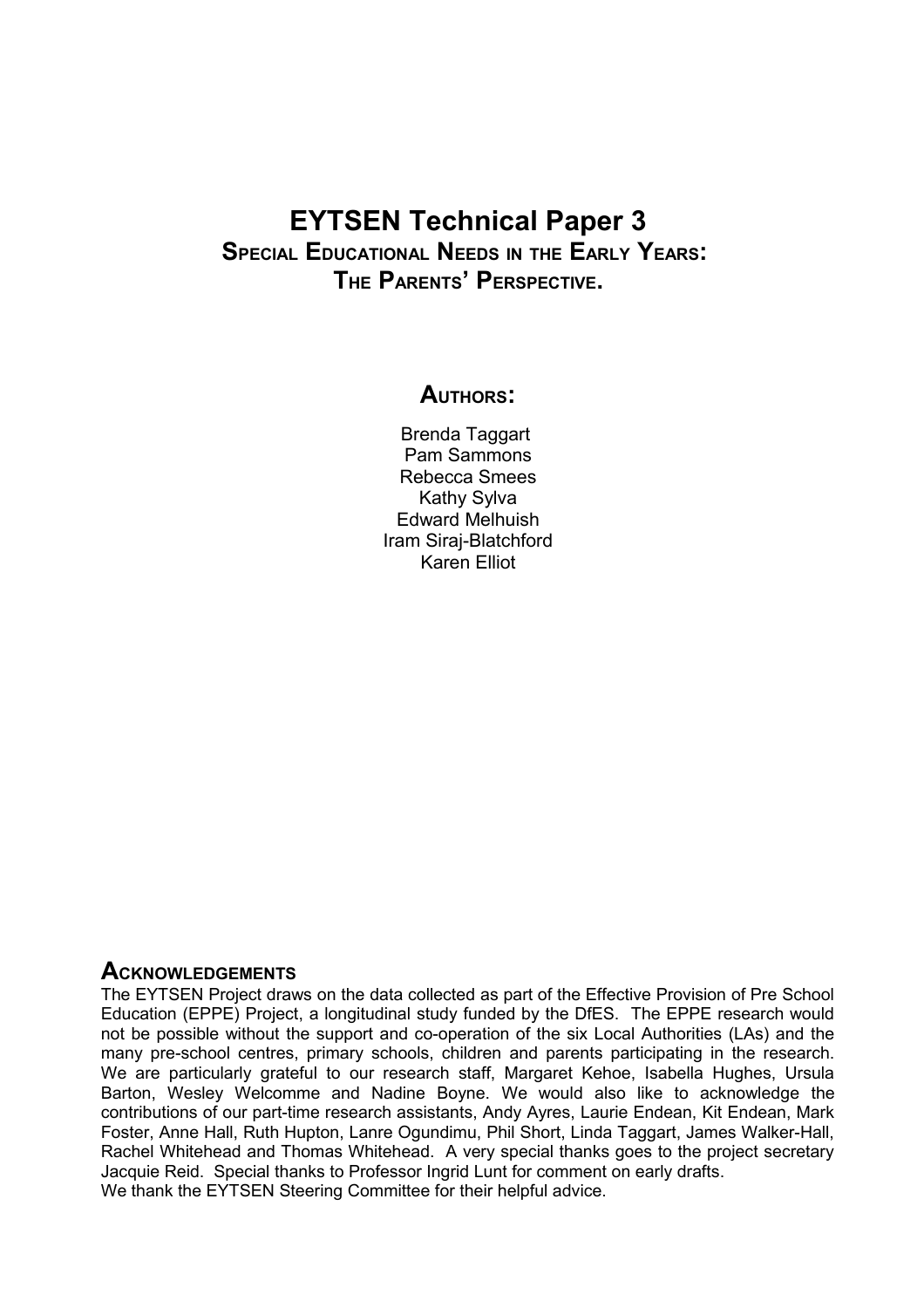# **THE EPPE/EYTSEN RESEARCH TEAM**

# **Principal Investigators**

**Professor Pam Sammons** Institute of Education, University of London

**Brenda Taggart** Research Co-ordinator

Institute of Education, University of London

**Professor Kathy Sylva** Department of Educational Studies, University of Oxford

**Professor Edward Melhuish** Institute for the Study of Children, Families and Social Issues, Birkbeck, University of London

**Professor Iram Siraj-Blatchford** Institute of Education, University of London

**Senior Research Officers for Statistical Analyses Rebecca Smees** Institute of Education, University of London

**Karen Elliot**  Institute of Education, University of London

> Published in May 2004 by the Institute of Education University of London 20 Bedford Way, London WC1H OAL

> > *Pursuing Excellence in Education*

ISBN 085473 682 4

Ricoh Document Management. London.

The views expressed in this report are the authors' and do not necessarily reflect those of the Department for Education and Skills.

© INSTITUTE OF EDUCATION, UNIVERSITY OF LONDON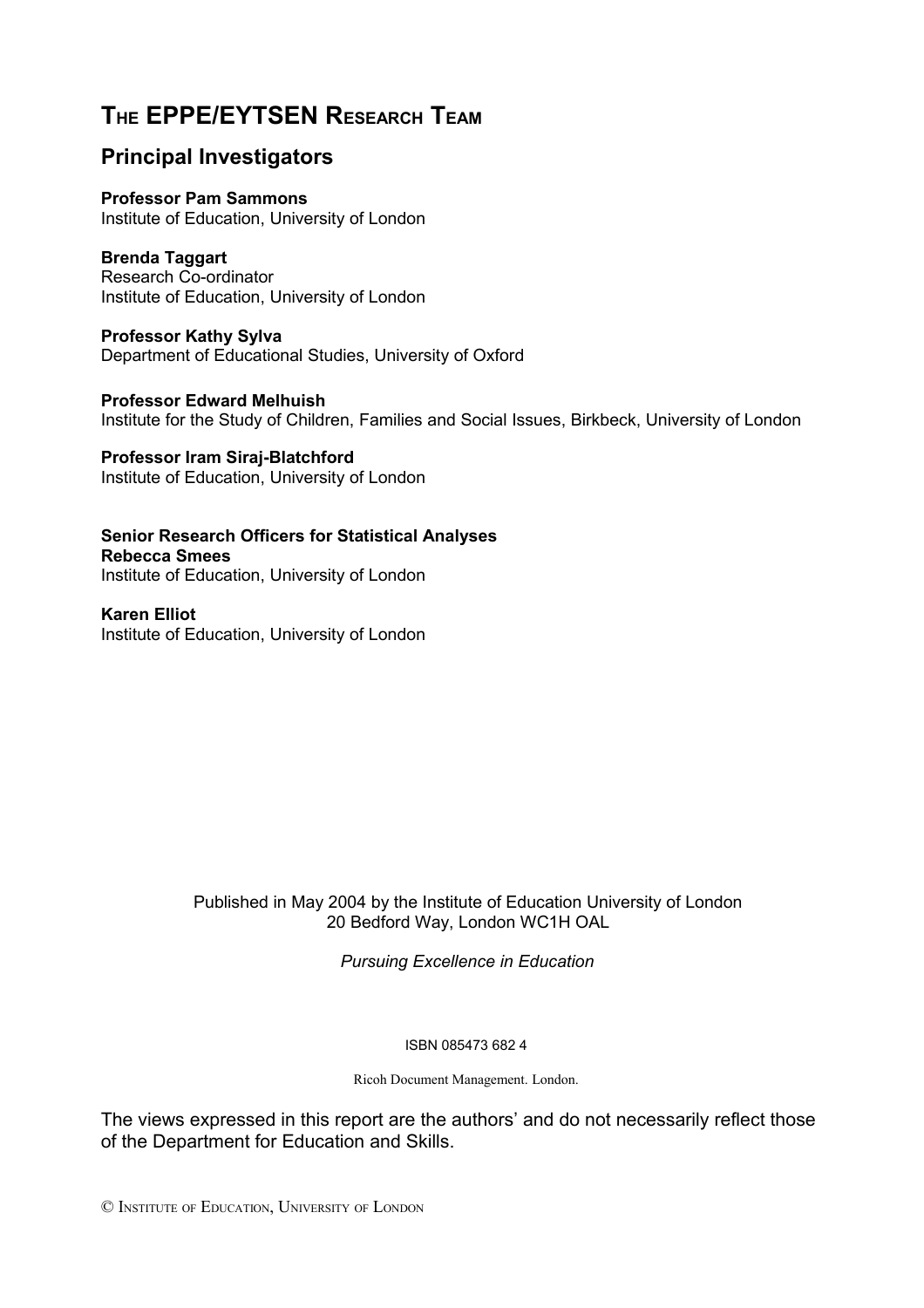|          | <b>CONTENTS</b><br><b>EXECUTIVE SUMMARY</b>                                                            | page<br>i-v                      |
|----------|--------------------------------------------------------------------------------------------------------|----------------------------------|
|          | The EPPE / EYTSEN Study<br>The Sample and Methodology                                                  | 1<br>1                           |
|          | Aims of the EYTSEN project study and this report                                                       | $\overline{2}$                   |
|          | Introduction to the Parents' Perspective                                                               | $\overline{3}$                   |
|          | SECTION ONE - The identification of special educational needs                                          |                                  |
|          | (as reported by parents)                                                                               | 5                                |
|          | a) Identification within the household                                                                 | $\mathbf 5$                      |
|          | b) Identification outside the household                                                                | $\,6\,$                          |
|          | c) Agreeing and disagreeing with needs                                                                 | $\overline{7}$<br>$\overline{7}$ |
|          | e) Identification by pre-school and school<br>f) Overlap in the reporting of special educational needs | 8                                |
|          | Summary – Identification and distribution of SEN children (as reported by parents)                     | 11                               |
|          | SECTION TWO - Type of special educational need (as identified by parents)                              | 12                               |
|          | a) Medical conditions                                                                                  | 12                               |
|          | b) Physical conditions                                                                                 | 13                               |
|          | c) Learning difficulties                                                                               | 13                               |
|          | d) Behavioural needs<br>e) Children with multiple needs                                                | 14<br>14                         |
|          | Summary                                                                                                | 15                               |
|          | SECTION THREE - Was the type of special educational need related to pre-school                         |                                  |
|          | recognition?                                                                                           | 16                               |
|          | a) Medical conditions                                                                                  | 16                               |
|          | b) Physical conditions                                                                                 | 17                               |
|          | c) Learning difficulties                                                                               | 17                               |
|          | d) Behavioural needs<br>Summary                                                                        | 18<br>19                         |
|          | SECTION FOUR - Characteristics of children with special educational needs                              |                                  |
|          | in relation to family characteristics                                                                  | 20                               |
|          | <b>Child Characteristics</b>                                                                           | 20                               |
|          | Gender                                                                                                 | 20                               |
| a)<br>b) | 20<br>Physical conditions<br>Behavioural needs<br>20                                                   |                                  |
|          | <b>Family characteristics</b>                                                                          | 20                               |
|          | <b>Marital status</b><br>a)                                                                            | 20                               |
|          | b) Position in household                                                                               | 21                               |
|          | c) Socio-economic status                                                                               |                                  |
|          | 21<br>d) Life events                                                                                   | 21                               |
|          | Home learning environment                                                                              | 22                               |
|          | Computers<br>a)                                                                                        | 22                               |
|          | Shopping<br>b)                                                                                         | 22                               |
|          | Dance, music and movement<br>C)                                                                        | 22                               |
|          | d) TV and Video watching                                                                               |                                  |
|          | 22<br>e) Homework                                                                                      | 22                               |
|          | Summary                                                                                                | 23                               |
|          | SECTION FIVE – Support for children who have special educational needs                                 |                                  |
|          | (as reported by parents)                                                                               | 24                               |
|          | a) Providing support during the pre-school period                                                      | 24                               |
|          | b) Support during the school period                                                                    | 27                               |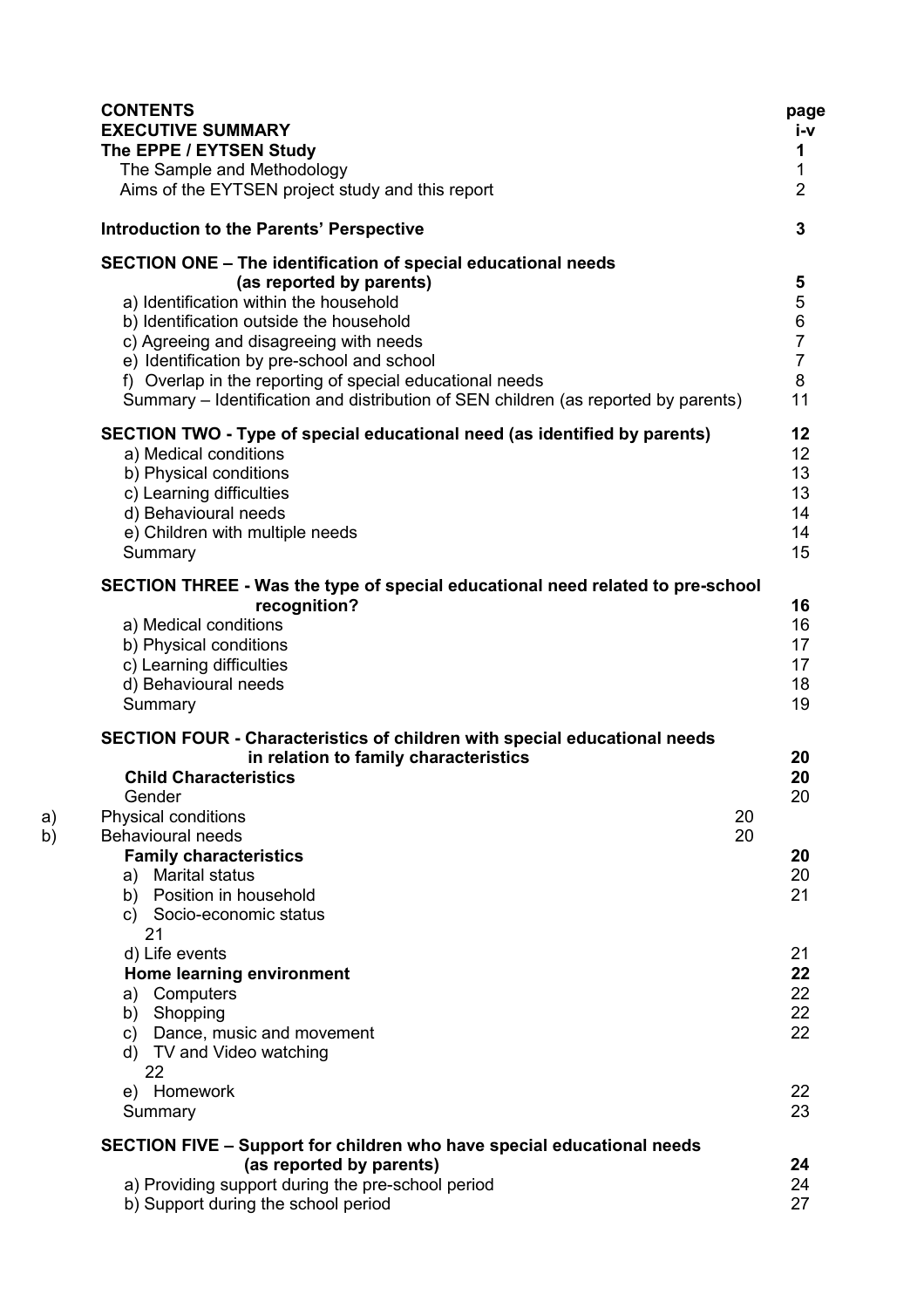| c) Support provided by professionals outside of pre-school/school<br>d) Parental support                      | 29<br>30 |
|---------------------------------------------------------------------------------------------------------------|----------|
| e) How satisfied were parents with the support they received for their child's SEN<br>f) Dissatisfied parents | 31<br>31 |
| g) Statementing in early years<br>Summary                                                                     | 34<br>36 |
| Conclusion                                                                                                    | 38       |
| <b>References</b>                                                                                             | 39       |
| <b>Glossary of terms</b>                                                                                      | 42       |
|                                                                                                               |          |

**APPENDIX 1: SEN Section of the parent questionnaire-Section G: My child is special 45**

**APPENDIX 2: The Effective Provision of Pre-School Education (EPPE) Project and Early Years Transition & Special Educational Needs (EYTSEN) Technical Papers in the Series 46**

**For the classification of risk and the identification of special educational needs over the pre-school period see EYTSEN Technical Paper 1.** 

**For special educational needs over the early years in primary school (up to Year 1) and linked parents' views, schools' views and EYTSEN classification of risk see EYTSEN Technical Paper 2**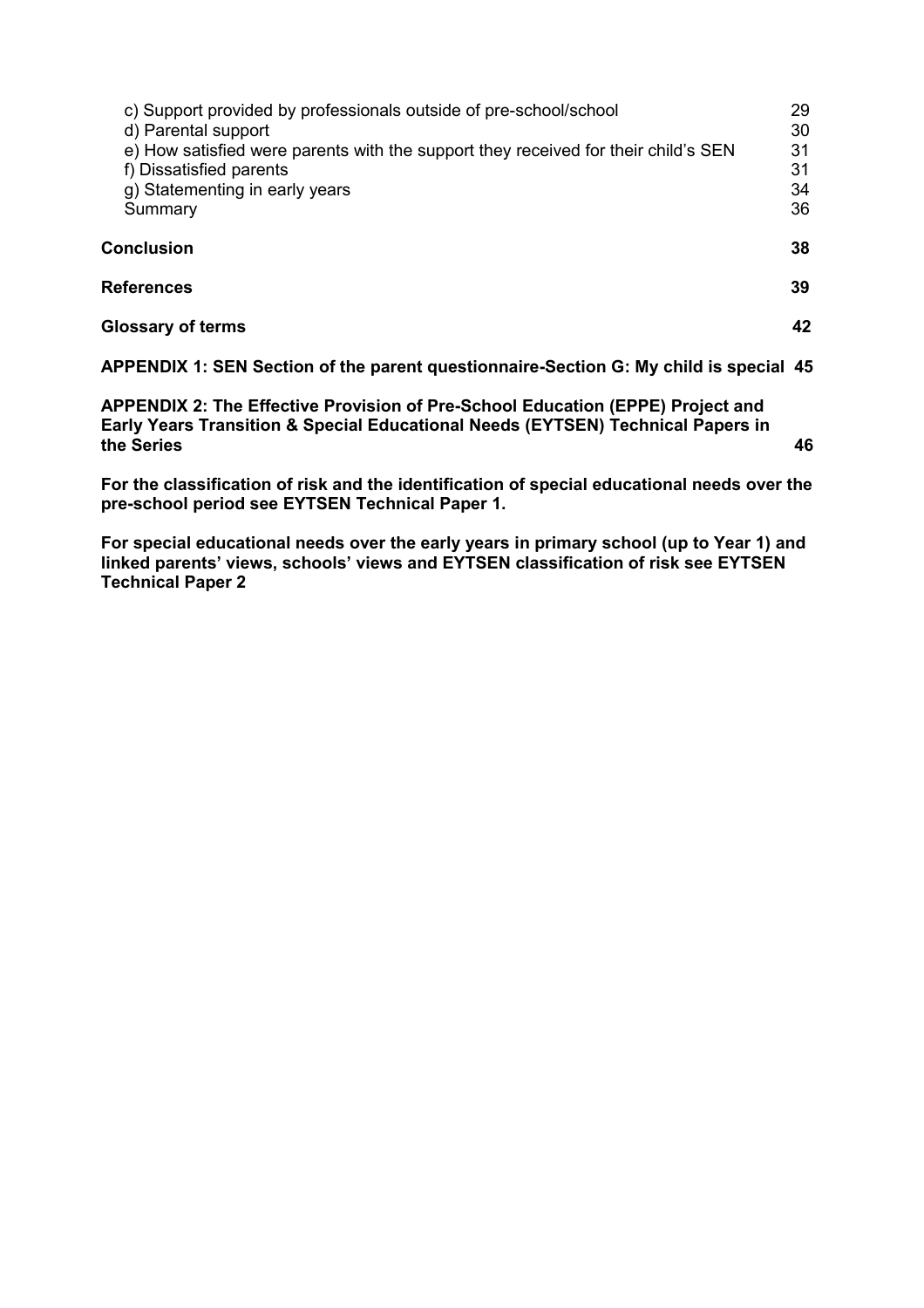# **EXECUTIVE SUMMARY**

# **The EPPE/EYTSEN study**

The Early Years Transitions and Special Educational Needs (EYTSEN) project builds on the work of the Effective Provision of Pre-School Education (EPPE) project, a major longitudinal study of a national sample of young children's progress and development through pre-school and into primary school until the end of Key Stage 1 (age 3+ to 7 years). Both the EPPE and EYTSEN research studies are funded by the Department of Education and Skills (DfES). The EYTSEN study explores evidence of possible special educational needs (SEN) amongst pre-school children. It uses a range of information to identify children who may be 'at risk' in terms of either cognitive or social behavioural development and investigates links with a variety of child, parent and family characteristics. It also describes variations in the policies and provision offered by different pre-school centres designed to support children with SEN.

# **The Sample and Methodology**

Information for over 2800 children attending 141 pre-school centres selected from five regions across England has been analysed in the EPPE research. Centres were drawn from a range of types of providers (local authority day nurseries, integrated or combined centres, playgroups, private day nurseries, nursery schools and nursery classes). This information included measures of cognitive and social/behavioural development, parental and centre manager interviews and questionnaires, and observations conducted in pre-school settings to assess 'quality'. We thus have several sources of information that can be used to explore the relationship between young children's development and their 'at risk' status in terms of developing special educational needs (for more detailed information on 'at risk' status see EYTSEN Technical Paper 1 and 2). A further 'home' group of 314 children joined the study at entry to primary school. These children were included because they had little or no pre-school experience. The inclusion of these children allows comparison of children who had attended a pre-school and those who did not experience such group care. **This paper reports on information from a questionnaire sent out to parents when their children were attending primary school. The extensive reference to children who had special educational needs in this paper is in the context of parent's reports. Technical Papers 1 and 2 in this series report on the identification of special education needs by other methods.** The questionnaire had a response rate of over 80 per cent of the original sample of parents.

The project has reported, in previous technical papers (see footnotes below), on children who were identified as 'at risk' of SEN by EPPE assessments and pre-school worker ratings from the pre-school period up to the end of Year 1 in primary school.

It should be noted that the EPPE sample of children, because they were recruited in 'ordinary' types of preschool provision, contains very low numbers of children with severe and profound SEN or disabilities. Children whose disability or medical conditions require very specialist assistance or constant one-to-one supervision are more likely to attend a 'special' pre-school/school or hospital school than to be enrolled in the six types of provision included in the research.

# **Aims of the EYTSEN study and this report**

The EYTSEN study analysed different sources of information and the linkages amongst them with a view to informing policy and practice related to the characteristics of young children 'at risk' of SEN and preschool centre practices associated with changes in risk status.

The importance of working in partnership with parents, in education, is nowhere more important than when a child may be in need of additional help and support to help them overcome a difficulty they may be facing in their development. This report focuses on the perceptions of SEN identified by parents in the EPPE study.<sup>[1](#page-6-0)</sup> These perceptions were analysed from a questionnaire response, which contain both quantitative and qualitative answers to questions about SEN. For further information on SEN across the pre-school and school period, see EYTSEN Technical Papers 1 and [2](#page-6-1)<sup>2</sup>.

<span id="page-6-1"></span>2 EYTSEN Technical Paper 1 Special Educational Needs across the Pre-School Period.

<span id="page-6-0"></span><sup>&</sup>lt;sup>1</sup> The term 'parents' throughout the report is used to denote anyone who is the main carer of an EPPE child. This term covers a range of relationships e.g. natural parents, carers, guardians, adoptive, foster and step parents.

EYTSEN Technical Paper 2 Special Educational Needs in the Early Primary Years: Primary school entry up to the end of Year One.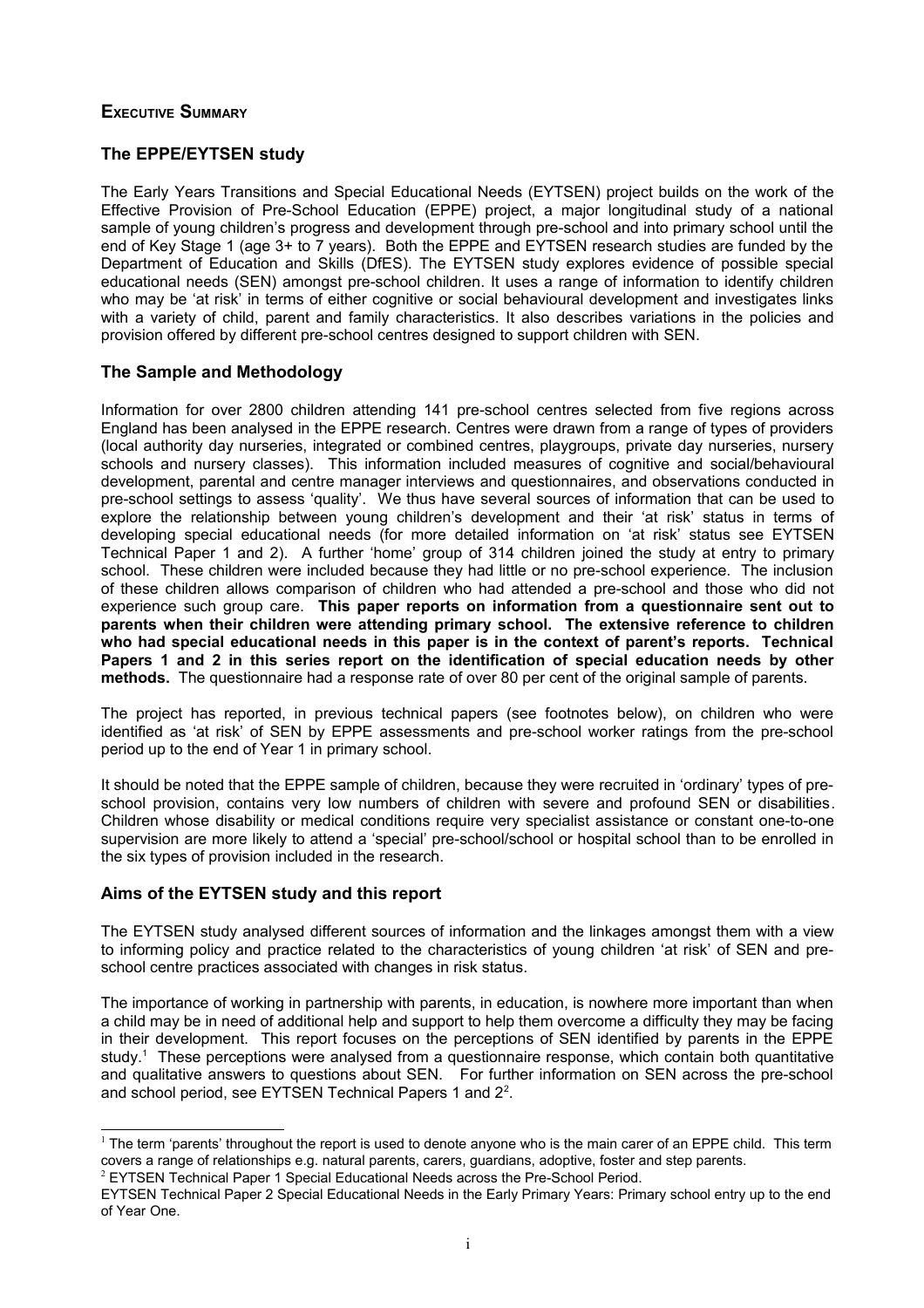# **Findings**

#### **Section 1 - Identification and Distribution of SEN children**

i) The percentage of children in the EPPE sample who have some form of SEN, as reported by their parents, is just over 20 per cent. This compares with 17.5 per cent of primary pupils nationally (DfES, 2003) with SEN (with and without statements).

ii) The parents of children who had experience of pre-school education were more likely to report their children being in need of help than parents whose children did not attend pre-school.

iii) The highest proportion of parents with SEN concerns (whose children had pre-school provision), were found in integrated centres and the lowest in private day nurseries.

iv) Parents of the 'home' children were the least likely to report incidence of special educational needs in their children. However, when the 'home' children were considered for their 'at risk' status of developing SEN through assessments of cognitive (and social behavioural development) there were proportionately far more children 'at risk' of SEN in this group than in the group of children who had attended a pre-school. v) Identification of a special educational need was most likely to occur within the household.

vi) Children who attended pre-school were more likely to be identified as having a special educational need by someone outside of the family than those children in the 'home' group.

vii) Teachers were the most likely people outside the household to identify SEN, then Doctors. Teachers were most likely to identify early signs of cognitive difficulties (reading, numeracy) and doctors most likely to pick up on physical delays (hearing, speech/language).

viii) Only 30 per cent of parents who thought their child had a special educational need said that this need was recognised during the pre-school period.

#### **Section 2 - Type of special educational need as identified by parents**

i) The most common type of medical conditions reported across the sample as a whole were asthma followed by eczema. Many children had both conditions.

ii) The most common type of physical conditions reported across the sample as a whole were speech or language difficulties followed by hearing difficulties.

iii) There were no particular patterns of need relating to physical or medical conditions across geographical regions.

iv) More children were likely to be reported by parents as having difficulties with reading than with numeracy.

v) The most common form of behavioural difficulties reported by parents was 'stubborn and disobedient' behaviour. Parents on the whole reported less incidence of social/behavioural difficulties in their children than medical conditions, physical or learning difficulties.

vi) Children with behavioural problems were more likely to have difficulties affecting a number of SEN domains than children with learning or physical difficulties.

#### **Section 3 – Was the type of special educational need related to pre-school recognition?**

i) There were considerably high levels of recognition (over 50%) of medical, physical and learning difficulties by pre-school staff, as reported by parents.

ii) Pre-school staff were less likely to recognise behavioural problems as opposed to medical, physical or learning difficulties.

iii) The behavioural problems least likely to be recognised by pre-school staff were hyperactivity, and spiteful/aggressiveness.

iv) The least likely condition to be recognised was eating disorders. This may reflect the sessional nature of pre-schools where not all children stay on-site for lunch.

It should be stressed that parent's reports of behaviour may not accurately reflect their child's actual behaviour in pre-school or school as social behaviour is strongly influenced by context. This may help to account for discrepancies in recognition of some types of 'problem' behaviours.

#### **Once recognised was help given?**

i) The children most likely to be given help in pre-schools were those with blood, heart and ENT (ear, nose and throat) problems (medical conditions), a learning/mental disorder (learning difficulties), who were shy, who had toileting difficulties, who were unhappy going to school or were spiteful/aggressive (behavioural needs).

ii) Those children who were given help, but to a lesser degree, were those with skin conditions, lung and eye problems (medical conditions), problems with speech/language, hearing, poor co-ordination and other physical disabilities (physical conditions), also those with difficulties with reading and numeracy, a specific learning difficulty and general slow development (learning difficulties). Children with behavioural difficulties who received this level of help were reported to be clingy, nervous, lonely, had sibling rivalry, tantrums, were stubborn/disobedient, hyperactive or with eating problems.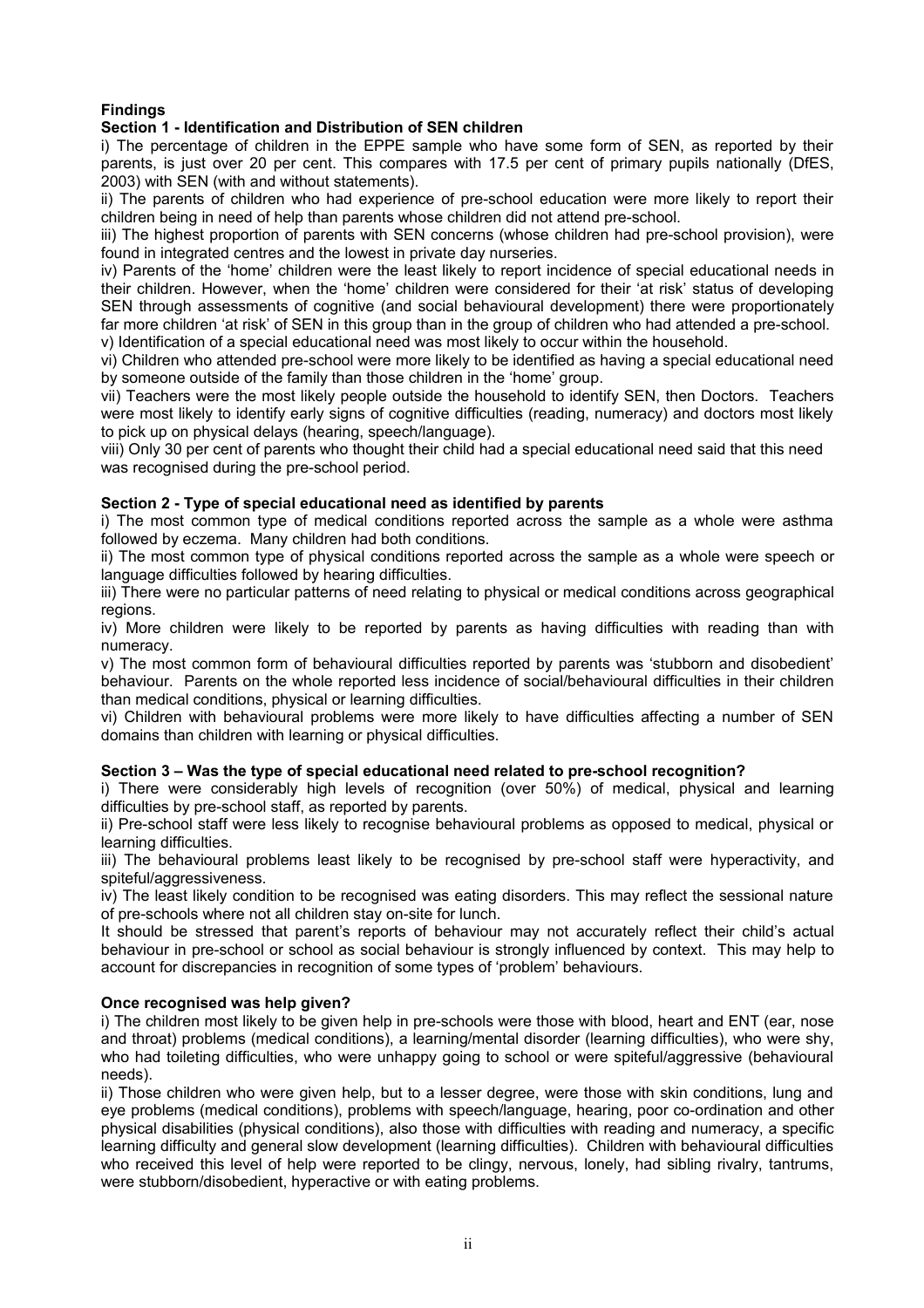iii) Children who received only moderate amounts of help, as reported by parents, were those who had a behavioural problem defined as a medical condition and those with sight difficulties (physical conditions). iv) The children who received the least help were those with sleeping difficulties.

#### **Section 4 – Characteristics of children with special educational needs in relation to family characteristics.**

Selected variables from other sections of the questionnaire were cross-tabulated with whether the parent thought their child had a SEN to see if there were associations between SEN and particular child, family or home characteristics.

#### Gender

i) Boys were more likely (than expected) to be reported by parents as having a learning disability than girls. ii) Boys were more likely (than expected) to be reported by parents, as hyperactive than girls.

iii) Boys were more likely (than expected) to be reported by parents as unhappy going to school than girls.

iv) Boys were more likely (than expected) to be reported by parents as having eating problems than girls.

#### Marital status

i) There were more 'SEN' children than expected coming from divorced backgrounds and less than expected coming from married backgrounds.

#### Socio-economic status

i) There were more 'SEN' children than expected coming from the father 'never worked' group and less than expected coming from the father professional groups.

#### Life events

i) There were positive relationships between a child being exposed to a 'life event' and their likelihood of being a concern for SEN. The 'life events' with the strongest associations were not settling at school, being hospitalised or suffered family conflict.

ii) The events, which had slightly less impact (but still significant), were all associated with issues in the home: separation/divorce, moving home and sibling rivalry.

iii) The life events which showed a weaker association were for a child who suffered a seriously illness (but remained at home as opposed to the group who were hospitalised) and family violence. The later groups should be treated with some caution in reporting terms as they contain very low numbers of children. It should be noted that some children had experienced a number of 'life events' i.e. may have had family conflict and had moved home. Experiencing a number of 'life events' may be cumulative and may make a child more 'at risk' of developing SEN.

#### The home learning environment

i) 'SEN' children, tended to play on the computer by themselves more often than children not reported by parents as having any SEN. It was also found that parents of 'SEN' children tend to play computer games with their children more often than children who had no 'SEN'.

ii) Parents reported that they were less likely to take their child shopping 'occasionally' if their child was in the 'SEN' group.

iii) 'SEN' children tend to enjoy dance, music and movement less often than children whose parents reported them as having no concern of 'SEN'.

iv) 'SEN' children got less help with, and received less homework than children without 'SEN'.

#### **Section 5 – Support for children who had SEN (as reported by parents)**

This section explores how satisfied parents were with the help they were given and ways in which they think their children could be better supported. It also considers children who have been supported via a 'statement' of special educational needs.

#### Support during the pre-school period

i) The most commonly reported type of support parents reported children were given during the pre-school period for children with any kind of need (medical, physical, learning and behavioural) was speech therapy which was provided 'off-site'.

ii) The most common form of support given for medical and physical needs was a mixture of one-to-one tuition and general additional educational support<sup>[3](#page-8-0)</sup> with some emotional and behavioural support.

<span id="page-8-0"></span><sup>&</sup>lt;sup>3</sup> In the context of this report, general additional educational support, usually meant curriculum differentiation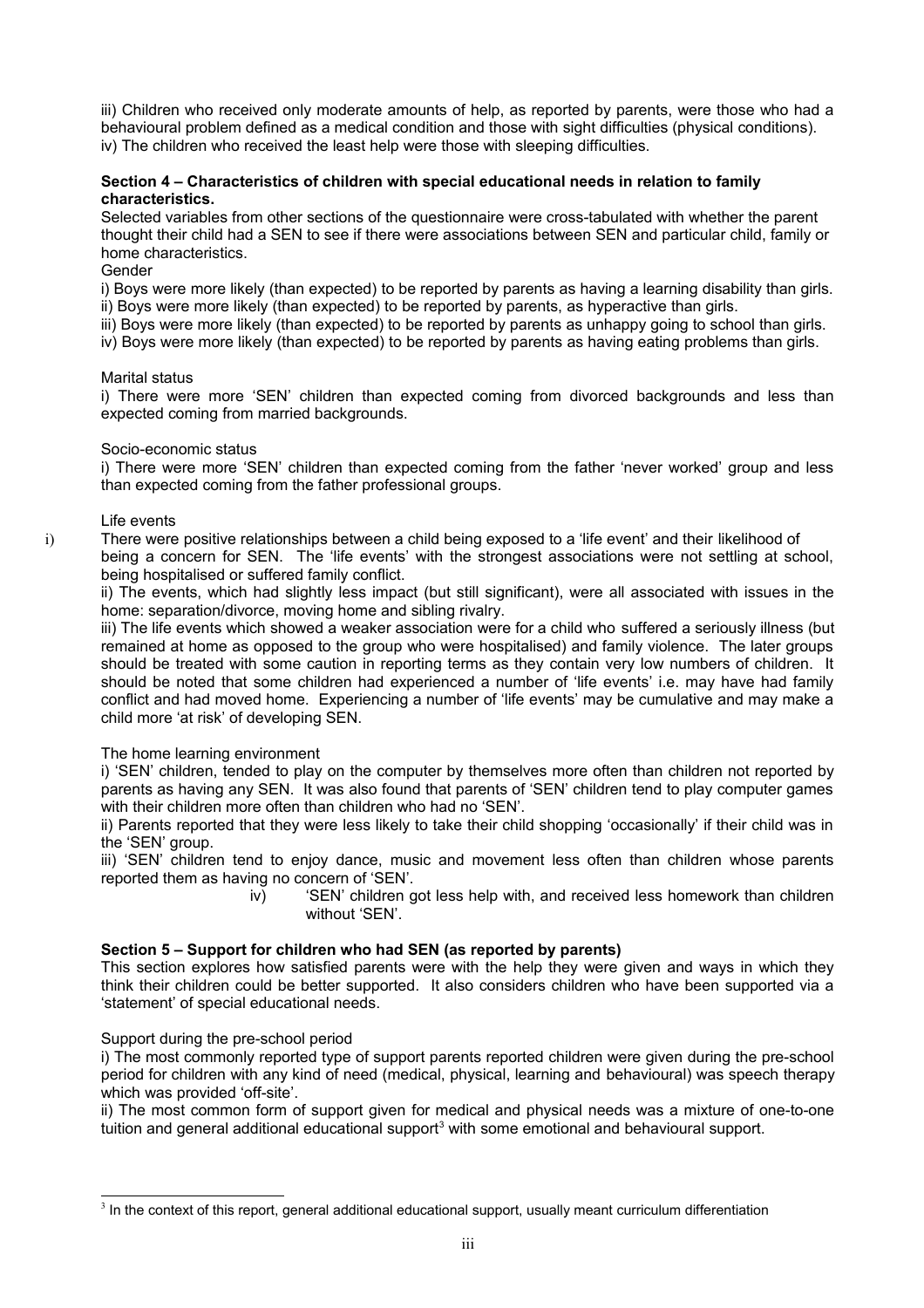iii) Children were more likely to receive the help of a learning support assistant<sup>[4](#page-9-0)</sup> if they had a learning difficulty as apposed to a medical or physical condition.

iv) Children with behavioural difficulties were most likely to receive on-site support during their pre-school by a combination of emotional and behavioural support, general additional educational support and feedback and advice.

Help during the school period

i) In primary school children were more likely to be offered on-site help for their physical conditions than was the case in the pre-school (where the dominant form of help was off-site speech therapy).

Children were much more likely to receive the help of a learning support assistant than any other type of help (either on a one-to-one basis or within a group).

iii) Parents also reported children being given additional 'general educational activities', e.g. the teacher differentiating the work on offer to the 'SEN' child so that they could more easily access the curriculum, at a level suited to their stage of development, also having some specialised equipment appropriate to their SEN available in pre-school.

v) Parents of children with hearing difficulties reported their children being sat near the front of the class, but this was not reported by any parents of children with sight difficulties.

vi) Children with behavioural difficulties in school were much more likely to receive one-to-one tuition and attention from a learning support assistant.

vii) In primary school children's were most likely to be recognised by a class teacher or by the teacher and parent in discussion together.

ii) Support staff also had a role to play in the recognition of SEN.

Support from other professionals (outside of pre-school/school)

i) Parents of children who had attended a pre-school centre reported having received more help from 'other professionals' outside of pre-school/school compared to the 'home' group of children (46% compared to 40%).

ii) Both parents of pre-school children and the 'home' group's parents reported making use of speech therapy services (the largest form of outside help).

iii) Pre-school children's parents appear to have access to a wider range of help than the 'home' group.

iv) 36 per cent of 'home' children (those with no pre-school experience) were referred to an educational psychologist as opposed to just 20 per cent of children who had pre-school experience. Other EYTSEN papers (Technical Papers 1 and 2) have shown that 'home' children are at greater risk of SEN and more likely to be identified as having SEN by teacher reports or by standardised assessments.

Support given by parents

i) Parents of SEN children who helped their child at home were most likely to give assistance with reading, followed by help with a mixture of literacy and numeracy.

ii) Parents also supported their children's social/behavioural/emotional development with a mixture of encouragement and praise and simply talking to the child about their difficulties.

iii) Parents mentioned encouraging their child to be more independent by carrying out specific tasks for themselves e.g. talking in shops, brushing their own teeth etc.

iv) Parents also completed exercises at home with their child that had been set by a speech therapist.

Parental satisfaction with the support they received

i) The majority of parents who felt their child had a SEN were satisfied with the help their child received.

ii) Parents of pre-school children were slightly more satisfied with the help they were given than the 'home' group's parents, but they were also more dissatisfied. On the whole, more of the 'home' group parents were 'OK' about the support they received compared to the pre-school group.

iii) There were slight regional differences detected in how satisfied parents were with East Anglia's parents being the most satisfied and those in Inner London the least satisfied.

What did dissatisfied parents want?

<span id="page-9-0"></span><sup>4</sup> learning support assistants were most likely to be found in the types of pre-school settings that are able to make available additional resourcing to employ a dedicated learning support (or teaching) assistant. This type of provision was most commonly seen in educational settings such as nursery schools and nursery classes attached to primary schools and fully integrated centres rather than in private day nurseries, local authority day nurseries or playgroups.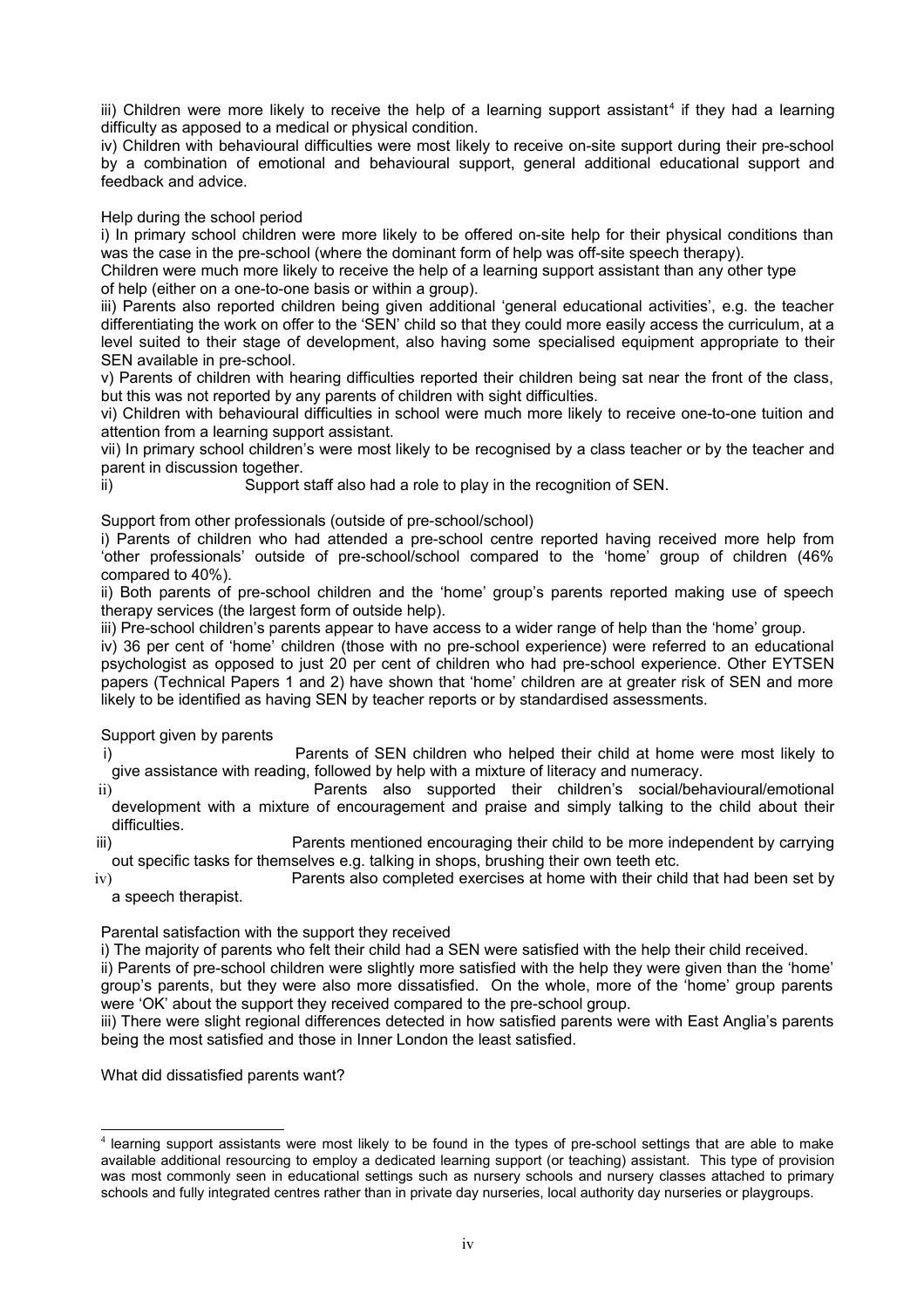i) Dissatisfied parents wanted more additional learning support or tuition time given to their children, including one-to-one tuition, additional tuition in reading and more time spent with a learning support assistant.<br>
ii)

- Dissatisfied parents also wanted more feedback on their child's progress and more frequent meetings with teachers.
- iii) Some parents were dissatisfied because they felt they were being denied access to an educational psychologist (specialised assessment) or felt the statementing process took too long.
- iv) There were no statistical relationships between fathers' and mothers' SES status and dis/satisfaction with SEN provision across the 6 SES groups.

Parents were the most satisfied with the support they were given if their child had:

Medical: behavioural, heart, lung or blood conditions

Physical: poor co-ordination, speech/language difficulties

Learning: learning (mental) disability, slow development

Behavioural: lonely, nervous, clingy, had a sleep or eating problem or difficulties with toileting or appeared unhappy to go to school.

Parents were the most dissatisfied with the support they were given if their child had:

Medical: skin, ENT or eye conditions

Physical: problems with sight or hearing

Learning: specific learning difficulty or problems with numeracy and reading

Behavioural: sibling rivalry, hyperactive, spiteful/aggressive or stubborn and disobedient.

Statements of special educational needs

Over the sample as a whole 7.0% of children had a full statement of special educational needs, and a further 4.7% were being considered for one. An additional 4.5% of children had been considered at some point in the past for a statement, but not received one. Comparing the pre-school and 'home' group, more pre-school children had full statements. It is interesting to note that although only 3.2% of the 'home' group had a full statement of special educational need, parents reported a greater proportion of 'home' children being referred to an educational psychologist (see Table 5.11, p29) compared to the pre-school group (35.7% 'home' group compared to 19.7% of the pre-school group).

# **Conclusion**

The EYTSEN research is unique in its longitudinal focus and follow up of young children's cognitive and social/behavioural development across three time points.

The project draws together information from parents and both pre-school staff and teachers' assessments of young children. It has developed clear criteria for the investigation of children 'at risk' of different forms of SEN during the pre-school period and at school, and examined the extent to which children classified as 'at risk' are later identified as having SEN at school. It documents the kinds of provision made to meet different needs.

The inclusion of a paper on parental perceptions of young children's development is important. Parents bring a unique insight into the issue of SEN that cannot be ignored. Parental characteristics and the home environment can also be important predictors of how children develop and progress through pre-school into school. The powerful influences of multiple disadvantage and the positive role of the home learning environment all have to be borne in mind when dealing with very young children's development.

The inclusion of a 'home' group of children (those with no pre-school experience) has enabled much to be said about the protective role of pre-school care and education, and the amelioration of SEN.

Other Technical Papers in this series have demonstrated that overall, the proportion of children 'at risk' of SEN in terms of cognitive development reduced significantly by entry to primary school (from 1 in 3 to 1 in 5). Taken together with evidence of the higher incidence of 'risk' at entry to primary school for the 'home' group (even when controlling for differences in multiple disadvantage), the results indicate that high quality pre-school experience is an effective intervention for the reduction of SEN, especially for the most disadvantaged and vulnerable groups of young children.

Policies and strategies which increase the availability and quality of pre-schooling and promote engagement with parents, especially promoting active parental involvement in learning and play activities,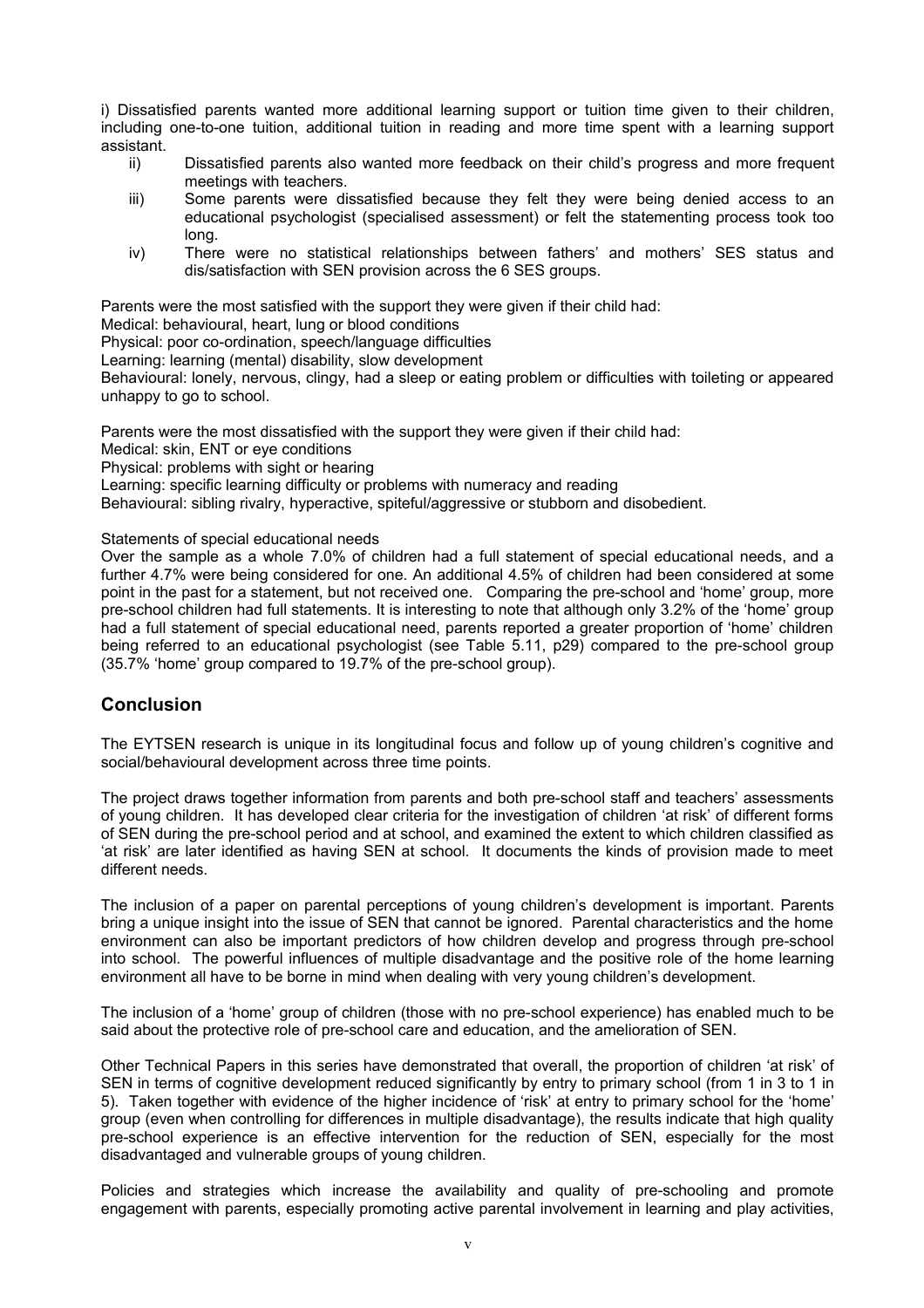are likely to play a significant role in providing children with a better start to school and reduce the risk of later SEN. There are many implications for staff training and development connected with the identification and support of children 'at risk' of SEN in pre-school settings.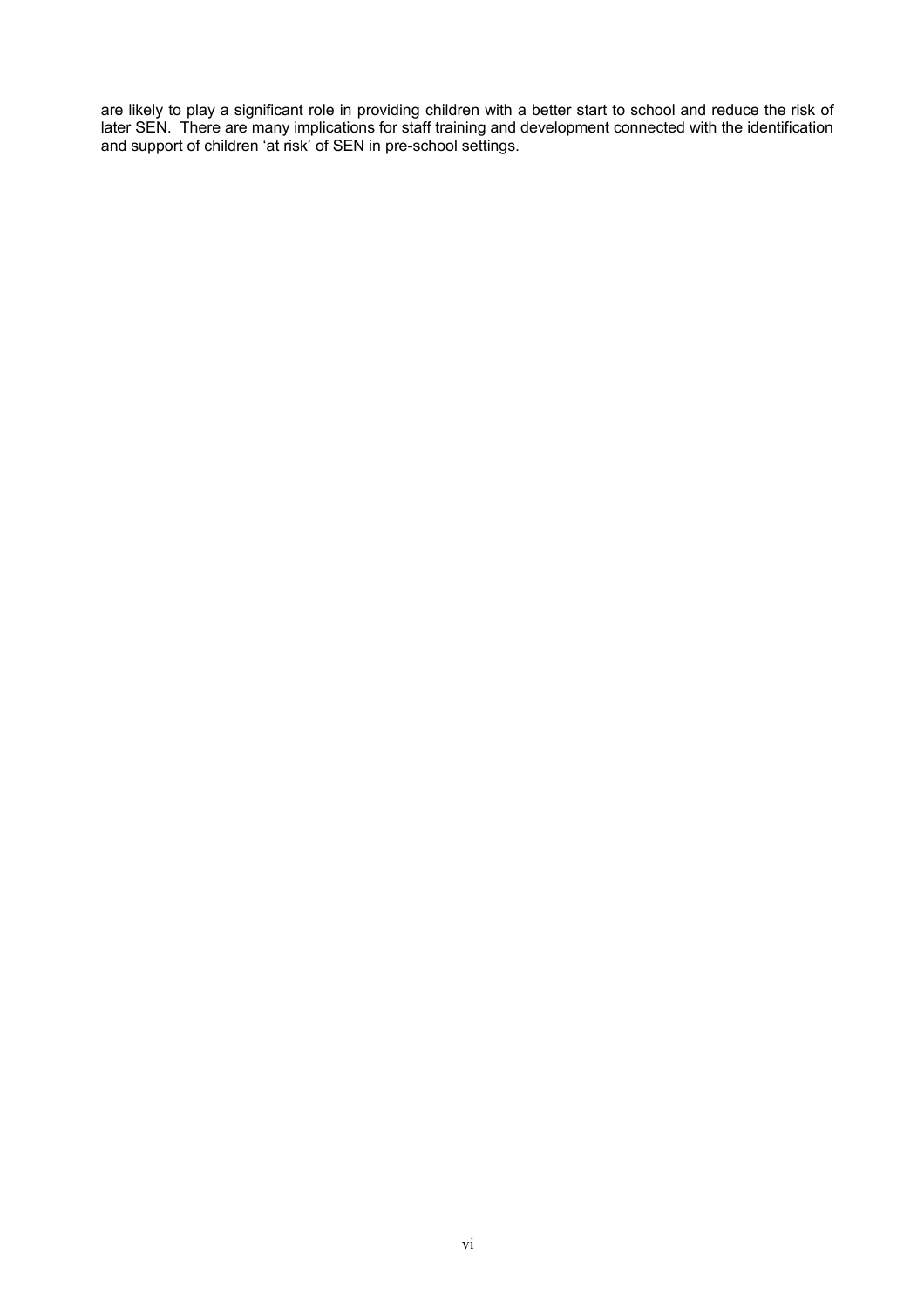# **THE EARLY YEARS TRANSITION AND SPECIAL EDUCATIONAL NEED (EYTSEN) STUDY**

# **The EPPE / EYTSEN study**

The Early Years Transitions and Special Educational Needs (EYTSEN) project builds on the work of the Effective Provision of Pre-School Education (EPPE) project, a major longitudinal study of a national sample of young children's progress and development through pre-school and into primary school until the end of Key Stage 1 (age 3+ to 7 years) (see EPPE Technical Paper 1).<sup>[5](#page-12-0)</sup> Both the EPPE and EYTSEN research studies are funded by the Department for Education and Skills (DfES) in the UK. The EYTSEN study explores evidence of possible special educational needs (SEN) amongst pre-school children. It uses a range of information to identify children who may be 'at risk' in terms of either cognitive or social/behavioural development and investigates links with a variety of child, parent and family characteristics. It also describes variations in the policies and provision offered by different pre-school centres designed to support children with SEN.

# **The Sample and Methodology**

Information for over 2800 children attending 141 pre-school centres selected from five regions across England has been analysed in the EPPE research. Centres were drawn from a range of types of providers (local authority day nurseries, combined or integrated centres, playgroups, private day nurseries, nursery schools and nursery classes). The research was designed to study the six main types of institutional provision, rather than other forms of pre-school care such as relatives, childminders or nannies. One-to-one assessments of different aspects of young children's cognitive development were conducted by trained researchers at entry to the study (age 3+) and later at entry to primary school. In addition, ratings of individual children's social and behavioural development have been collected from pre-school workers at entry to preschool, and from teachers when children entered primary school. At entry to primary school approximately 300 children who had no pre-school experience (the 'home' group) joined the study. We thus have several sources of information that can be used to explore young children's cognitive attainment and progress and their social/behavioural development. **This paper reports on information from a questionnaire sent out to parents when their children attended primary school. The extensive reference to children who had special educational needs was determined by reports from parents. Technical Papers 1 and 2 in this series report on the identification of special education needs by other methods.** 

In addition to child assessments, parental interviews conducted when children entered the study have been used to collect detailed information about childcare history, health, and characteristics of children, their families and home environments.

Interviews with centre managers of the pre-school settings attended by children have been used to provide details about pre-school settings including provision for SEN. Trained researchers made observations concerning aspects of centre 'quality', and measures of the environment experienced by children. The distribution of children in the sample identified as 'at risk' of SEN between different types of pre-school settings has been examined (see EYTSEN Technical Paper 1). In addition, the extent of variation in provision made for SEN between different centres and type of pre-school setting has been investigated. Once children moved into primary schools, their teachers were asked to complete an annual 'child profile' which explored any difficulties children were experiencing and what additional provision had been made by the school to help children overcome these difficulties. Teachers were also asked about any children who were being assessed as part of the SEN 'Code of Practice'.

The EYTSEN study analysed these different sources of information and the linkages amongst them with a view to informing policy and practice related to the characteristics of young children 'at risk' of SEN and pre-school centre practices associated with changes in 'risk' status.

<span id="page-12-0"></span> $<sup>5</sup>$  Full details about the sample and results in the main EPPE study are given in a series of EPPE Technical Papers</sup> (listed in Appendix 2).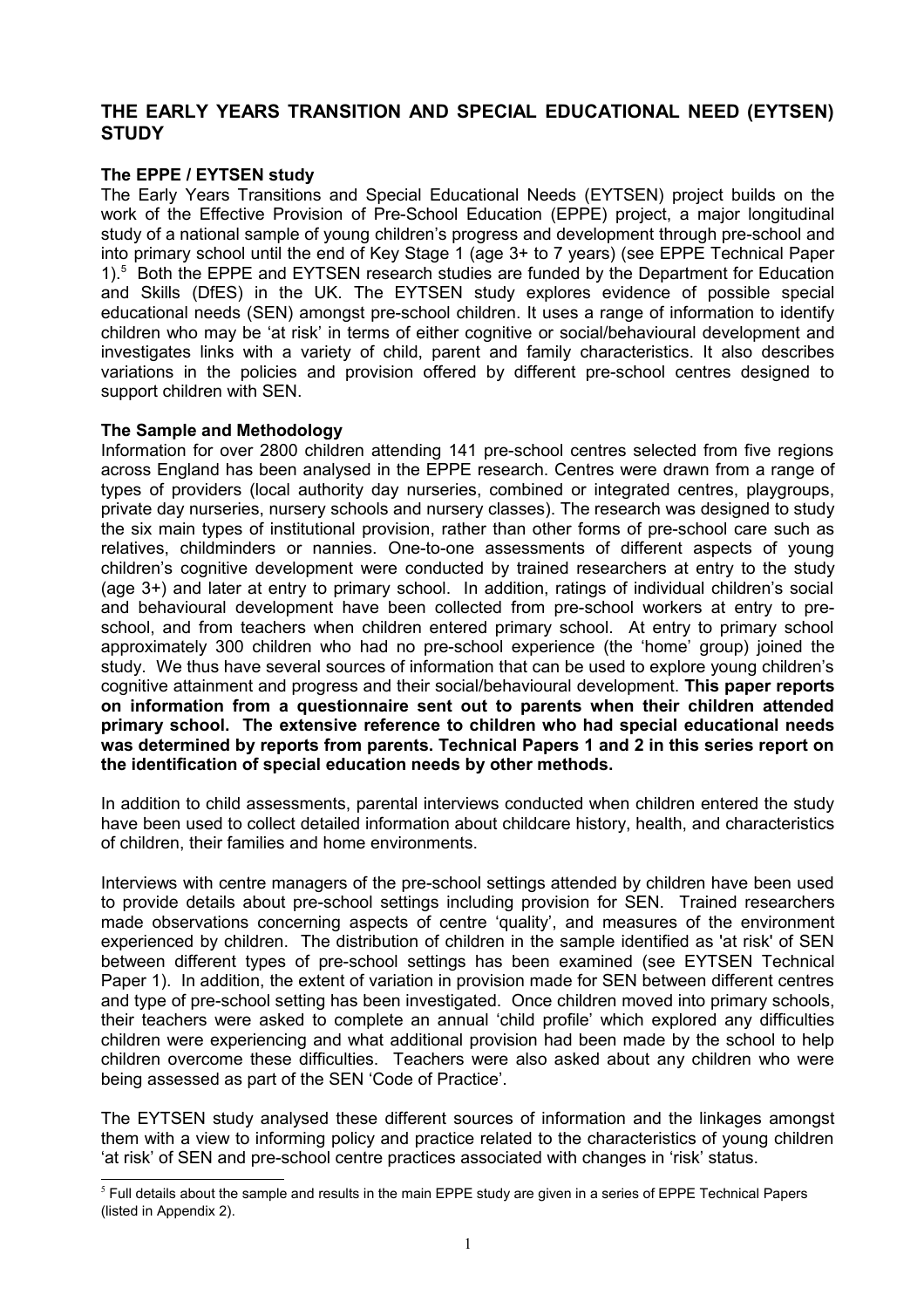# **Aims of the EYTSEN project**

The EYTSEN study investigates possible indicators of SEN recognising that such 'needs' can be viewed as social constructs, and that some aspects of 'need' may be seen as particular points along a developmental continuum. Children's 'needs' may be perceived differently by parents, pre-school workers and teachers (Hay et al., 1999; Heiser et al., 2000). At some stages children may be identified as giving cause for concern or be seen to show particular 'needs' but not at others. Likewise different adults may have different understandings or perceptions of SEN. Young children develop differently, so changes in status in terms of 'showing' some form of 'need' may be expected to take place between the ages of 3 and 6 years, the pre-school period covered in this research (for further discussion of the issues surrounding the identification of SEN for young children see Scott and Carran (1989) and Roffey (1999)). Change over time, in children's status, cannot be attributed directly to pre-school or other interventions unless an experimental randomised controlled trial (RCT) is conducted. The children in the EYTSEN project were not involved in an experimental RCT but rather represent naturally occurring variation in a national sample of children in different types of pre-school provision. In contrast to an experimental design, the EYTSEN analysis provides a more accurate picture of the pre-school experience and variation in young children's cognition and social/behavioural development.

It is recognised that both *definitions of* and *criteria for the identification* of SEN are contested concepts. The EYTSEN study pays particular attention to exploration of evidence of possible SEN using a variety of definitions and attempts to identify different categories of possible 'risk' (see EYTSEN Technical Paper 1). It seeks to address three main research objectives:

1 To examine the impact of different pre-school settings on the progress and development of children who may be seen as vulnerable or 'at risk' of developing '' over the pre-school period and in transition to school until the end of Key Stage 1 (KS1), including:

• The identification and description of the characteristics of those children who fall into potential 'at risk' categories, using a range of information, including cognitive assessments, pre-school staff assessments of social behaviour, and parental interviews.

• An analysis of the distribution of the 'at risk' groups of children across different types of preschool provider.

• A description of patterns of progress and changes in cognitive and social/behavioural development of the various 'at risk' groups across the pre-school period and to the end of KS1.

2 To identify pre-school centres' policies and practice in relation to the early identification of SEN as reported by centre managers.

3 To examine the relationship between pre-school centre quality characteristics and the subsequent progress and development of different 'at risk' groups.

The findings for research questions identified above are reported in two Technical Papers:

EYTSEN Technical Paper 1: Special Educational Needs across the Pre-school Period.

EYTSEN Technical Paper 2: Special Educational Needs in the Early Primary Years: Primary school entry up to the end of Year One.

These Technical Papers give more detailed analyses on which the findings of the project are based.

This paper (EYTSEN Technical Paper 3) does not directly address the major research questions outlined above but provides information, (additional to the original research brief) which helps contexualise the findings from an alternative and very interesting perspective, that of parents. All three papers are available from the Institute of Education's Bookshop.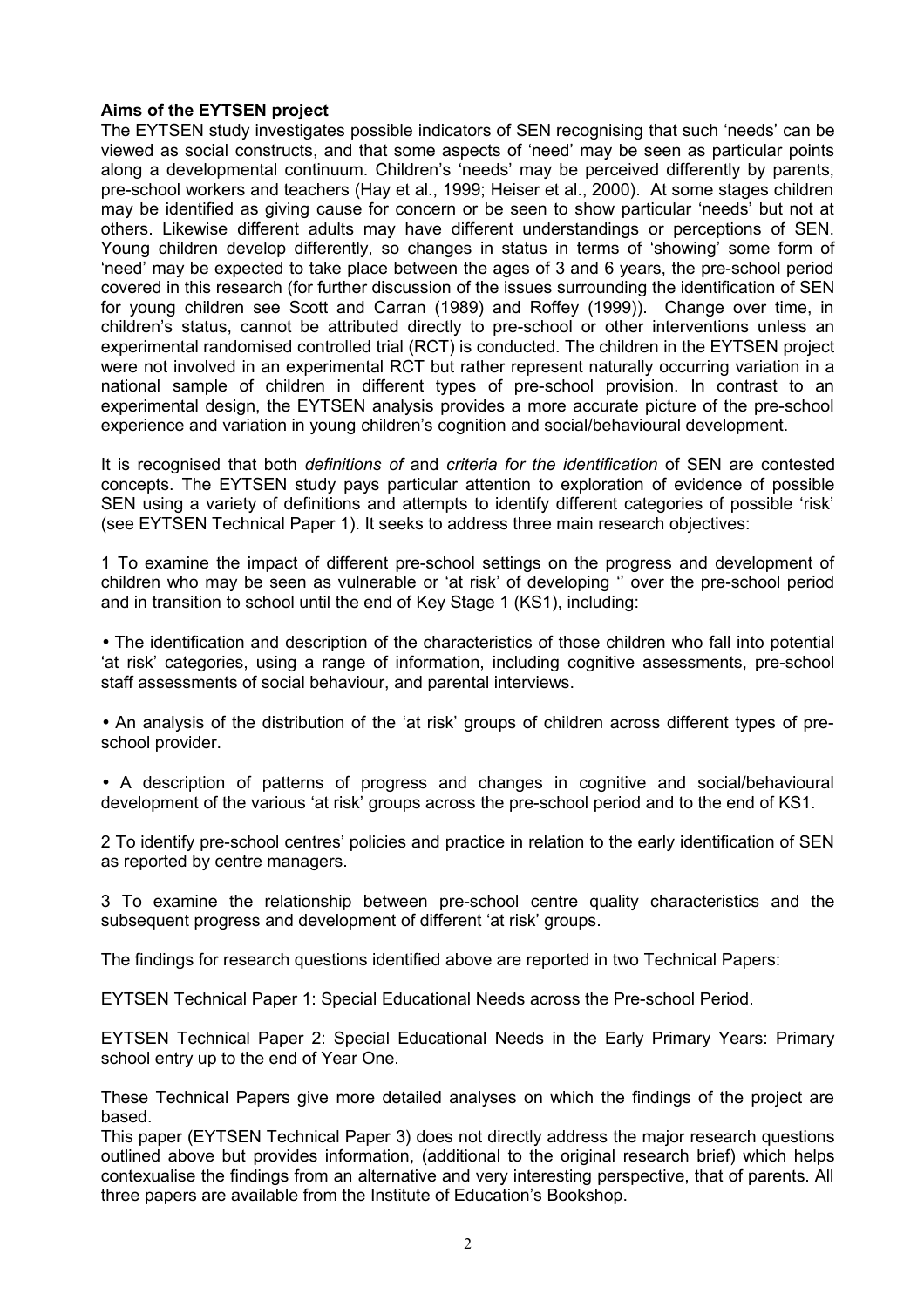The composite Final Report (RR431) and an accompanying Research Brief RB431) are accessed at<http://www.dfes.gov.uk/research/>or from DfES Publications, PO Box 5050. Sherwood Park, Annesley, Nottingham, NG15 0DJ.

# **Introduction to the Parents' Perspective**

The importance of working in partnership with parents, in education, is nowhere more important than when a child may be in need of additional help and support to help them overcome a difficulty they may be facing in their development.

The Special Educational Needs Code of Practice (DfES, 2001) confirms this when it says, '*Parents hold key information and have a critical role to play in their children's education. They have unique strengths, knowledge and experience to contribute to the shared view of a child's needs and the best ways of supporting them. It is therefore essential that all professionals (schools, LEAs and other agencies) actively seek to work with parents and value the contribution they make' (*p16).

The role of the parent is crucial, even for children who may have a temporary need (or be on a continuum of need) that may not be supported through the full process of statutory statementing.

This report focuses on the perceptions of SEN identified by parents in the EPPE study $6$ . For descriptions and analyses of the 'at risk' groups of children as defined by assessment data during the pre-school and school period see EYTSEN Technical Papers 1 and 2. It should be noted here that the term SEN is recognised as being a contentious one. The EYTSEN project has reported on this in Technical Paper 1 and has also redefined the term to take account of those very young children who may alternatively be considered as being 'at risk' of developing a special educational need rather than definitely being labelled a child with 'SEN'.

# **The Parental Interviews and Questionnaires.**

When children were enrolled in the EPPE study (at 3+ for pre-school children and at school entry for 'home' children) their parents were interviewed by a trained researcher. The interviews explored:

- Child characteristics e.g. the child's health and development, child-care history etc.
- Family characteristics e.g. composition, parental education levels and socio-economic status (SES) etc.
- The home learning environment e.g. frequency child was read to etc.

This information has been used to describe the sample at entry to the study (EPPE Technical Paper 2) and those factors found to be significant to the child's academic and social/behavioural development have been included in statistical analyses to explore children's attainment and progress during the pre-school period (EPPE Technical Papers 2, 4, 8a and 8b). These interviews were conducted during 1997. Four years into the project (2001), when all of the children had moved from pre-school into school, it seemed appropriate to revisit the parents of the children in our study. Firstly to explore any changes within the family structure and secondly to investigate how parents' perceptions of their children's development (both academically and socially) had changed with the move from pre-school to school. To this end a postal questionnaire was sent out to parents in the study. When postal questionnaires were not returned, parents were contacted and telephone interviews were conducted. Face to face interviews were also undertaken using interpreters for a number of parents who preferred to be interviewed in their home language.

<span id="page-14-0"></span><sup>&</sup>lt;sup>6</sup> The term 'parents' throughout the report is used to denote anyone who is the main carer of an EPPE child. This term covers a range of relationships e.g. natural parents, carers, guardians, adoptive, foster and step parents.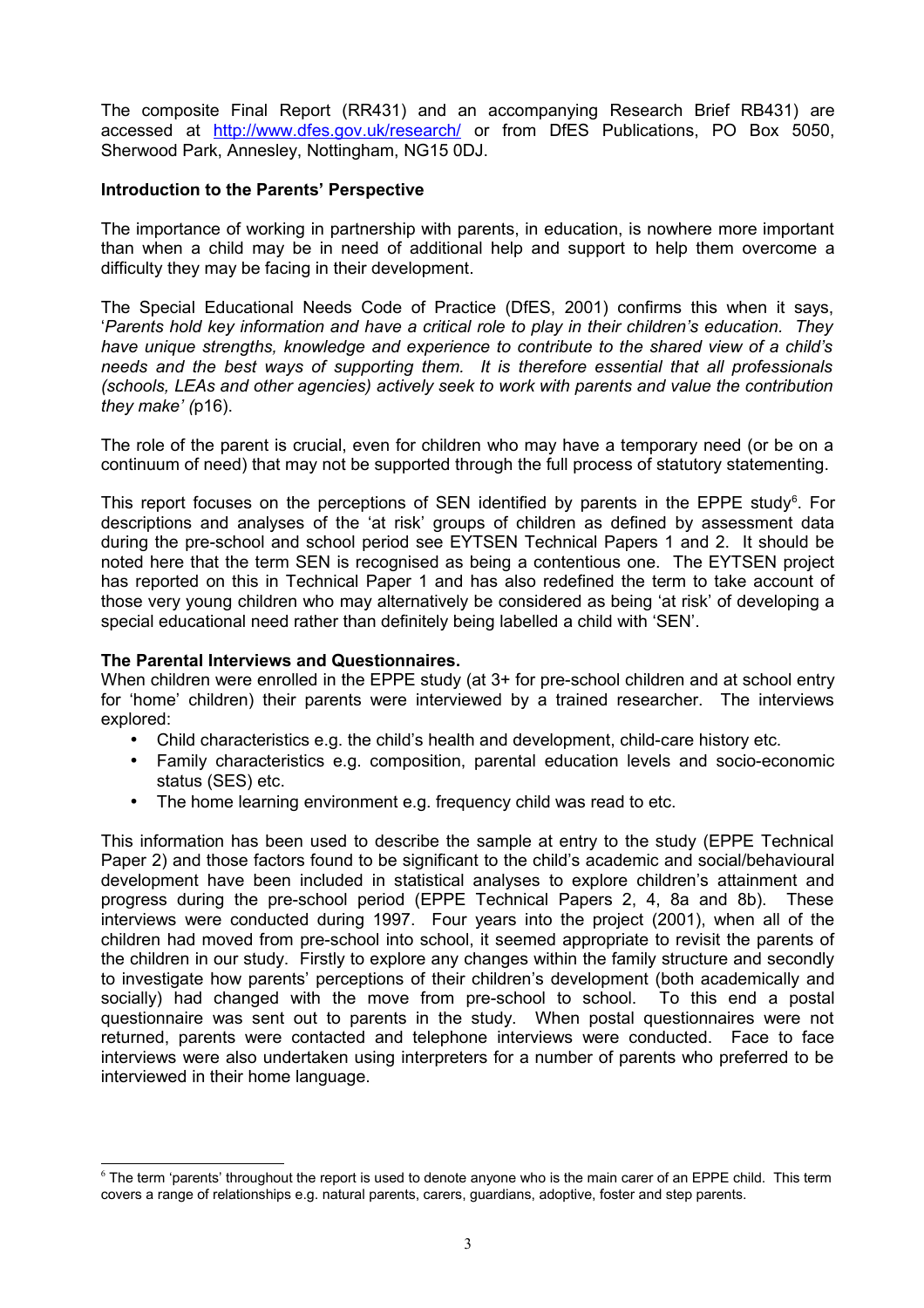The questionnaire was divided in to seven sections covering:

- A) Your Household (composition etc.)
- B) My Child at Home (home learning environment etc.)
- C) My Neighbourhood (neighbourhood information etc.)
- D) Your Employment and/or Education ([mother or significant female/partner living in the house] SES etc.)
- E) Your Employment and/or Education ([father or significant male/partner living in the house] SES etc.)
- F) Child care (childcare arrangements etc.)
- G) My Child is Special (parental concerns, identification and provision etc.)

The full analyses from all sections of the questionnaire will be included in future EPPE Technical Papers. The information for this report draws largely from section G. This section (see questions in Appendix 1) was prefaced with this note to parents: *'At the beginning of our project, we found that some of the children had special needs or Special Educational Needs (SEN) that related to physical conditions, problems with their behaviour, difficulties with learning, etc. We would like to know how these children are getting on, or whether some children have developed new problems since the first interview with parents'*. So this section of the questionnaire set out to explore parents' perceptions of how their child was developing on a range of aspects relating to SEN or SEN status.

#### **The questionnaire sample.**

The analyses included in this report represents just over 80 per cent of the EPPE sample who responded to the parental questionnaire as below:

|                     | <b>Sent out</b> | <b>Returns</b> | % Response |
|---------------------|-----------------|----------------|------------|
| East Anglia         | 631             | 568            | 90.0       |
| Inner London        | 635             | 459            | 72.3       |
| North East          | 572             | 442            | 77.3       |
| <b>Shire County</b> | 580             | 499            | 86.0       |
| West Midlands       | 623             | 475            | 76.2       |
| Total               | 3041            | 2443           | 80.3       |

#### **Table 1 Response rate**

N.B. response rate refers to the whole questionnaire and not to just the section on SEN.

A detailed analysis of the missing 20 per cent of the sample was undertaken to explore the robustness of the EYTSEN sample in terms of the representativeness of the EPPE sample as a whole. These analyses showed that the questionnaires/interviews were less likely to have been responded to by households headed by single parents, mothers who were in unskilled manual work or who were in semi-skilled jobs and had no qualifications. Also non-response rates were higher in households where the father was employed in skilled (manual) work and had no qualifications. Some ethnic minority groups had small numbers in the original sample, and nonresponse figures are a substantial proportion of these. The original EPPE sample deliberately over-sampled from lower SES groups, anticipating a larger 'drop-out' rate in this group over the period of the research. Taking into account this attrition the conclusion drawn from these analyses is that the EYTSEN sample, on which this paper is based, is robust for analysis purposes although it should be noted that comparisons for specific ethnic minority groups must be made with caution.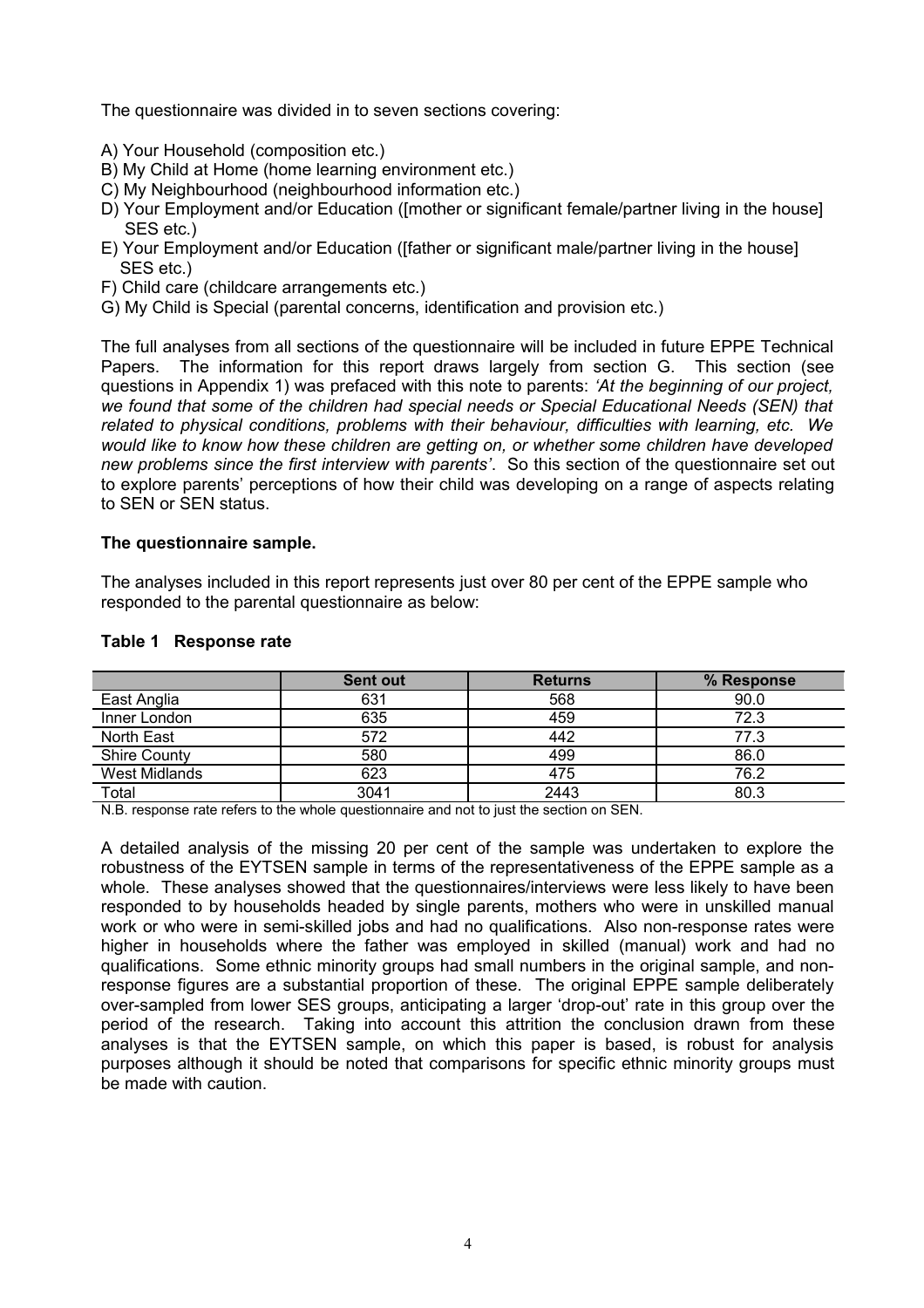# **SECTION ONE – The identification of special educational needs (as reported by parents).**

# **a) Identification within the household**

Parents were asked if they thought their child needed additional help because of any type of SEN. It should be borne in mind that the sample comprises children who from 3+ had pre-school experience and those who were recruited into the study at entry to school who did not have any pre-school provision. This later group are consistently referred to as the 'home' children through out these analyses. Where it is appropriate to make comparisons, the two different groups have been separated.

It should be noted that 258 parents responded 'yes' to the question asking whether they thought their children had a form of SEN and then went onto answer questions related to this. A further 290 parents answered the first question 'no' but then went on to describe some form of need. **All** parents who wrote about a SEN or their children requiring additional help have been included in the sample for analyses. Therefore the number of children included in the analyses is 548 (n). These will be referred to as the 'SEN' sample throughout the document, although it is recognised that the term 'SEN' is a contested one. In some cases the 'n' may change where not all parents answered every question. Parents have been found in research elsewhere to be competent to carry out standardised assessments of their own children without bias (Goodman, 1997; Glascoe et al., 1989; Bricker and Squires, 1989). Their assessments of their own children in the preschool years have also been found to be reliable in predicting later anti-social disorder (White et al., 1990).

|                   | Table 1.1 Do you think your child needs special help because of any type of special |
|-------------------|-------------------------------------------------------------------------------------|
| educational need? |                                                                                     |

|                  | <b>Yes</b> |     |      | No/not sure | % Response    |      |  |
|------------------|------------|-----|------|-------------|---------------|------|--|
|                  | $\%$       |     | $\%$ | n           | $\frac{9}{6}$ |      |  |
| Pre-school group | 23.0       | 513 | 77.0 | 1718        | 100           | 2231 |  |
| Home children    | 16.5       | 35  | 83.5 | 177         | 100           | 212  |  |
| All children     | 22.4       | 548 | 77.6 | 1895        | 100           | 2443 |  |

In total, 22.2% of all parents reported that their child needed help with some kind of SEN. The DES Special Educational Needs Report (1978, referred to hereafter as the Warnock Report) suggested that 20% of children at any one time may have some form of SEN. This compares with 17.5 per cent of primary pupils nationally with SEN (with and without statements) identified by the DfES during the period of this report (DfES, 2003). Parents of children who had attended pre-school were more likely to report their child as having a SEN than those parents whose children did not attend pre-school; 23 per cent compared with 16.5 per cent. This is a rather surprising result given the finding (EYTSEN Technical Paper 2) that far more of the 'home' group children were identified as 'at risk' of SEN at entry to primary school. It could be speculated that the parents of children who attend a pre-school may have more opportunities to observe a range of child behaviours/stages of development in other children than those parents who stay at home with their children. The parents of the pre-school group may therefore be more likely to report behaviours/developments which they perceive may lie outside of their observed 'norm'.

Analyses by pre-school type showed the following:

|  |  | Table 1.2 What types of pre-school provision did these children come from? |  |  |  |  |
|--|--|----------------------------------------------------------------------------|--|--|--|--|
|--|--|----------------------------------------------------------------------------|--|--|--|--|

|        | <b>Nursery</b><br>class |              | <b>Playgroup</b> |     | <b>Nurserv</b> | <b>Private Day</b> | Local<br><b>Authority</b> |     | <b>Nursery</b><br>school |     | <b>Integrated</b><br>centre |    | Home |     |
|--------|-------------------------|--------------|------------------|-----|----------------|--------------------|---------------------------|-----|--------------------------|-----|-----------------------------|----|------|-----|
|        | $\frac{9}{6}$           | $\mathsf{n}$ | $\%$             | n   | $\%$           | n                  | $\%$                      |     | $\frac{9}{6}$            |     | $\%$                        | n  | $\%$ | n   |
| Yes    | 23.1                    | 110          | 24.0             | 116 | 20.7           | 93                 | 21.8                      | 67  | 24.3                     | 302 | 26.3                        | 30 | 16.5 | 35  |
| No/not | 76.9                    | 367          | 76.0             | 367 | 79.3           | 357                | 78.2                      | 241 | 75.7                     | 97  | 73.7                        | 84 | 83.5 | 177 |
| sure   |                         |              |                  |     |                |                    |                           |     |                          |     |                             |    |      |     |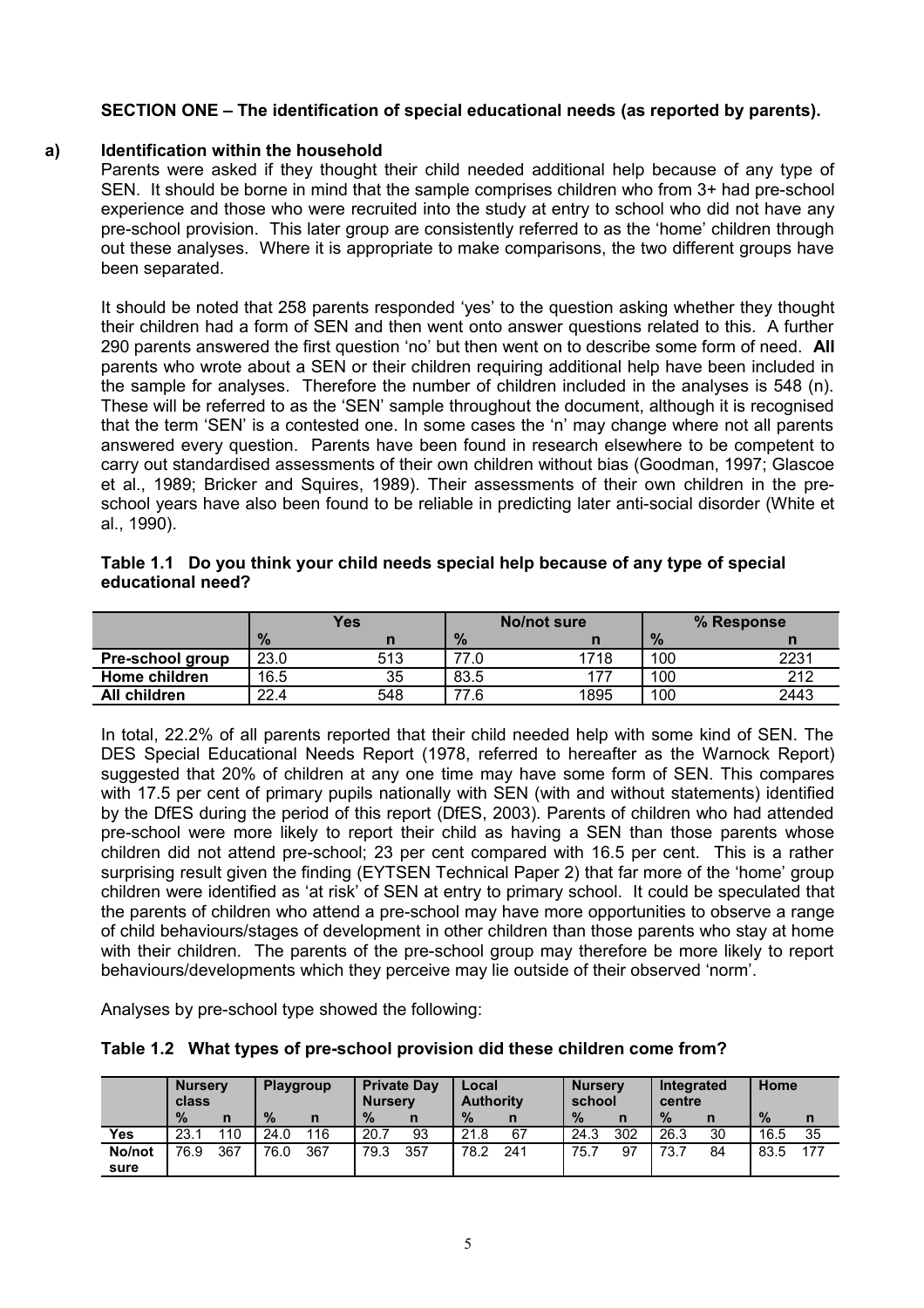The figures overleaf suggest a slightly higher proportion of parents with concerns had sent their child to integrated centres (26%) than in other forms of provision. For comparisons with the number of children identified as possibly 'at risk' of developing SEN over the pre-school and school period (by EPPE assessments and pre-school worker/teacher report) see EYTSEN Technical Papers 1 and 2. Private day nurseries had the lowest reported concern of the preschool group (20.7%). The parents of 'home' children showed the lowest cause for concern with only 16.5 per cent of parents reporting a concern. This is a rather surprising result given the finding (EYTSEN Technical Paper 2), that far more of the 'home' group children were identified as at risk of SEN at entry to primary school. Teachers also identified more 'home' children as having a SEN.

|                      | Distribution of all<br>Children 2443 |      |     | Distribution of<br>SEN sample 548 |      |
|----------------------|--------------------------------------|------|-----|-----------------------------------|------|
|                      | n                                    | %    | n   |                                   | %    |
| East Anglia          | 568                                  | 23.3 | 135 |                                   | 24.6 |
| Shire county         | 499                                  | 20.4 | 109 |                                   | 19.9 |
| Inner London         | 459                                  | 18.8 | 110 |                                   | 20.1 |
| North-east           | 442                                  | 18.1 | 97  |                                   | 17.7 |
| <b>West Midlands</b> | 475                                  | 19.4 | 97  |                                   | 17.7 |

# **Table 1.3 Analyses of 'special educational need' by region**

# **b) Identification outside the household**

We asked parents whether someone outside of their household had at any time ever suggested to them that their child had any type of SEN. This is particularly interesting given the contentious notion of 'labelling' when applied to very young children. Whilst this paper is primarily about the parents' perspective of their children we wanted to probe whether some families may have had more objective comments made to them about their child's development, perhaps by a health or educational professional.

# **Table 1.4 Has anyone outside the family ever suggested/recognised/diagnosed that your child has any type of special educational need?**

|                  |      | <b>Yes</b> |               | No/not sure |      |
|------------------|------|------------|---------------|-------------|------|
|                  | $\%$ | n          | $\frac{9}{6}$ |             | n    |
| Pre-school group | 15.4 | 340        | 8436          |             | 1864 |
| Home children    |      | 15         | 92.9          |             | 195  |
| All children     | 14.7 | 355        | 85.3          |             | 2059 |

More children were identified as having some sort of SEN by someone inside the family (22.4% See Table 1.1, p5), than by those outside the family (14.7%). It is interesting to note that reporting amongst the pre-school group is over double that of the 'home' group. Later in this report the types of SEN identified will be discussed but it is interesting to note at this point which type of SEN was most likely to be identified by an 'outsider', as illustrated by the table below:

The analyses overleaf looked at who outside the family was mentioned as having identified a need in a child. In the majority of cases it was a teacher (47%), followed by doctors (8.4.%), speech therapists (8.2%) and a mix of sources (14.5%). Health visitors, psychologists and other sources identified need in only a small number of cases.

# **Table 1.5 Identification of need by someone outside the family.**

| Source          | Percentage picked up | Most likely to identify                        |
|-----------------|----------------------|------------------------------------------------|
| <b>Teachers</b> | 47.0                 | reading (48%), numbers and sums (27%),         |
|                 |                      | speech/language (24%)                          |
| <b>Doctors</b>  | 8.4                  | hearing (29%), speech/language (29%), physical |
|                 |                      | $(27\%)$ , reading $(24\%)$ , sight $(21\%)$   |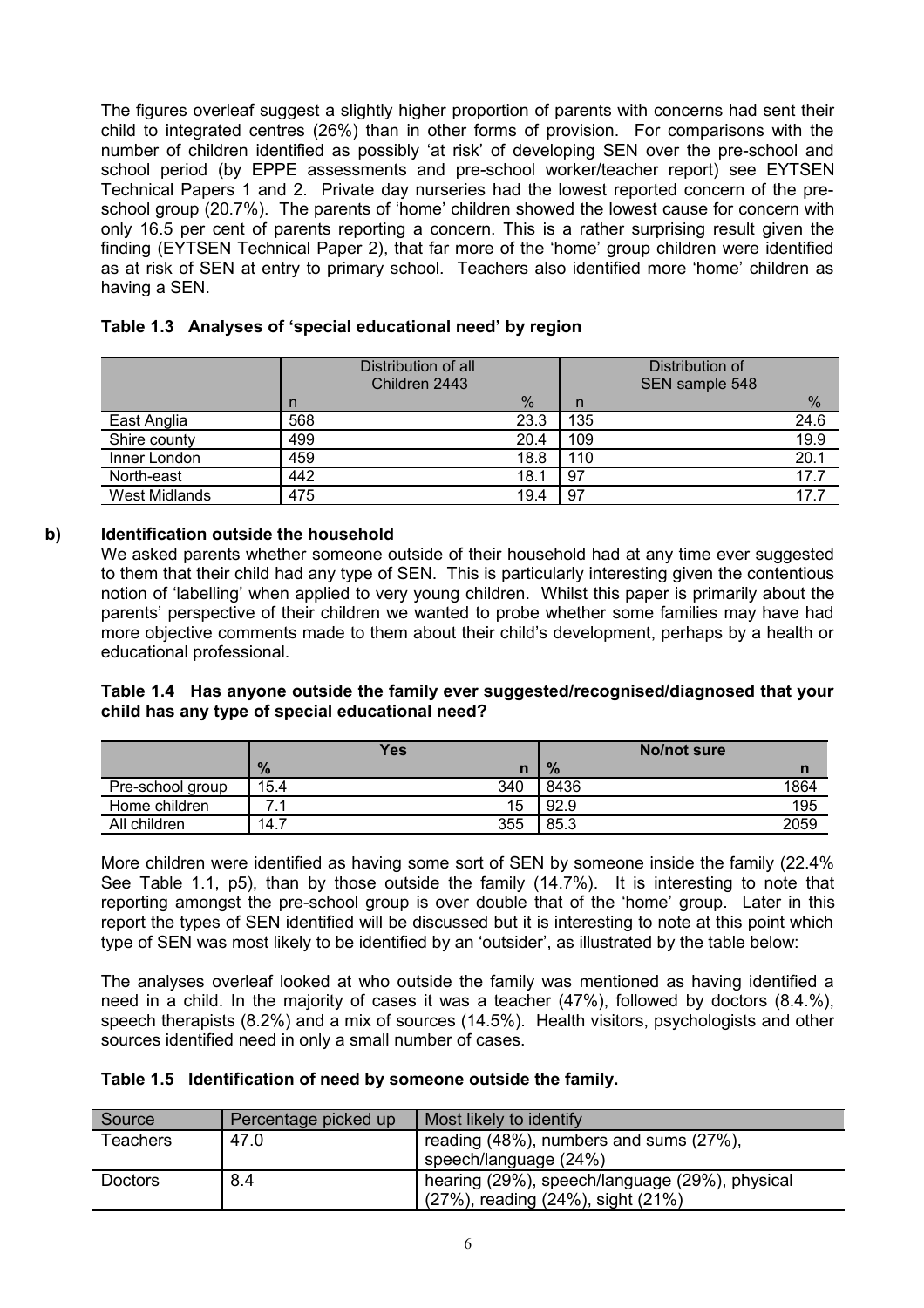| Speech          | 8.2  | speech/language (94%)                                    |
|-----------------|------|----------------------------------------------------------|
| therapists      |      |                                                          |
| Psychologists   | 4.2  | specific learning difficulty (64%), speech/language      |
|                 |      | $(27\%)$ , reading $(27\%)$ , numbers and sums $(27\%)$  |
| Health visitors | 2.8  | speech/language (40%)                                    |
| Other sources   | 0.3  | specific learning difficulty (36%), tantrums (36%)       |
| <b>Multiple</b> | 14.5 | specific learning difficulty (58%), hyperactivity (33%), |
| sources         |      | hearing $(30%)$                                          |

The table above also shows, of those children identified by someone outside the home, what kind of SEN they were most likely to identify. The percentages quoted in the right hand column are proportions of those in the left column. It should be noted that the percentages do not add up to 100 per cent because of multiple identification. It should also be noted that although only a small number were identified by psychologists and speech therapists this identification could be interpreted by some parents as 'having been diagnosed' by some-one outside the home, as it is unlikely parents would have access to either a psychologist or a speech therapist without having been referred to them by another agency, most likely a health visitor or member of a pre-school or school staff.

Children with the following types of need were the least likely to be identified as having a need by anyone outside the family:

Physical - sight (47%), hearing (42%), other physical (42%)

Social/behavioural - sibling rivalry (54%), shy (52%), sleeping problems (49%), toilet training (48%), hyperactivity (48%), tantrums (48%), unhappy about going to school (46%). NB the percentages refer to parental identification.

The areas of concern that were identified by the parent but not by someone 'outside' are understandable in terms of the type of need identified. 'Outsiders' appeared to be more likely to identify needs related to specific aspects of learning, whereas family members were much more likely to be aware of physical development and some aspects of social/behavioural adjustment.

# **c) Agreeing and disagreeing with needs.**

We conducted an analysis with parents' views on their child's needs and whether or not this concurred with the views of 'outsiders'. It is interesting to note where differences of opinion were most likely to occur:

i) speech/language development (35 per cent of parents not recognizing a difficulty),

ii) reading (17 per cent) and iii) hearing (17 per cent).

# **d) Identification by pre-school and school**

In all 39.5 per cent of parents who reported having concerns about their child's SEN said that this was also a concern during the pre-school period. Yet the table below suggests that a smaller proportion of parents reported this need being recognised by the child's pre-school.

The table overleaf shows the number of children who had their SEN recognised at pre-school (N.B. Not applicable includes 'home children' who had no pre-school experience).

# **Table 1.6 Children whose special educational need was recognised in pre-school**

|                | Was your child's special educational need recognised in pre-school |       |  |  |  |  |  |  |
|----------------|--------------------------------------------------------------------|-------|--|--|--|--|--|--|
|                | $\%$                                                               |       |  |  |  |  |  |  |
| Yes            | 162                                                                | 30.6  |  |  |  |  |  |  |
| No /Don't know | 232                                                                | 43.8  |  |  |  |  |  |  |
| Not applicable | 136                                                                | 25.7  |  |  |  |  |  |  |
| Total          | 530                                                                | 100.0 |  |  |  |  |  |  |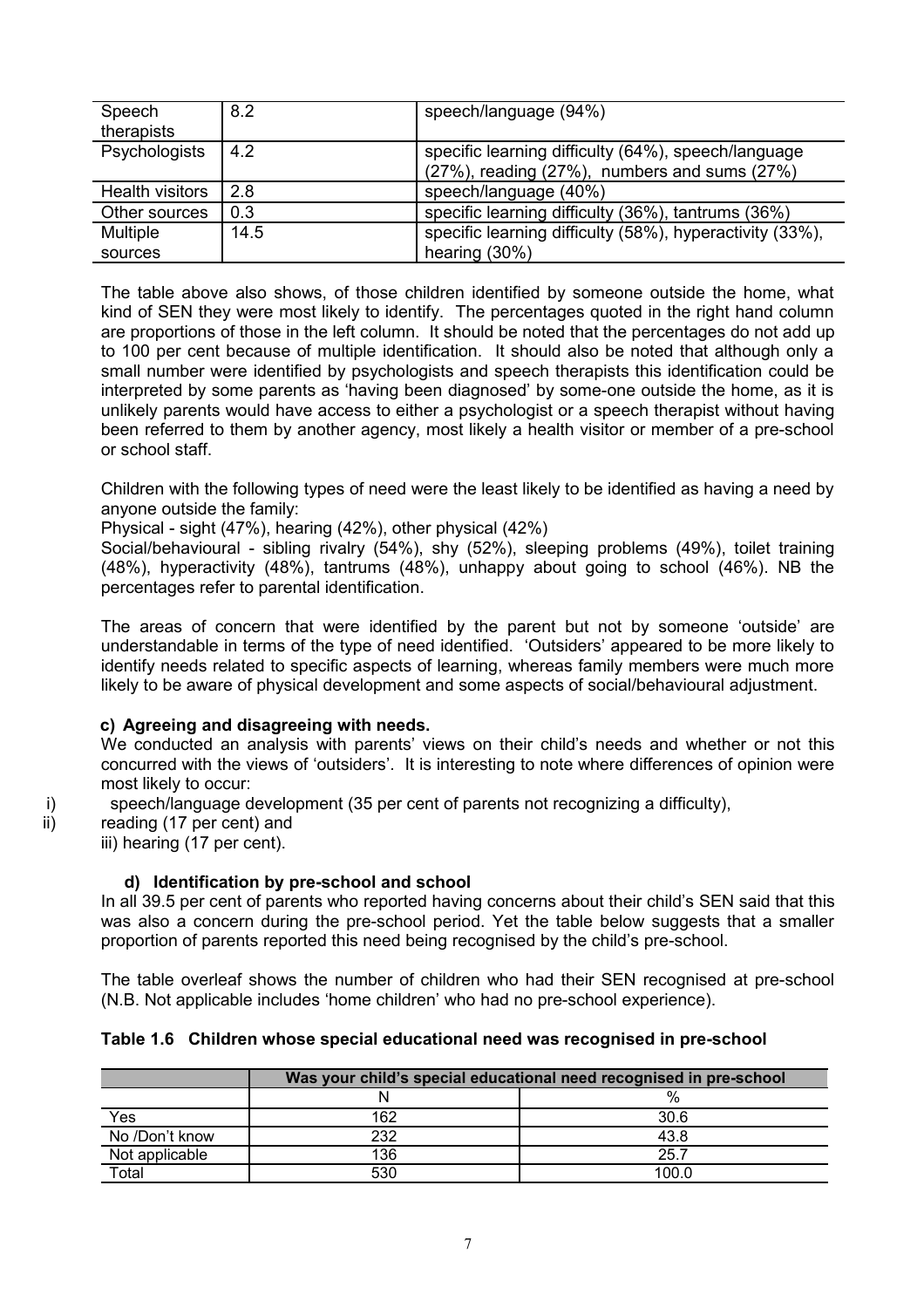Other parents reported having their child's SEN recognised when they went into school. The EPPE child sample spans four cohorts of children (see EPPE Technical Paper 1 for more details), with the oldest, during the questionnaire data collection period being at the end of Year 3 and the youngest cohort being at the end of the Reception year. This means that at the time the questionnaire was administered not all children had completed Key Stage 1.

Parents reported the following time, after entry to school, when their child's SEN was recognised. This analysis only includes parents who said their child's SEN wasn't recognised during the preschool period.

|                  |      | <b>Cohort 1 (oldest)</b> | <b>Cohort 2</b> |              | <b>Cohort 3</b> |     |      | Cohort 4 (youngest) |
|------------------|------|--------------------------|-----------------|--------------|-----------------|-----|------|---------------------|
|                  | $\%$ | n                        | $\%$            | $\mathsf{n}$ | $\%$            | n   | $\%$ |                     |
| <b>Reception</b> | 19.0 |                          | 37.7            | 54           | 58.0            | 76  | 100  |                     |
| Year 1           | 26.2 | 11                       | 27.3            | 39           | 42.0            | 55  |      |                     |
| Year 2           | 4.8  |                          | 50.0            | 50           |                 |     |      |                     |
| Year 3           | 50.0 | 22                       |                 |              |                 |     |      |                     |
| <b>Totals</b>    | 100  | 42                       | 100             | 143          | 100             | 141 | 100  |                     |

#### **Table 1.7 At what year in school was a child's special educational need(s) recognised?**

# **e) Overlap in the reporting of special educational needs**

The EPPE research has data on children's SEN status from standardised assessments, teachers and parents reports. This has enabled us to compare perceptions of SEN both within groups and between groups, for instance parents whose children had attended a pre-school centre were twice as likely to report their child had a specific need as opposed to parents whose children had not attended pre-school (the 'home' group). These results are very interesting because far more 'home' children were identified by the research as 'at risk' of SEN and teachers identified more 'home' children as having SEN. This suggest parents who choose not to send their child to a pre-school (or for whom a place was unavailable or could not be taken up) may be less familiar with typical child development and thus may not always be aware if their child has a need.

Table 1.8 overleaf, shows the relationship between the children identified as 'at risk' of SEN on the EYTSEN classification which is based on academic measures (standardised assessments) compared to parents reports of whether their child had any health and developmental needs. The columns show results separately for those 'at risk' compared with all other children and those not 'at risk' compared to all other children. Overall, around 17 per cent of all children were identified as 'at risk' for cognitive ability (see EYTSEN Technical Papers 1 and 2 for details) by the EYTSEN classification.

|                                                          | Table 1.8 Proportion of children identified at risk by EYTSEN assessments for General |
|----------------------------------------------------------|---------------------------------------------------------------------------------------|
| cognitive ability (*GCA) with parental reported problems |                                                                                       |
|                                                          | <b>EYTSEN classification of 'at risk' for internal GCA*</b>                           |

|                              |               | <b>EYTSEN classification of 'at risk' for internal GCA*</b> |                                 |      |  |  |  |  |
|------------------------------|---------------|-------------------------------------------------------------|---------------------------------|------|--|--|--|--|
| Parent's view of health      |               | % of all children 'At risk'                                 | % of all children Not 'at risk' |      |  |  |  |  |
|                              | $\%$          | n                                                           | ℅                               | n    |  |  |  |  |
| No health problem            | 64.0          | 305                                                         | 67.5                            | 1519 |  |  |  |  |
| One health problem           | 27.9          | 141                                                         | 24.0                            | 554  |  |  |  |  |
| Two + health problems        | 8.1           | 41                                                          | 8.5                             | 196  |  |  |  |  |
|                              |               |                                                             |                                 |      |  |  |  |  |
| Parent's view of development |               | 'At risk'                                                   | Not 'at risk'                   |      |  |  |  |  |
|                              | $\%$          | n                                                           | $\frac{9}{6}$                   | n    |  |  |  |  |
| No development problem       | 80.4          | 388                                                         | 89.4                            | 2025 |  |  |  |  |
| One development problem      | 17.2          | 87                                                          | 9.7                             | 224  |  |  |  |  |
| Two + development problems   | 2.4           | 12                                                          | 0.9                             | 20   |  |  |  |  |
| Parent's view of behaviour   |               | 'At risk'                                                   | Not 'at risk'                   |      |  |  |  |  |
|                              | $\frac{9}{6}$ | n                                                           | $\frac{9}{6}$                   | n    |  |  |  |  |
| No behavioural problems      | 86.7          | 420                                                         | 88.6                            | 2006 |  |  |  |  |
| One behavioural problem      | 11.5          | 58                                                          | 9.4                             | 217  |  |  |  |  |
| Two behavioural problems     | 1.8           | 9                                                           | 2.0                             | 46   |  |  |  |  |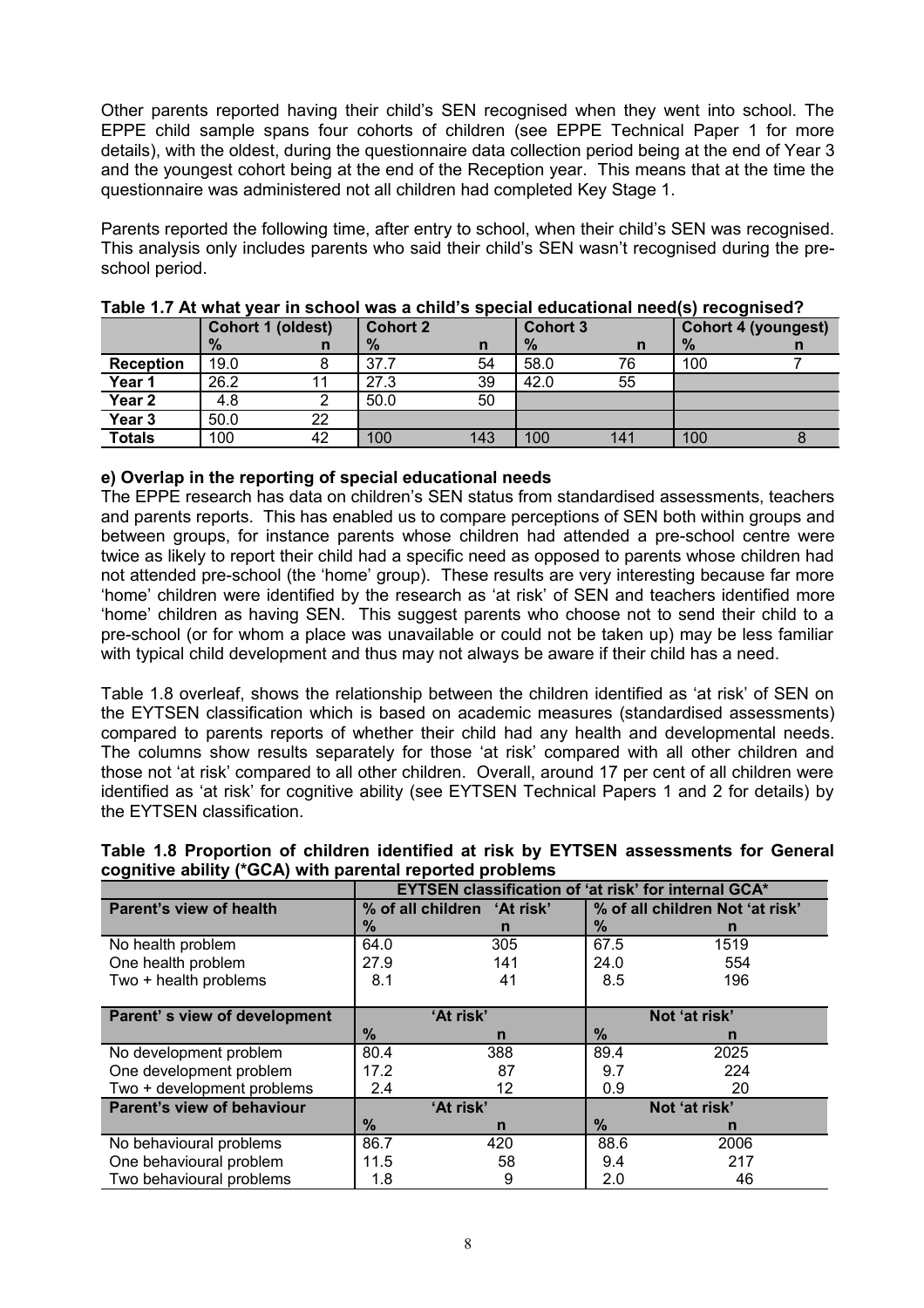There is little evidence of any association between parents' reporting health problems and the numbers of children 'at risk'. However, there was some indication that parents were more likely to identify development problems among the 'at risk' group, although this only applied to a minority (around 20% of children 'at risk' compared with around 11 % of those not 'at risk' were reported to have one or more development problems). There was no evidence that parents were more likely to identify a behavioural need for children at cognitive 'risk' than for others.

Once children moved into primary school we continued to assess their cognitive and social/behavioural development. During Year 1 we administered standardised assessments in reading and mathematics. Table 1.9 below shows the extent to which parents' perceptions of whether their child had any SEN for reading or number shows similarity with our standardised assessments.

| Table 1.9 Parents' identification of special educational need compared to assessment |  |
|--------------------------------------------------------------------------------------|--|
| criteria for cognitive outcomes                                                      |  |

|                                | <b>EYTSEN classification of 'at risk' for Primary Reading*</b> |           |               |      |  |  |
|--------------------------------|----------------------------------------------------------------|-----------|---------------|------|--|--|
| Parent's view of reading need  |                                                                | 'At risk' | Not 'at risk' |      |  |  |
|                                | $\frac{9}{6}$                                                  | n         | $\frac{9}{6}$ |      |  |  |
| Has 'special educational need' | 21.7                                                           | 91        | 3.7           | 58   |  |  |
| No 'special educational need'  | 66.3                                                           | 278       | 84.9          | 1337 |  |  |
| Unsure                         | 12.0                                                           | 50        | 11.4          | 179  |  |  |
|                                | <b>EYTSEN classification of 'at risk' for Mathematics*</b>     |           |               |      |  |  |
| Parent's view of number        |                                                                | 'At risk' | Not 'at risk' |      |  |  |
|                                | $\frac{9}{6}$                                                  | n         | $\frac{9}{6}$ | n    |  |  |
| Has 'special educational need' | 13.2                                                           | 36        | 2.3           | 39   |  |  |
| No 'special educational need'  | 76.2                                                           | 208       | 86.1          | 1463 |  |  |
| Unsure                         | 10.6                                                           | 29        | 11.6          | 198  |  |  |

sample risk

Looking at the table above it can be seen that 21.7 per cent of children identified 'at risk' for Reading (in Year 1) were also identified by a parent as having a reading related need. By contrast under 4 per cent of those not identified as 'at risk' by the EYTSEN classification were reported by parents as causing concern for reading. The equivalent proportion was 13.2 per cent for overlap between the EYTSEN classification for Mathematics assessment and parents' report. It is possible that parents are less likely to be aware of their child's Mathematical skills than their reading skills at this age, probably because reading is a more prevalent home activity.

Some children, who have difficulties in reading, also experience difficulties in maths. Table 1.10 below looks at the children assessed using standardised assessments whose scores show them to be 'at risk' in both subjects and the relationship with parents' reports of SEN.

| Overall view of 'special educational need' | 'At risk' on Reading and Mathematics |  |  |  |
|--------------------------------------------|--------------------------------------|--|--|--|
|                                            | $\frac{9}{6}$                        |  |  |  |
| Has 'special educational need'             | 34.3<br>44                           |  |  |  |
| No 'special educational need'              | 58.6<br>75                           |  |  |  |
| Unsure                                     |                                      |  |  |  |

It is perhaps surprising that 58.6 per cent of parents whose children were scoring one standard deviation below the mean in both reading and maths, did not think their child had any kind of special educational need.

Similar analyses were conducted looking at parents' perceptions of their child's social/behavioural development compared to our EYTSEN assessments. We investigated social/behavioural development in a number of domains: 'Emotional symptoms', 'Conduct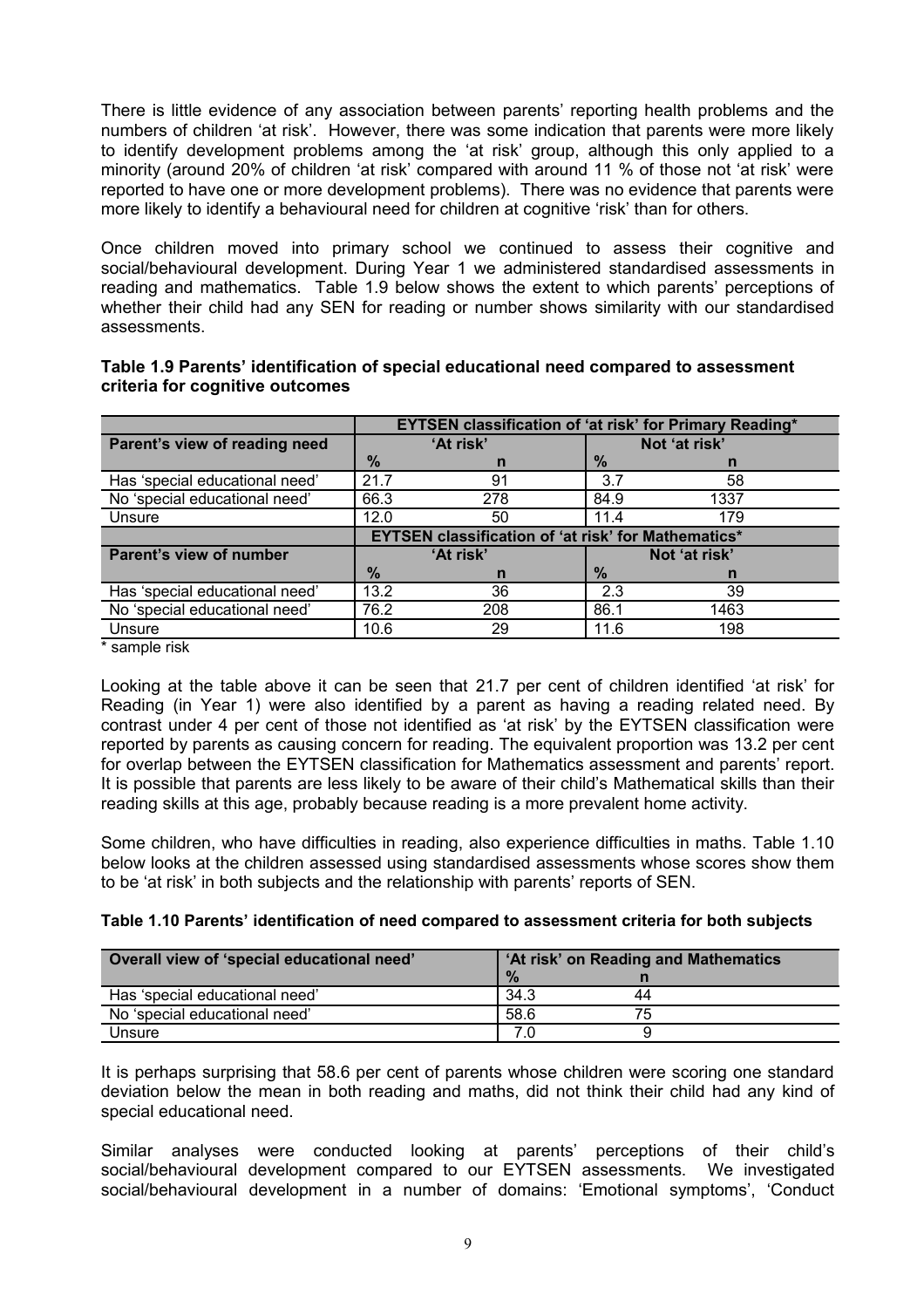problems' and 'Peer sociability'. These domains link with similar assessments conducted during the pre-school period (see EYTSEN Technical Paper 1). For comparison purposes we divided children into three bands; those with no behavioural problems or those exhibiting 'normal' social/behaviour development for their age, those who were borderline and those who showed conduct problems outside of this or who showed 'abnormal' development for their age. Table 1.11 shows how children fell into these three categories next to their parents' perceptions of their social/behavioural development.

|                                | EYTSEN classification of 'at risk' for emotional symptoms* |     |                                                       |              |                                                                 |      |  |
|--------------------------------|------------------------------------------------------------|-----|-------------------------------------------------------|--------------|-----------------------------------------------------------------|------|--|
|                                | <b>Abnormal</b>                                            |     | <b>Borderline</b>                                     |              | <b>Normal</b>                                                   |      |  |
|                                | behaviour                                                  |     | behaviour                                             |              | behaviour                                                       |      |  |
|                                | $\%$                                                       | n   | $\%$                                                  | n            | $\%$                                                            | n    |  |
| Has 'special educational need' | 15.2                                                       | 16  | 17.5                                                  | 14           | 9.8                                                             | 176  |  |
| No 'special educational need'  | 79.0                                                       | 83  | 73.8                                                  | 83           | 86.5                                                            | 1546 |  |
| Unsure                         | 5.7                                                        | 6   | 5.7                                                   |              | 3.6                                                             | 65   |  |
|                                |                                                            |     |                                                       |              | <b>EYTSEN classification of 'at risk' for Conduct problems*</b> |      |  |
|                                | <b>Abnormal</b>                                            |     | <b>Borderline</b>                                     |              | <b>Normal</b>                                                   |      |  |
|                                | behaviour                                                  |     | behaviour                                             |              | behaviour                                                       |      |  |
|                                | $\%$                                                       | n   | $\frac{9}{6}$                                         | n            | %                                                               | n    |  |
| Has 'special educational need' | 25.0                                                       | 36  | 20.4                                                  | 22           | 8.6                                                             | 147  |  |
| No 'special educational need'  | 70.8                                                       | 102 | 73.1                                                  | 79           | 87.6                                                            | 1497 |  |
| Unsure                         | 4.2                                                        | 6   | 6.5                                                   | 7            | 3.8                                                             | 65   |  |
|                                |                                                            |     | EYTSEN classification of 'at risk' for peer problems* |              |                                                                 |      |  |
|                                | <b>Abnormal</b>                                            |     | <b>Borderline</b>                                     |              | <b>Normal</b>                                                   |      |  |
|                                | behaviour                                                  |     | behaviour                                             |              | behaviour                                                       |      |  |
|                                | %                                                          | n   | $\frac{9}{6}$                                         | $\mathsf{n}$ | $\%$                                                            | n    |  |
| Has 'special educational need' | 23.1                                                       | 28  | 19.3                                                  | 22           | 9.0                                                             | 157  |  |
| No 'special educational need'  | 73.6                                                       | 89  | 78.9                                                  | 90           | 86.8                                                            | 1511 |  |
| Unsure                         | 3.3                                                        | 4   | 1.8                                                   | 2            | 4.1                                                             | 72   |  |

|                        | Table 1.11 Parents' identification of general need compared to Social Development |
|------------------------|-----------------------------------------------------------------------------------|
| Questionnaire criteria |                                                                                   |

\* Goodman risk

The results in Table 1.11 show that more children with 'Abnormal' behaviour (according to their teachers' assessments in relation to the Goodman definition) were reported to have a SEN by their parents (25 per cent for Conduct problems) than children with normal behaviour (8.6 per cent). Nonetheless, it is clear that most parents whose children had Abnormal behaviour according to the Goodman criteria did not perceive their child as having any SEN.

Table 1.12 explored parents' views of 'need' compared to the schools identification of SEN as expressed by children who have been considered for statementing on the Code of Practice. The results suggest that only a minority of children identified by parents as having a need had a statement. It is interesting that nearly 14 per cent of children who had a statement had parents who reported their child did not have a SEN. It should be noted that this represents only 5 children out of the 36 reported to have a statement. It may be that parents are not fully aware of the Code of Practice, or disagree with its application to their child.

| Table 1.12 Parent's view of need compared to reported statementing |  |
|--------------------------------------------------------------------|--|
|                                                                    |  |

|                                | Code of practice statement situation |              |                         |                  |           |              |           |       |               |            |
|--------------------------------|--------------------------------------|--------------|-------------------------|------------------|-----------|--------------|-----------|-------|---------------|------------|
| Parent's view                  |                                      | <b>Never</b> |                         | <b>Considere</b> |           | <b>Being</b> |           | Has a |               | Unsure/not |
|                                | considere                            |              | past,<br>d<br><b>in</b> |                  | considere |              | statement |       |               |            |
|                                |                                      |              | but                     | none             | d at      |              |           |       |               |            |
|                                | statement                            |              | aiven                   |                  | present   |              | $\%$      |       | $\frac{9}{6}$ |            |
|                                | $\%$                                 | $\mathbf n$  | $\%$                    | $\mathsf{n}$     | $\%$      | n            |           |       |               |            |
| Has 'special educational need' | 6.8                                  | 116          | 44.0                    | 11               | 73.1      | 19           | 83.3      | 30    | 50.0          | -50        |
| No 'special educational need'  | 90.5                                 | 1550         | 48.0                    | 12               | 7.7       |              | 13.9      | 5     | 44.7          | 59         |
| Unsure                         | 2.7                                  | 46           | 8.0                     | ົ                | 19.2      | 5            | 2.8       |       | 17.3          | 23         |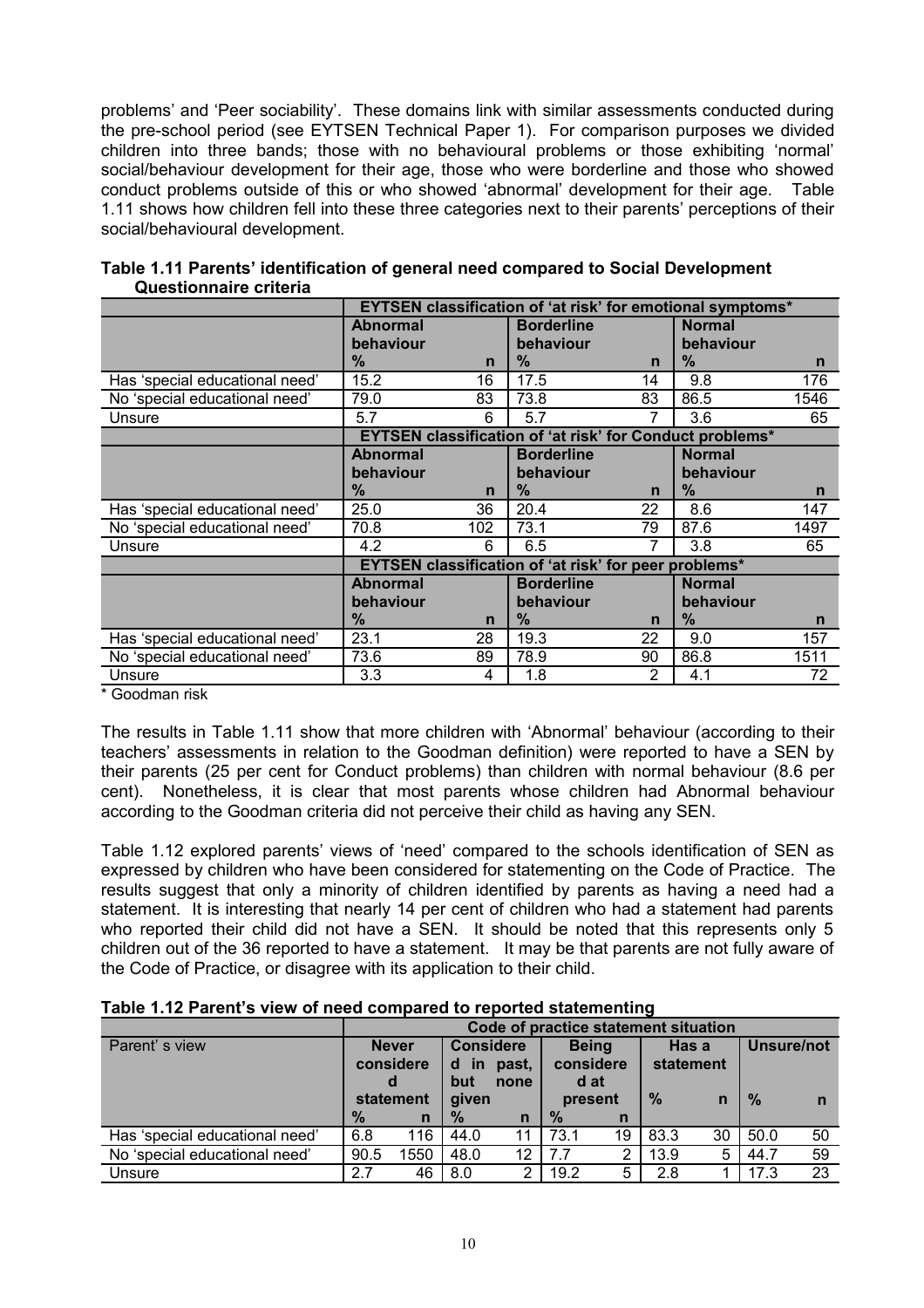# **Summary**

#### **Identification and distribution of SEN children (as reported by parents)**

The percentage of children in the EPPE sample with SEN, as reported by their parents, is roughly in line with the Warnock (1978) estimate, being just over 20 percent. The parents of children who experienced pre-school education were more likely to report their children being in need of help because of a SEN than those parents whose children did not attend pre-school (23% to 16.5%). The highest proportion of parents with SEN concerns (whose children had preschool provision), were found in integrated centres (26.3%) and the lowest in private day nurseries (20.7%). It should be noted that the EPPE Case Studies of pedagogy and practice in pre-schools (see Technical Paper 10) reported that private day nurseries were more reluctant to accept children on role who had SEN and would only do so providing the child did '*not draw disproportionately on the time and energies of staff'*.

It is interesting to note that the parents of the 'home' children were the least likely to report incidence of SEN in their children (16.5%). However, when the 'home' children were considered for their 'at risk' status of developing SEN through standardised assessments of cognitive (and social behavioural development) there were proportionately far more children 'at risk' of SEN in this group than in the group of children who had attended a pre-school (see EYTSEN Technical Paper 1). This raises interesting questions about the identification of SEN by parents. It is possible that parents who send their children to pre-school are exposed to a wider range of aspects of children's development and progress. They are able, from watching other children, to see how children develop in cognitive and social behavioural aspects. They may therefore be more able to make comparisons between their own child's development and that of others. This may help parents to place their child on a developmental continuum and make them more sensitive to behaviours that may seem at odds with 'typical' child development.

Unsurprisingly the identification of a SEN, with these very young children, was most likely to occur within the household. However, children who had attended pre-school provision were more likely to be identified as having a SEN by someone outside of the family than those children in the 'home' group. Teachers were the most likely people outside the household to identify SEN (47%) then Doctors (8.4%). Teachers were most likely to identify early signs of cognitive difficulties (reading, numeracy) and doctors most likely to pick up on physical delays (hearing, speech/language). Some particular aspects of social/behavioural difficulties were most often identified within the family i.e. sibling rivalry, tantrums etc.

Only 31 per cent of parents who thought their child has a SEN said that this need was recognised during the pre-school period. For those children whose SEN was not recognised during the pre-school period, parents reported that these were picked up during the school period, most notably during reception and Year 1.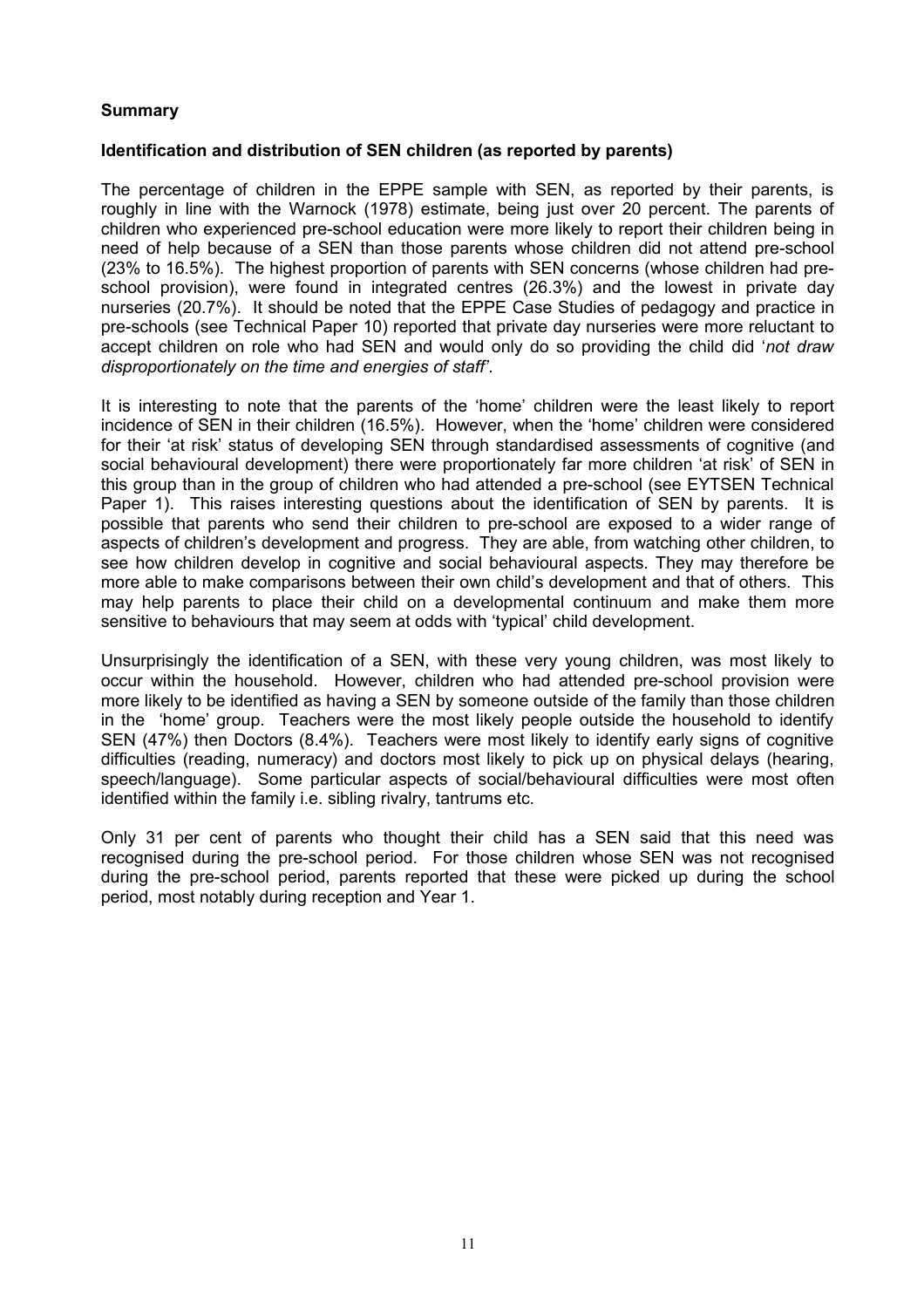# **SECTION TWO- Type of special educational needs (as identified by parents).**

This section of the report explores the types of SEN identified from parents' responses to questions about the nature of their child's SEN. Replies have been categorised into medical conditions, physical problems, learning difficulties and behavioural needs. These categories replicated most of the categories identified from the original parent interview conducted with parents at the time the children enrolled in the research (3+ years old). It should be noted that the EPPE sample of children, because they were recruited in 'ordinary' types of pre-school provision, contains very low numbers of children with severe and profound SEN or disabilities. Children whose disability or medical condition are such that they require very specialist assistance or constant one-one supervision are more likely to attend a 'special' pre-school/school or hospital school where specialist staff (i.e. physiotherapists, nurses) can best support their specific individual needs. Hence the range of SEN represented in the EPPE sample will not contain those children at the profoundly disabled end of the SEN continuum.

#### a) Medical conditions

Parents were asked about their child's medical conditions. This question was not asked within the special needs section of the questionnaire, recognising the fact that some parents may report a child having a medical condition not severe enough to warrant additional help or to be classed as a special educational need.

| <b>Medical condition</b> | Whole sample |     | $(n=548)$ |                | Examples of condition              |
|--------------------------|--------------|-----|-----------|----------------|------------------------------------|
|                          | $(n=2443)$   |     | $\%$      | n              | % for the whole sample 2443        |
|                          | $\%$         | n   |           |                |                                    |
| Lung problem             | 10.6         | 259 | 13.0      | 71             | Asthma (98.3% n = 254)             |
| Skin problem             | 10.3         | 252 | 13.7      | 75             | Eczema (90.8% n = 229)             |
| ENT problem              | 4.7          | 114 | 11.5      | 63             | Glue ear $(75.4\% \text{ n} = 86)$ |
| Eye problem              | 1.6          | 39  | 4.0       | 22             | Squint (17.9% n = 17)              |
| Heart problem            | 0.9          | 22  | 2.0       | 11             | Hear murmur (40.8% $n = 22$ )      |
| Behavioural problem      | 0.6          | 14  | 2.4       | 13             | ADHD (71.4% n = 10)                |
| Blood problem            | 0.4          | 10  | 0.4       | $\overline{2}$ | Diabetes $(30\% \text{ n} = 3)$    |

#### **Table 2.1 Parents reports of medical conditions**

ENT = Ear, nose and throat

The table above shows that 10.6 per cent of the whole sample reported having a child with a lung/breathing problem. Of the 10.5 per cent of children with this condition, 98.3 per cent of children had asthma, with 13 per cent considering this sufficiently disabling to be classed as a SEN or requiring help. Asthma represented the largest single group of 'problems' reported by parents for the whole sample. Many children who had asthma also had eczema that made up the second highest medical group with 10.3 per cent for the sample as a whole with 13.7 per cent of parents considering this a SEN. Please note that parents reported child's behavioural problems in this section only where the problem had been diagnosed as a medical condition i.e. Attention Deficit and Hyperactivity Disorder (ADHD).

It is interesting to note the frequency of some specific medical conditions in the sample as a whole (although this list is not exhaustive):

# **Table 2.2 Specific medical conditions in the sample**

| Condition           | Number of children with this conditions |
|---------------------|-----------------------------------------|
| Asperger's syndrome |                                         |
| Cerebral palsy      |                                         |
| Dyspraxia           |                                         |
| Spina bifida        |                                         |
| Downs syndrome      |                                         |
| Autism              | റ                                       |
| Perthes disease     | 5                                       |
| Sickle cell         | 2                                       |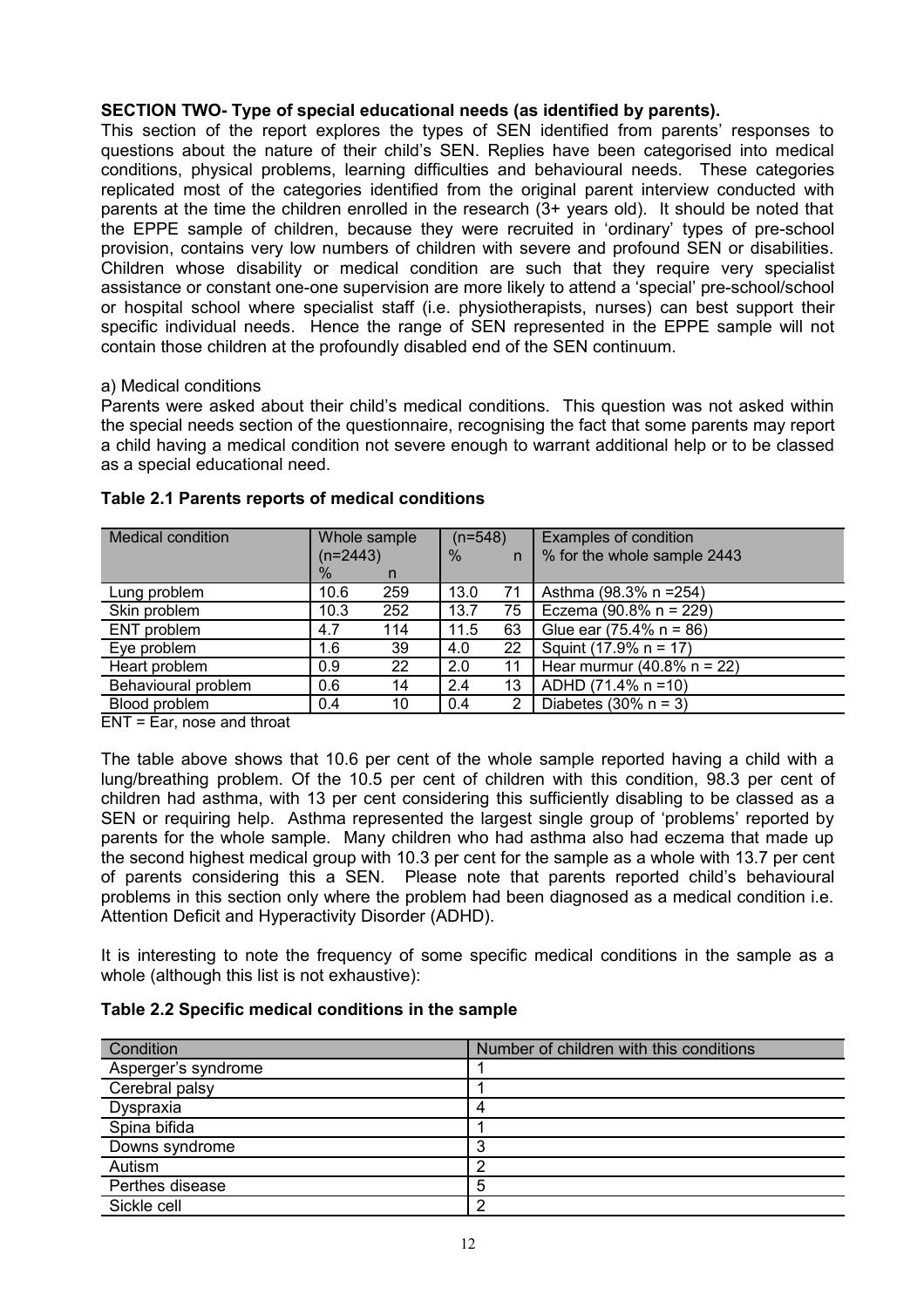# b) Physical conditions

The section of the questionnaire in which parents were asked about physical, learning and behavioural problems, was within the special educational needs section. Parents who thought their child had a special educational need then went on to answer questions about the type of SEN. The table below shows the number of parents who reported their child having a particular SEN that related to a physical condition.

| Physical condition                     | whole sample  |     | $(n=548)$     |     |
|----------------------------------------|---------------|-----|---------------|-----|
|                                        | $(n=2443)$    |     | $\frac{0}{6}$ |     |
|                                        | $\frac{0}{0}$ | n n |               |     |
| Problem with speech or language        | 6.6           | 162 | 29.6          | 162 |
| Problem with hearing                   | 3.3           | 81  | 14.8          | 81  |
| Problem with sight                     | 2.3           | 57  | 10.4          | 57  |
| Another physical disability            | 1.6           | 38  | 6.9           | 38  |
| Walking late/clumsy/poor co-ordination | 1.3           | 31  | 5.7           | 31  |

# **Table 2.3 Parents reports of physical conditions**

The largest group in this section was those children who had speech and language needs (6.6% of the whole sample, 29.6% of the SEN group) with those experiencing poor co-ordination the smallest (1.3% of the whole sample, 5.7% of the SEN group).

Analyses were conducted to explore differences between the pre-school and 'home' group for medical and physical difficulties. Apart from heart problems the pre-school group reported having more physical and medical conditions than the 'home' group. There were no particular patterns of needs reported across geographical regions.

#### c) Learning difficulties

Parents also reported any learning difficulties they thought their children were experiencing.

# **Table 2.4 Parents reports of learning difficulties**

| Learning difficulty               | whole sample | $(n=2443)$ |      | $(n=548)$ |     |
|-----------------------------------|--------------|------------|------|-----------|-----|
|                                   | $\%$         | n          | $\%$ |           |     |
| Difficulties with reading         |              | 179        | 32.7 |           | 179 |
| General slow development          | 7.3          | 57         | 10.4 |           | -57 |
| Difficulties with numbers or sums | 3.9          | 96         | 17.5 |           | 96  |
| A specific learning difficulty    |              | 66         | 12.0 |           | 66  |
| A learning (mental) disability    | 0.9          | 21         | 3.8  |           | 21  |

N.B. 'home' children slightly less likely to have a specific learning disability (1% compared to 2.7%)

Parents on the whole were more likely to show concerns about their children's reading than difficulties with numeracy, with 7.4 per cent of the whole sample reporting concerns with reading: which represents 32.7 per cent of the SEN group. It is important that early difficulties in reading are identified as soon as possible to prevent the child becoming disadvantaged in accessing information across the curriculum. Early difficulties with reading may be the precursor of later specific learning difficulties. It is important that those children who exhibit difficulties with reading are able to access intervention programmes which enable them to keep up with their peers.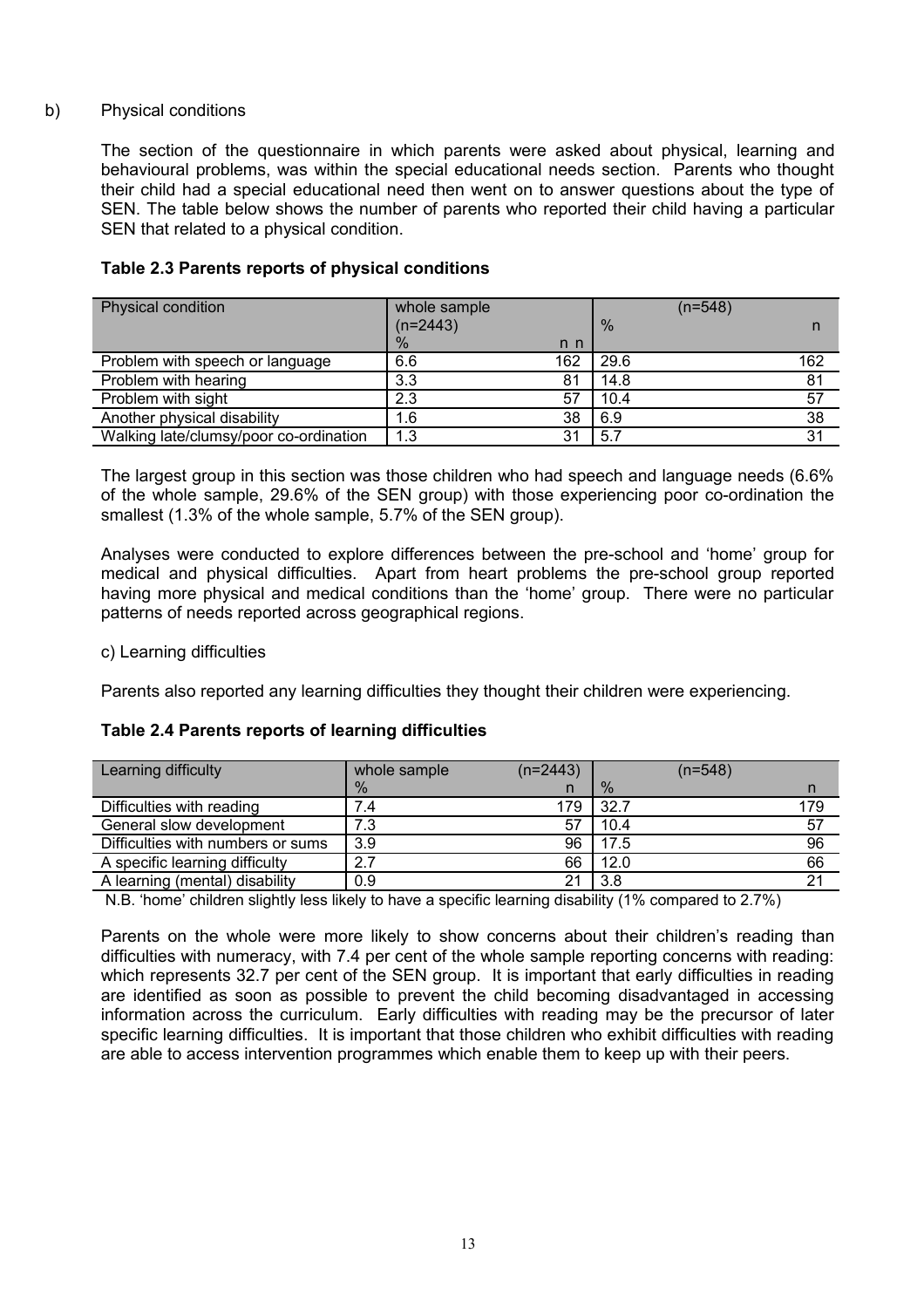# d) Behavioural needs

The table below show parents reports of behavioural needs.

| Table 2.5 Parents reports of behavioural needs |
|------------------------------------------------|
|------------------------------------------------|

| Behavioural need                   | whole sample | $(n=2443)$ | $(n=548)$ |    |
|------------------------------------|--------------|------------|-----------|----|
|                                    | $\%$         | n          | $\%$      | n  |
| Stubborn & disobedient             | 3.3          | 81         | 14.8      | 81 |
| Hyperactive                        | 2.8          | 69         | 12.6      | 69 |
| Tantrums                           | 2.4          | 58         | 10.6      | 58 |
| Shy                                | 2.1          | 51         | 9.3       | 51 |
| Sibling rivalry                    | 1.9          | 46         | 8.4       | 46 |
| Unhappy going to school            | 1.7          | 41         | 7.5       | 41 |
| Spiteful/aggressive                | 1.6          | 39         | 7.1       | 39 |
| Sleeping problems                  | 1.6          | 39         | 7.1       | 39 |
| Eating problems                    | 1.4          | 35         | 6.4       | 35 |
| Other emotional problems           | 1.4          | 34         | 6.2       | 34 |
| <b>Toilet Training</b>             | 1.2          | 29         | 5.3       | 29 |
| Difficulties making friends/lonely | 1.1          | 28         | 5.1       | 28 |
| Clinging                           | 1.1          | 27         | 4.9       | 27 |
| <b>Nervous</b>                     | 0.8          | 20         | 3.6       | 20 |

The largest group was children who were stubborn and disobedient, which represented 14.8 per cent of the SEN group (but only 3.3% of the whole sample).

#### e) Children with multiple needs

Of the 548 children identified as potentially having SEN, the majority of parents reported their child having more than one problem area. This supports the argument that some conditions inevitably impact on a number of SEN domains. In the tables below '1' signifies that the child has a single identified area of difficulty. The remaining figures +2, +3 etc. are the number of other areas in which the child has problems in addition to the original identified area of need. An example would be a child whose main SEN is a physical difficulty, say poor eyesight (1) but may also have reading difficulties  $(+2)$ , speech delay  $(+3)$  and tantrums  $(+4)$ .

The table below shows the number of parents who reported their children as having multiple problems because of a learning or physical difficulty.

| Number of multiple<br>difficulties | single difficulty | $\cdot$ $\cap$ | $\cdot$ $\sim$<br>гэ | +4  | 5+ | Total |
|------------------------------------|-------------------|----------------|----------------------|-----|----|-------|
| Number of children                 | 104               | 252            | 107                  | 47  | 38 | 548   |
| Percent                            | 19.0              | 46.0           | 19.5                 | 8.6 |    | 100   |

The table 2.7 below shows the number of parents who reported their children as having multiple problems because of a behavioural difficulty.

**Table 2.7 Multiple problems because of a behavioural difficulty** 

| Number of multiple |                   | +2   | $+3$                    | +4        | +c  | Total |
|--------------------|-------------------|------|-------------------------|-----------|-----|-------|
| difficulties       | single difficulty |      |                         |           |     |       |
| Number of children | 301               | 101  | 63                      | 29        | 54  | 548   |
| Percent            | 54.9              | 18.4 | 11 <sub>5</sub><br>ں. ، | にっ<br>ບ.ບ | 9.9 | 100   |

Table 2.7 shows that the majority of children who have behavioural needs, have needs in only one area (54.9 per cent). However, when we consider the question of multiple problems, it can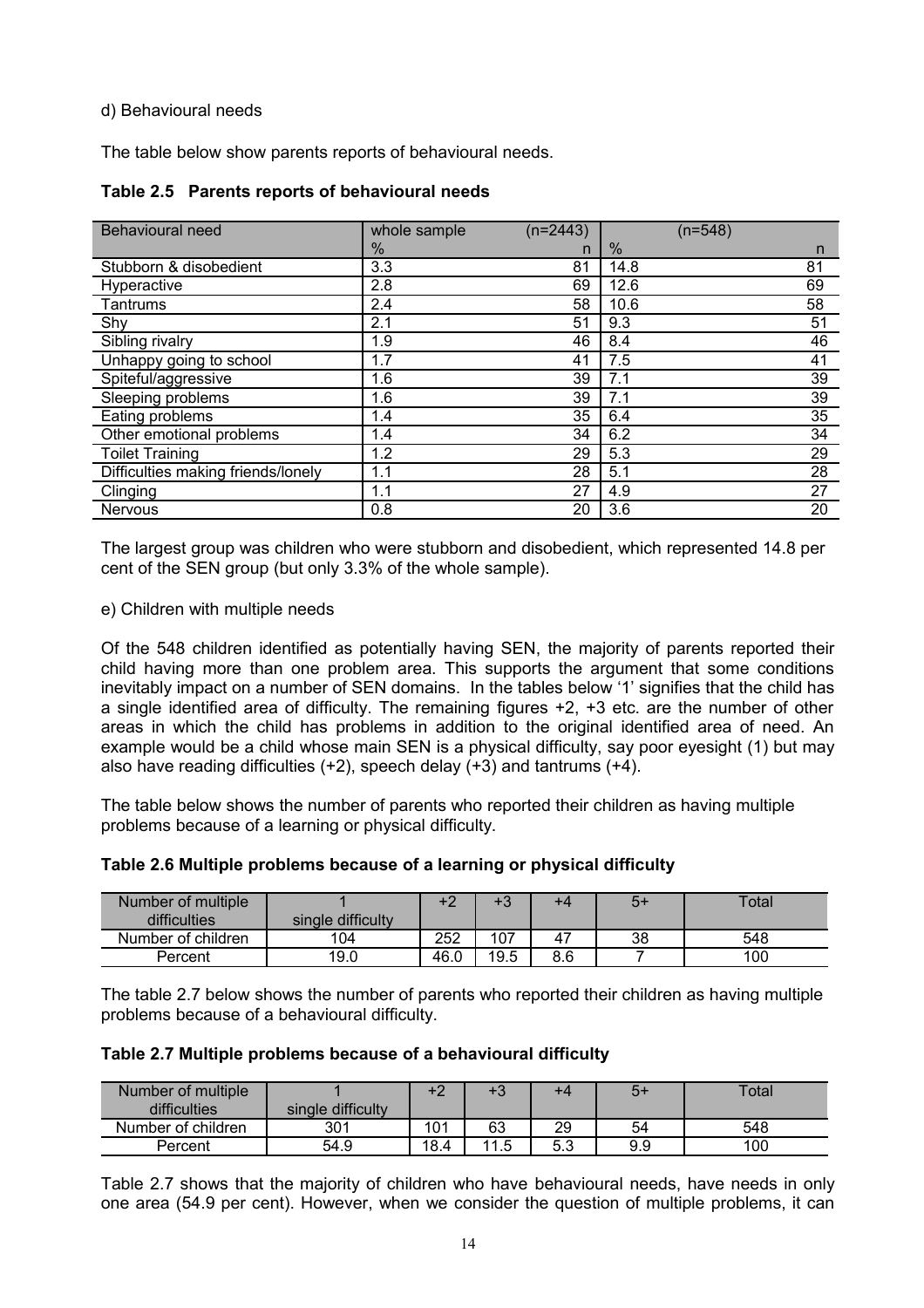be seen that of the group who were reported as having learning or physical difficulties only 38 children had 5 or more multiple problems, whereas 54 children had 5 or more multiple problems in the behavioural group.

Any child who has multiple problems (from the lists of 'needs' previously) is more likely to be a cause for concern. The Code of Practice (2001), clearly states the '*monitoring of individual* children's progress throughout the foundation stage is essential' (p33). This monitoring is extremely important so that children who are 'at risk' of a particular special educational need have help to overcome this whilst it is still a single and discrete need. If children do not get appropriate help in the early stages there is great danger that this can develop into 'multiple' needs that are probably more difficult to address. For instance, a child who finds reading difficult may well go on to develop behavioural difficulties as their frustrations with reading affect their behaviour. These children often disrupt other children's learning. Similarly a child with poor hearing may have difficulties concentrating and become a disaffected learner, with 'switched off' behaviour. Once a child has been identified as 'in need' it is crucial that the appropriate help and support is given as quickly as possible. How children were helped is described in Section 5 of this report.

# **Summary**

The EPPE sample contains very low numbers children with severe and profound SEN or disabilities. Children whose disability or medical conditions require very specialist assistance or constant one-to-one supervision are more likely to attend a 'special' pre-school/school or hospital school than to be enrolled in the six types of provision included in the research.

The most common type of medical condition reported across the sample as a whole (10.6%) was asthma representing 98.3 per cent of children with lung/breathing complaints (13 % of SEN group). This was followed by eczema (10.3 % of the whole sample) with made up 90.8 per cent of the children with skin conditions (13.7 of the SEN group). Many children had both conditions.

Children with speech or language difficulties made up the largest group across the sample as a whole (6.6%) of children with physical conditions. This represented 29.6 per cent of the SEN group. Following this were children with hearing difficulties (3.3% of the whole sample, representing 14.8 % of the SEN group). There were no particular patterns of need relating to physical or medical conditions across geographical regions.

More children were likely to be reported by parents as having difficulties with reading (7.4% of the whole sample, 32.7% of the SEN group) than with numeracy (3.9% of the whole sample, 17.5% of the SEN group).

The most common form of behavioural difficulties reported by parents were 'stubborn and disobedient' behaviour accounting for 3.3 per cent of the whole sample (14.8 % of the SEN group). Parents on the whole reported less incidence of social/behavioural difficulties in their children than medical conditions, physical or learning difficulties.

Children with behavioural problems were more likely to have difficulties affecting a larger number of SEN domains. Thirty eight children with learning or physical difficulties have 5+ 'multiple' needs compared to 54 children with 5+ 'multiple' needs in the SEN group with behavioural difficulties. This has implications for early identification, so that single problems do not develop into more complex needs.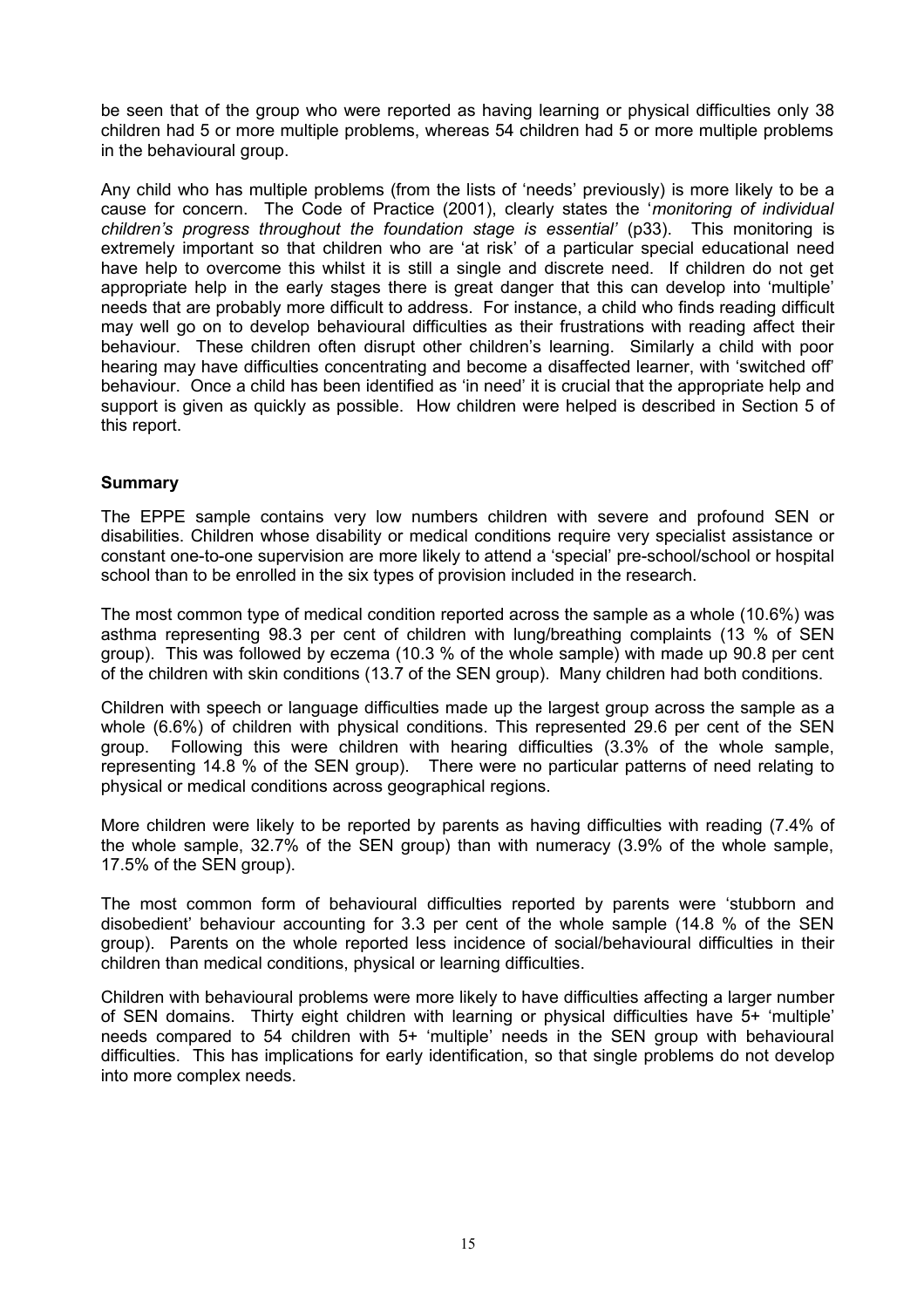# **SECTION THREE - Was the type of special educational need related to pre-school recognition?**

This section of the report explores whether there are specific types of SEN related to pre-school recognition. In other words are pre-schools more likely to pick up on some types of SEN rather than others? In order to look at this question, we needed to establish what medical, physical, learning and behavioural conditions, were a concern to parents during the pre-school period and whether parents reported their child's pre-school had picked up on these concerns.

It is important to bear in mind that some SEN are more obvious than others or are more likely to occur only when a child is of a particular age. It would also seem self evident that some specific needs are unlikely to 'surface' until a child is in a particular environment. Children who have not encountered reading are unlikely to be recognised as having a problem with reading until they are in the situation where reading related activities are introduced. For instance 76.2 per cent of parents who said their child had a specific learning (mental) difficulty, were concerned about this when their child was in pre-school. This compared with 36.9 per cent of parents who expressed a concern for their child's difficulties with reading during this period. It should be borne in mind that some 'home' children may not have been exposed to learning situations where their SEN were evident. This may be one reason why a smaller proportion of 'home' parents thought their child had SEN. The following analyses explores whether some 'needs' are more evident early on, and thus are more likely to benefit from early identification and intervention.

#### a) Medical conditions

| <b>Medical condition</b><br>Concern by parent<br>during pre-school period<br>'yes' response from 548 set<br>'Yes' response |    |      | response | Did the pre-school<br>recognise child's special<br>educational need? 'Yes' |    | Was help given?<br>'Yes' response |                |
|----------------------------------------------------------------------------------------------------------------------------|----|------|----------|----------------------------------------------------------------------------|----|-----------------------------------|----------------|
|                                                                                                                            | n  | $\%$ | n        | $\%$                                                                       | n  | $\%$                              | n              |
| Blood problem                                                                                                              | 2  | 50.0 |          | 100                                                                        |    | 100                               |                |
| Heart problem                                                                                                              | 11 | 54.5 | 6        | 100                                                                        | 6  | 83.3                              | 5              |
| Skin problem                                                                                                               | 75 | 46.7 | 35       | 80.6                                                                       | 29 | 67.9                              | 19             |
| Eye problem                                                                                                                | 22 | 36.4 | 8        | 75.0                                                                       | 6  | 50.0                              | 3              |
| Lung problem                                                                                                               | 71 | 53.5 | 38       | 69.2                                                                       | 27 | 61.5                              | 16             |
| ENT problem                                                                                                                | 63 | 41.3 | 26       | 65.4                                                                       | 17 | 81.3                              | 13             |
| Behavioural problem                                                                                                        | 13 | 76.9 | 10       | 50.0                                                                       | 5  | 40.0                              | $\overline{2}$ |

#### **Table 3.1 Were these medical conditions a concern when the child was in pre-school?**

The table above illustrates unsurprisingly that some medical conditions were more easily recognised at pre-school than others. All children whose parents reported them having a blood or heart condition, sufficient to be a concern during this period, said the pre-school that their child attended recognised this problem and in all but one case (of a heart problem) the pre-school gave help to the child. There were also high levels of recognition (50%+) in pre-school of all other categories of medical conditions. It may be speculated that in severe medical conditions the parents are more likely to alert the pre-school/school about the child's condition rather than waiting for this to be recognized by the staff. The extent to which pre-schools offered help to children once their need was recognised was patchy. Between 100 and 80 per cent of children with blood, heart and ENT problems received additional help from their pre-school for their condition. Between 70 and 50 per cent of children with skin problems, lung problems and eye conditions received additional help. Only 40 per cent of children with behavioural problems, which were of concern to parents during the pre-school period, received additional help for this problem from their pre-school, although this constituted the biggest group in this category identified as a concern to parents during the pre-school period (76.9%). It should be noted that behavioural problems were only reported in the 'medical condition' section where it was diagnosed as a medical condition i.e. ADHD.

16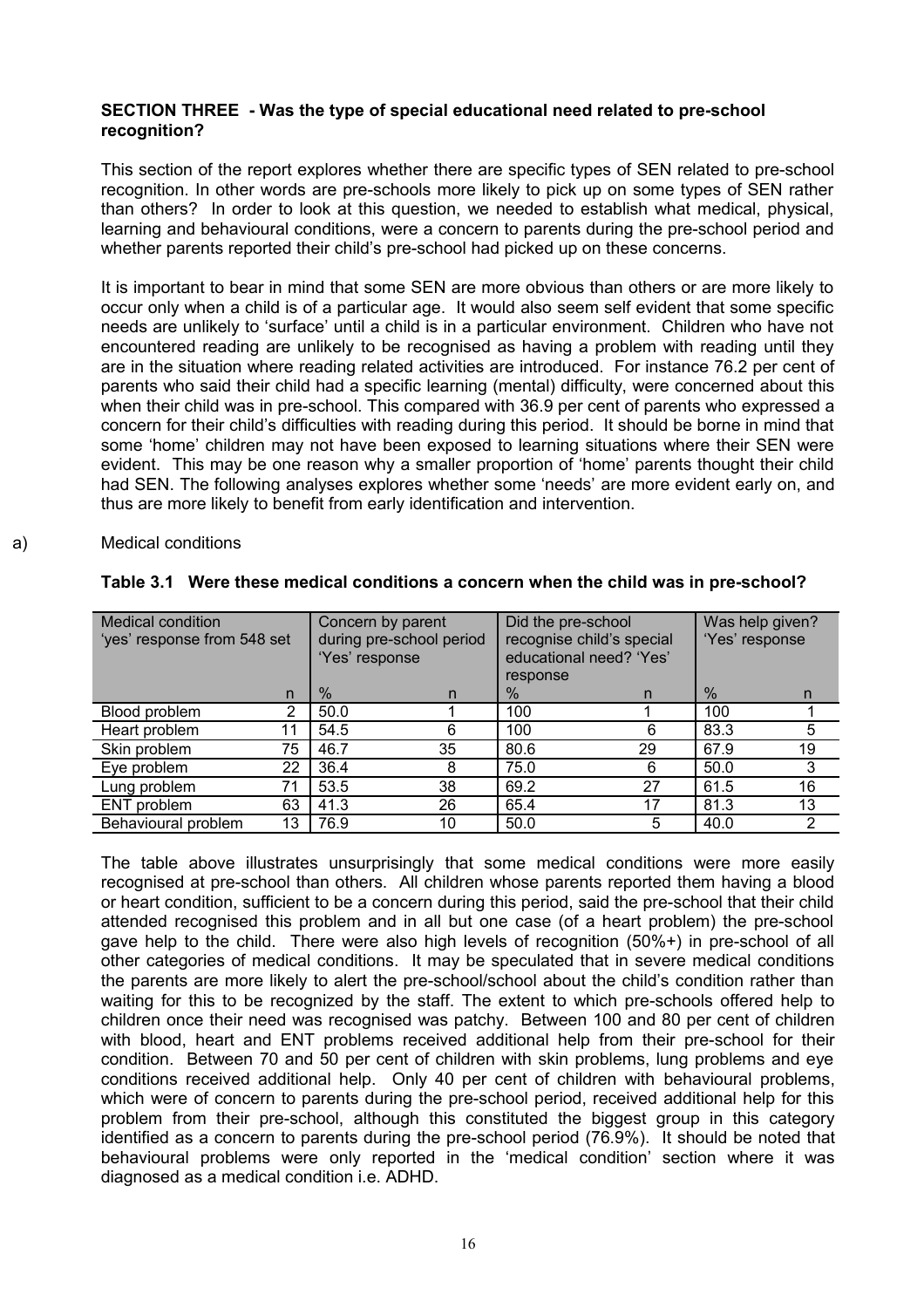# b) Physical conditions

| Physical condition<br>'yes' response from 548 set |     | Concern by<br>parent during the<br>pre-school period<br>'Yes' response |    | Did the pre-school<br>recognise child's<br>special educational<br>need?'Yes' response |    | Was help<br>given?<br>'Yes' response |    |
|---------------------------------------------------|-----|------------------------------------------------------------------------|----|---------------------------------------------------------------------------------------|----|--------------------------------------|----|
|                                                   | n   | $\%$                                                                   | n. | $\%$                                                                                  |    | $\%$                                 | n  |
| Problem with speech or language                   | 162 | 58.0                                                                   | 94 | 77.7                                                                                  | 73 | 69.4                                 | 50 |
| Problem with hearing                              | 81  | 44.4                                                                   | 36 | 66.7                                                                                  | 24 | 54.2                                 | 13 |
| Walked late/'clumsy'/poor co-ordination           | 31  | 74.2                                                                   | 23 | 60.9                                                                                  | 14 | 64.3                                 | 9  |
| Another physical disability                       | 38  | 60.5                                                                   | 23 | 60.9                                                                                  | 14 | 57.1                                 | 8  |
| Problem with sight                                | 57  | 45.6                                                                   | 26 | 57.7                                                                                  | 15 | 46.7                                 |    |

# **Table 3.2 Were these physical conditions a concern when the child was in pre-school?**

The table above shows that in general, physical conditions were less likely to be recognised by pre-school settings than the medical conditions referred to in Table 3.1. Poor speech, language and hearing were more likely to be recognised than any other (over 65% of children) type of physical condition. There were also high levels of recognition for children who had poor coordination or physical difficulties (over 60%). The lowest level of reporting (but still over 50%) was for children with a sight difficulty. On the whole children with physical conditions were less likely to be offered help during the pre-school period compared to those children with recognised medical conditions. Between 70 and 60 per cent of children with speech/language or poor coordination received help, compared to between 60 and 50 per cent of those with hearing or another physical disability. Less than 50 per cent of children, whose pre-school recognised they had a sight problems were offered help during the pre-school period.

# c) Learning difficulties

| Learning difficulties             |     | Concern by        |                   |                   | Did the pre-school  | Was help |                |
|-----------------------------------|-----|-------------------|-------------------|-------------------|---------------------|----------|----------------|
| 'yes' response from 548 set       |     | parent during the |                   | recognise child's |                     | given?   |                |
|                                   |     |                   | pre-school period |                   | special educational |          | 'Yes' response |
|                                   |     | 'Yes' response    |                   |                   | need?'Yes' response |          |                |
|                                   | n   | $\%$              | n                 | $\%$              | n                   | $\%$     | n              |
| General slow development          | 57  | 50.9              | 29                | 65.5              | 19                  | 52.6     | 10             |
| Difficulties with reading         | 179 | 36.9              | 66                | 54.5              | 36                  | 58.3     | 21             |
| A specific learning difficulty    | 66  | 40.9              | 27                | 51.9              | 14                  | 61.5     |                |
| Difficulties with numbers or sums | 96  | 38.5              | 37                | 51.4              | 19                  | 73.7     | 14             |
| A learning (mental) disability    | 21  | 76.2              | 16                | 50.0              | 8                   | 75.0     | 6              |

With regard to learning difficulties, pre-school settings were rather better at recognising delays in general development (65%) than in reading related difficulties (54%) when these were a concern to parents. Just over 50 per cent of children with a specific learning difficulty or with difficulties in numeracy were also recognised by their pre-school. Only half the children who had a learning (mental) disability were recognised by their pre-school. The extent to which children received help in the domains of learning difficulties is in inverse proportion to the numbers recognised. Three quarters of children who had a learning (mental) disability received help, compared to just over 70 per cent of those who had difficulties with numeracy. Around about 60 per cent of children with either reading difficulties (58.3%) or a specific learning difficulty (61.5%) also received help during their pre-school period. The children who had general slow development were the least likely to receive specific help from their pre-school with just over 50 per cent gaining additional resources.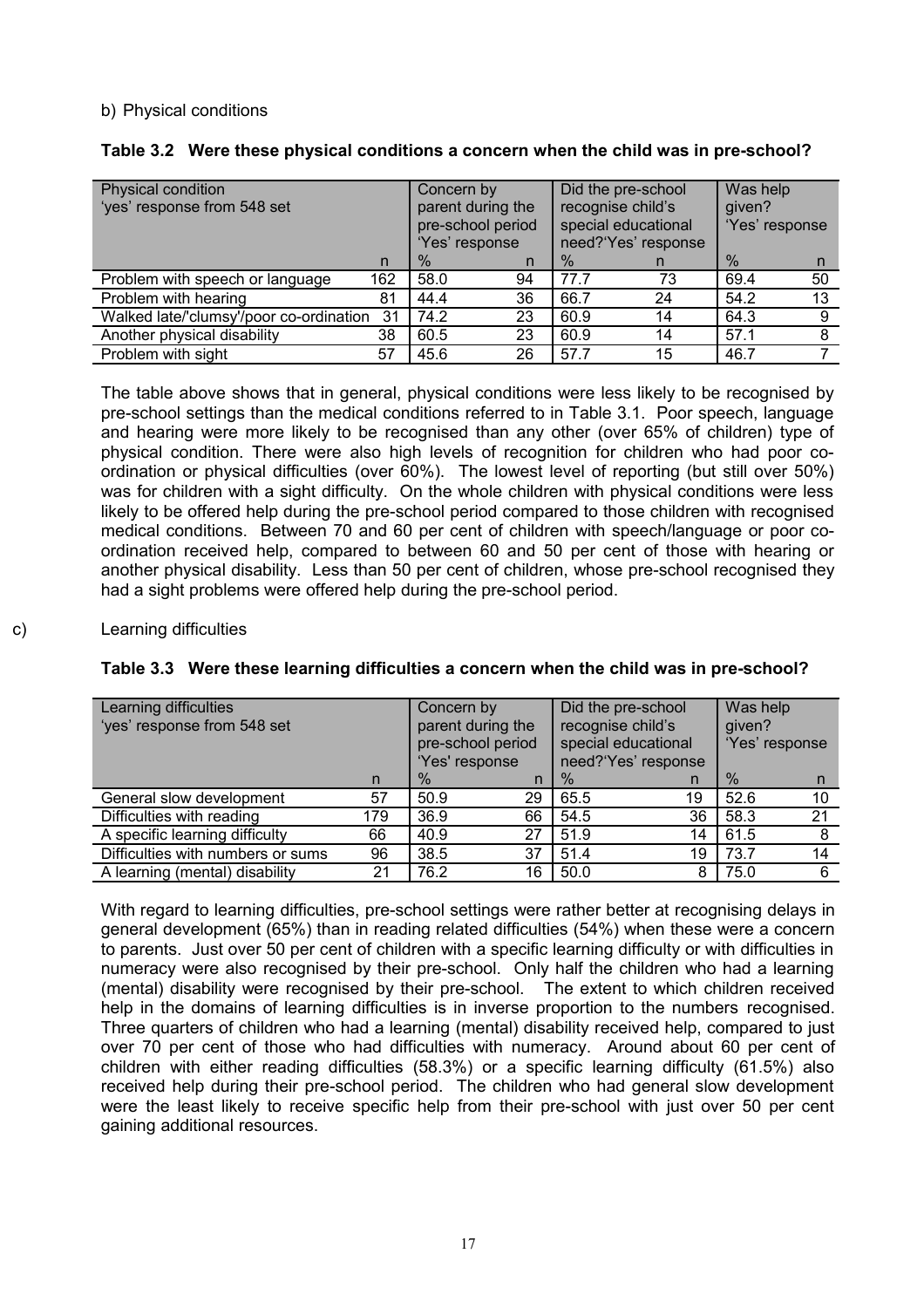#### d) Behavioural needs

| Behavioural needs<br>'yes' response from 548 set |    | Concern by<br>parent during the<br>pre-school period<br>'Yes' response |    | Did the pre-school<br>recognize child's<br>special educational<br>need?'Yes' response |    | Was help<br>given?<br>'Yes' response |    |
|--------------------------------------------------|----|------------------------------------------------------------------------|----|---------------------------------------------------------------------------------------|----|--------------------------------------|----|
|                                                  | n  | $\%$                                                                   | n  | $\%$                                                                                  | n  | $\%$                                 | n. |
| Shy                                              | 51 | 41.2                                                                   | 21 | 81.0                                                                                  | 17 | 82.4                                 | 14 |
| Clinging                                         | 27 | 59.3                                                                   | 16 | 75.0                                                                                  | 12 | 66.7                                 | 8  |
| Other emotional & behavioural problems 34        |    | 50.0                                                                   | 17 | 70.6                                                                                  | 12 | 66.7                                 | 8  |
| <b>Nervous</b>                                   | 20 | 60.0                                                                   | 12 | 66.7                                                                                  | 8  | 50.0                                 | 4  |
| Sibling rivalry                                  | 46 | 47.8                                                                   | 22 | 63.7                                                                                  | 14 | 50.0                                 | 7  |
| Toilet training                                  | 29 | 51.7                                                                   | 15 | 60.0                                                                                  | 9  | 77.8                                 |    |
| Unhappy going to school                          | 41 | 51.2                                                                   | 21 | 57.1                                                                                  | 12 | 75.0                                 | 9  |
| Tantrums                                         | 58 | 50.0                                                                   | 29 | 55.2                                                                                  | 16 | 56.3                                 | 9  |
| Sleeping problems                                | 39 | 56.4                                                                   | 22 | 54.5                                                                                  | 12 | 25.0                                 | 3  |
| Difficulties making friends/lonely               | 28 | 60.7                                                                   | 17 | 52.9                                                                                  | 9  | 55.6                                 | 5  |
| Stubborn & disobedient                           | 81 | 42.0                                                                   | 34 | 52.9                                                                                  | 18 | 61.1                                 | 11 |
| Hyperactive                                      | 69 | 46.4                                                                   | 32 | 46.9                                                                                  | 15 | 53.3                                 | 8  |
| Spiteful/aggressive                              | 39 | 46.2                                                                   | 18 | 44.4                                                                                  | 8  | 75.0                                 | 6  |
| Eating problems                                  | 35 | 54.3                                                                   | 19 | 31.6                                                                                  | 6  | 66.7                                 | 4  |

#### **Table 3.4 Were these behavioural needs a concern when the child was in pre-school?**

The questionnaire asked parents to report on their children's behavioural difficulties only when they were so severe they gave significant cause for concern. Parents were only asked to report this if they felt it sufficiently outside of the 'normal' range of behaviours as to qualify for special help. The questionnaire was phrased in this way recognising that young children demonstrate a wide range of social/behavioural traits, which lie within the boundaries of 'normal' child development. Some children retain the tantrums they had as 'terrible two's' (at two years of age) into their third year. This could be seen as a natural stage of child development and would not be reported in the questionnaire unless the tantrums were sufficiently bad to be a real cause for concern. The list above, which describes various aspects of behaviour, should be viewed with this in mind.

Pre-school centres, as reported by parents, were much more likely to recognise those children who were shy and clingy, with over 70 per cent of these children being identified. Between 70 and 60 per cent of children who were a concern because they were nervous, had severe sibling rivalry, other emotional and behavioural problems or who had difficulties in toileting were recognised by pre-schools as exhibiting these behaviours. The next cluster was those children who were unhappy going to school, had tantrums, sleep problems, were lonely or stubborn and disobedient. This group of children were between 60 and 50 per cent likely to be recognised by those working in their pre-schools. Less than 50 per cent of children who were hyperactive or spiteful/aggressive, as reported by parents, were likely to be recognised as such by their preschool. The least likely behavioural condition to be picked up by pre-school workers was eating problems with just over 30 per cent of these children being recognised.

When the table above is looked at in terms of who received help during the pre-school period for a behavioural difficulty, those children who where shy, had toileting difficulties, were spiteful/aggressive or appeared unhappy going to school were most likely to receive help (between 83% and 75%). Between 70 and 60 per cent of children who were clingy, stubborn/disobedient, had other emotional and behavioural problems or had eating problems received help compared to between 60 and 50 per cent of children who demonstrated nervousness, loneliness, sibling rivalry, tantrums or hyperactivity. The children least likely to receive help, in this category, were those with sleeping problems (25 %).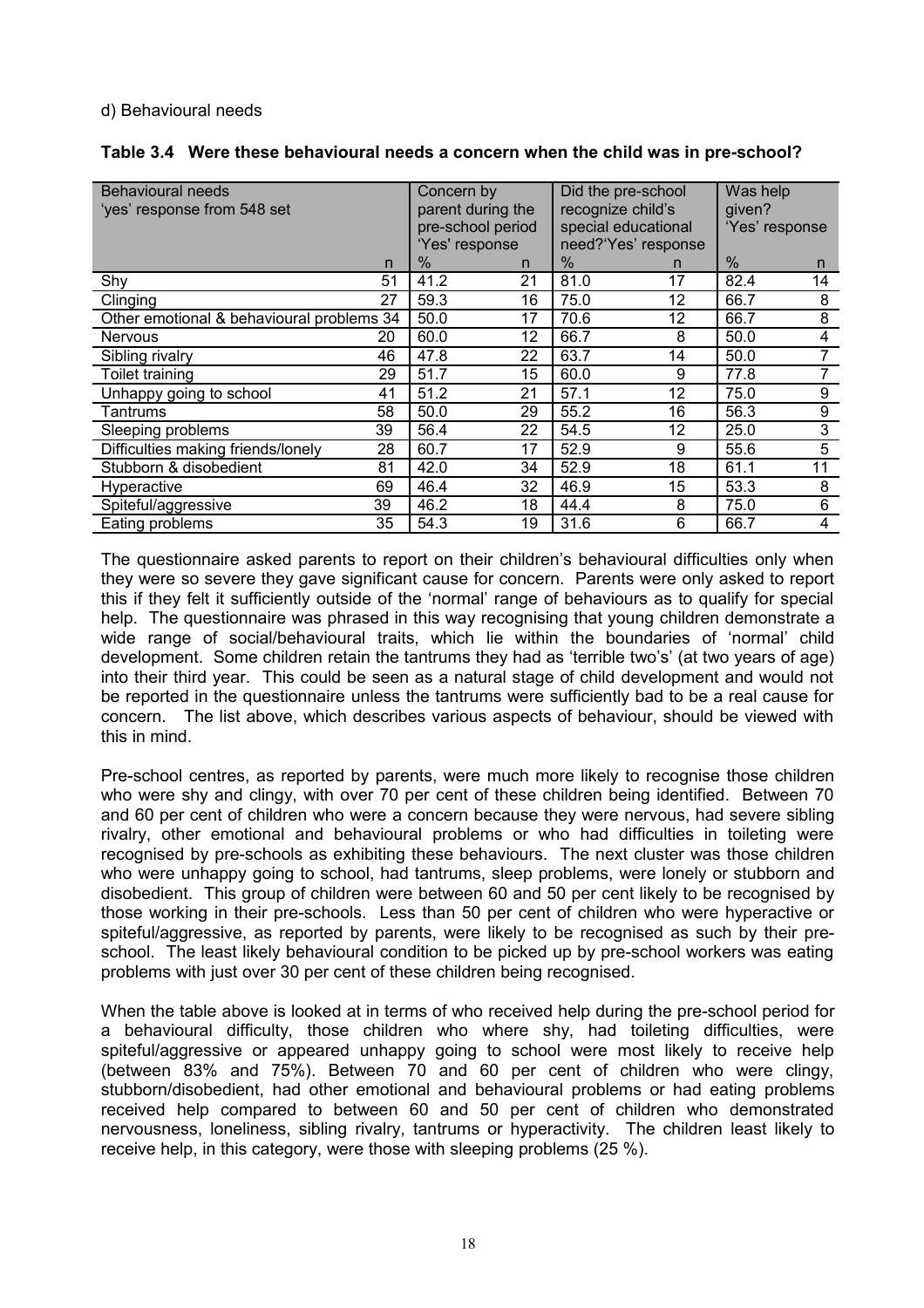# **Summary**

The extent to which a special educational need was recognised by the pre-school depended on the type of need, with some needs being more apparent than others. Considering the whole gamit of SEN described by parents there was considerably high levels of recognition by preschool staff. Over fifty per cent of all concerns of parents were recognised by pre-schools with only three behavioural problems having levels of recognition below this figure. These were hyperactivity (46.4%), spiteful/aggressive (46.2%) and the least likely condition to be recognised: eating disorders (31.6%). This later condition may reflect the sessional nature of pre-schools where not all children stay on site for lunch.

On the whole medical conditions were the easiest to recognise in pre-school (range 100%-50%), followed generally by physical conditions (range 77.7%-57.7%) then learning difficulties (range 65.6%-50.0%). The conditions that posed the greatest range, in terms of recognition in preschool, were the behavioural needs. Recognition of these ranged from 81.9 per cent for shyness to 31.6 per cent for eating disorders.

Once pre-schools had recognised a SEN, the extent to which they provided additional help to children was quite patchy. Looking over all conditions as a whole and dividing them into quartiles, then those most likely to be helped (top quartile 100-75%) were children with blood, heart and ENT problems (medical conditions), a learning/mental disorder (learning difficulties) were shy, had toileting difficulties, were unhappy going to school or were spiteful/aggressive (behavioural needs).

In the second quartile (75-50%) were those children with skin conditions, lung and eye problems (medical conditions), problems with speech/language, hearing, poor co-ordination and other physical disabilities (physical conditions) also those with difficulties with reading and numeracy, a specific learning difficulty and general slow development (learning difficulties). The final group of children in this quartile were those who were clinging, nervous, had sibling rivalry, tantrums, lonely, stubborn/disobedient, hyperactive, other emotional and behavioural problems or with eating problems (behaviours needs).

The children in the third quartile (50-25%) where those who had a behavioural problem defined as a medical condition and those with sight difficulties (physical conditions).

In the bottom quartile (25% and below) was only one group: the children with sleeping difficulties.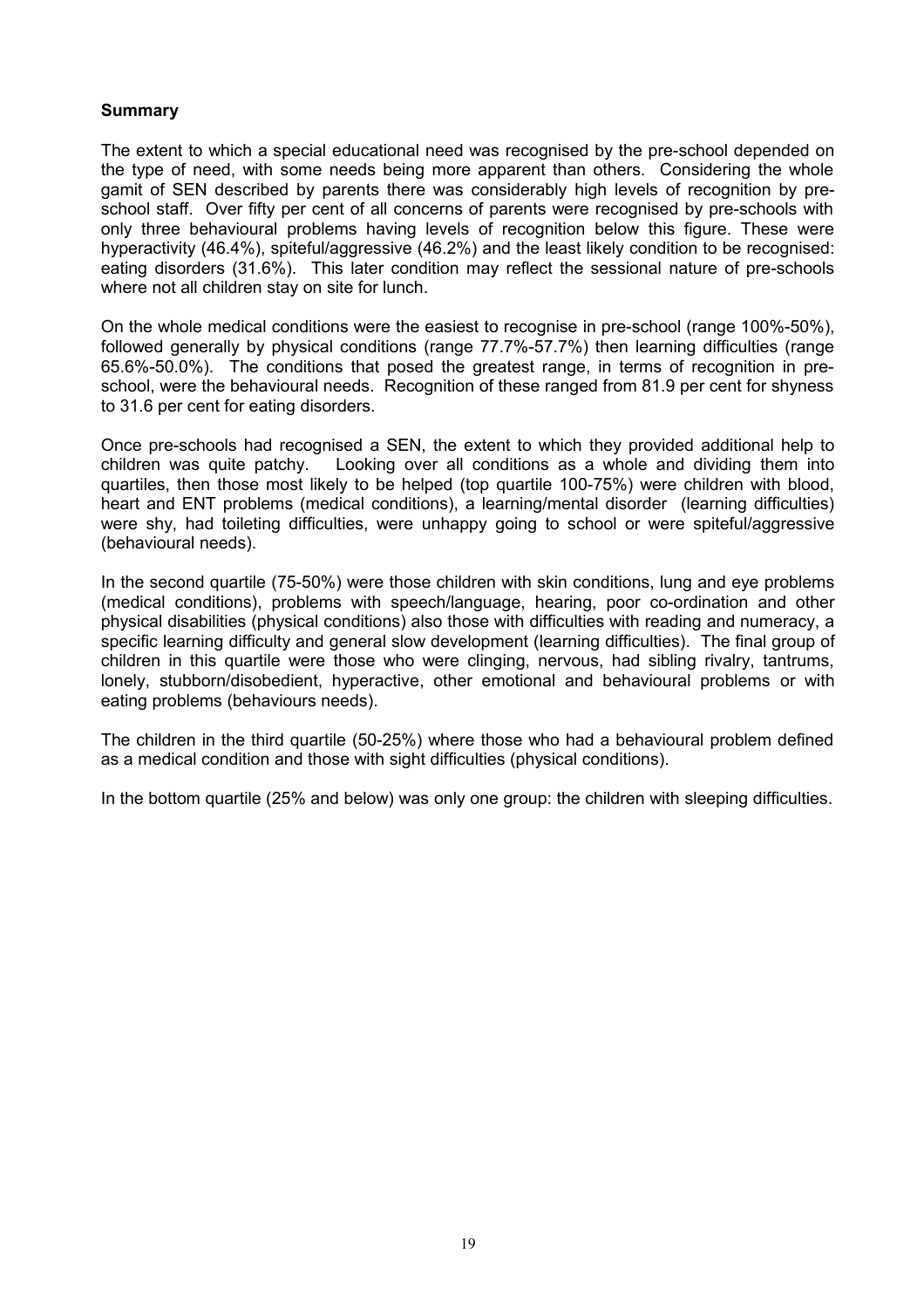# **SECTION FOUR - Characteristics of children with special educational needs in relation to family characteristics**

This section looks at the relationships between parental reports on SEN and the kinds of family background children came from. We were interested to see if certain types of conditions/SEN needs were more or less likely to be associated with particular child, family or home characteristics of the sample. In this section, selected variables from other sections (see page 4 for list of sections) of the parent questionnaire were cross-tabulated with whether the parent thought their child had a SEN or required additional help.

# **Child Characteristics**

#### Gender

Analyses were conducted to see if there were any statistically significant differences for gender across the range of needs which parents identified.

#### a) Physical Conditions

Across the learning difficulties and physical conditions only one area was statistically significant, with boys being significantly more ( $\chi^2(1)$ =5.3, p=0.021) likely (than expected) to have a learning (mental) disability than girls.

#### b) Behavioural needs

Analyses of the behavioural needs showed that three areas were statistically significant:

- i) hyperactivity ( $\chi^2(1)$ =6.8, p=0.013) with boys being more likely to show this trait (compared with girls)
- ii) unhappy going to school ( $\chi^2(1)$ =6.5, p=0.01) with boys being more likely to fall into this category (than girls) and
- iii) eating problems ( $\chi^2(1)$ =4.1, p=0.04) with boys having more eating problems than expected (compared to girls).

# **Family characteristics**

a) Marital status

There was a statistically significant relationship between the marital status of parents and children in the 'SEN' sample, (Cramer's  $V(5) = 0.116$ , p = 0.000).

# **Table 4.1 SEN by marital status**

| <b>Marital status</b>             | Yes |               | <b>No</b> |       | <b>Total</b> |               |
|-----------------------------------|-----|---------------|-----------|-------|--------------|---------------|
|                                   | n   | $\frac{0}{6}$ | n         | $\%$  | n            | $\frac{0}{0}$ |
| Single (never married)            | 113 | 20.9          | 367       | 19.6  | 48           | 19.9          |
| Married $(1st$ marriage)          | 279 | 51.6          | 1173      | 62.5  | 1452         | 60.1          |
| Remarried                         | 42  | 7.8           | 113       | 6.0   | 155          | 6.4           |
| Separated (still legally married) | 34  | 6.3           | 67        | 3.6   | 101          | 4.2           |
| Divorced                          | 70  | 12.9          | 141       | 7.5   | 211          | 8.7           |
| Widowed                           |     | 0.6           | 15        | 0.8   | 18           | 0.7           |
| Total                             | 541 | 100.0         | 1876      | 100.0 | 2417         | 100.0         |

The table above illustrates the number of SEN children reported by parents within different marital groups. When a comparison was made between the numbers reported and the expected numbers (chi squared) of SEN children in each group, it was apparent that the relationship found between marital status and SEN was largely due to more SEN children than expected coming from divorced backgrounds and less than expected coming from married backgrounds.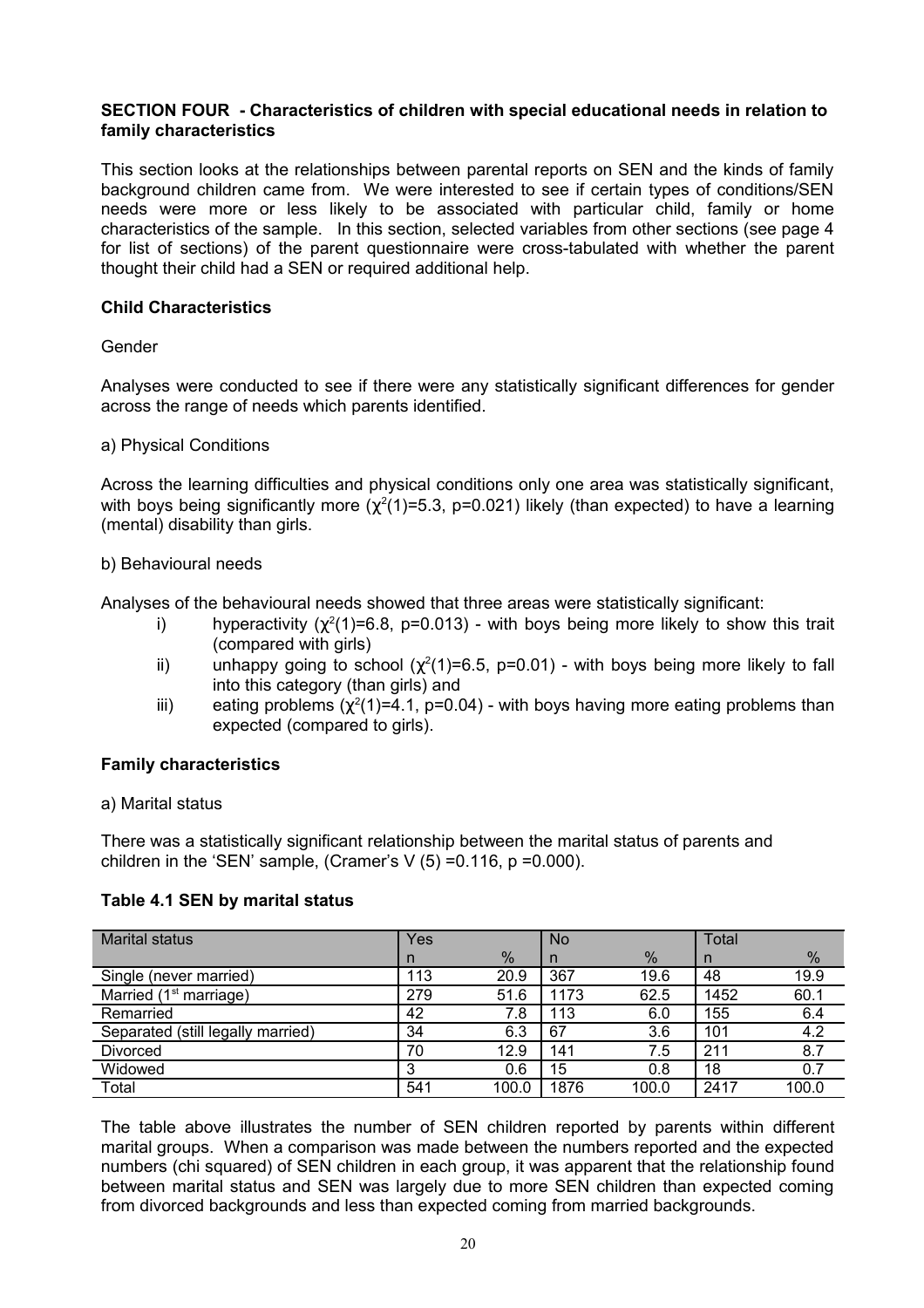#### b) Position in household

There was no significant relationship between the position of the child in the family and reports of **SEN.** 

#### c) Socio-economic status

The analyses showed no association between, the socio-economic status (SES) of the mother and whether a parent expressed a concern about a child's SEN. There was, however, a significant association between the socio-economic status of the father and reports of SEN (Cramer's V  $(7)$  =0.122, p=0.000). When a comparison was made between the numbers of SEN children reported within each socio-economic group and the expected numbers (chi squared), it was apparent that the relationship found between father's SES and 'SEN' was largely due to more SEN children than expected coming from the 'never worked' group and less than expected coming from the professional groups.

#### d) Life events

An analysis was conducted to see if there was any statistical significance for 'SEN' status and 'life events', in other words were children who had suffered a 'life event' more likely to be reported by parents as in need of help for a SEN. The following 'life events' all showed a statistical significance related to parental concerns about a child.

#### **Table 4.2 Life events**

| Very strongly related to SEN status   |                                   |
|---------------------------------------|-----------------------------------|
| Child not settled at school           | $(\chi^2(1)=44.8, p=0.000)$ ****  |
| Child in hospital/operation           | $(\chi^2(1)=60.8, p=0.00)$ ****   |
| Family conflict                       | $(\chi^2(1)=21.4, p=0.000)^{***}$ |
| Other life event                      | $(\chi^2(1)=23.5, p=0.000)$ ***   |
| <b>Strongly related to SEN status</b> |                                   |
| Separated/divorced                    | $(\chi^2(1)=13.2, p=0.00)^{**}$   |
| Moving home                           | $(\chi^2(1)=12.5, p=0.00)^{**}$   |
| Problem with sibling                  | $(\chi^2(1)=14.5, p=0.00)^{**}$   |
| Family violence                       | $(\chi^2(1)=6.1, p=0.013)^*$      |
| Child seriously ill                   | $(\chi^2(1)=5.2, p=0.02)^*$       |

The table above shows a range of 'life events' that were most statistically related to SEN status. The list is in order of magnitude with 4 stars being of greatest significance. The 'life events' with the most impact are: not settling at school, being hospitalised or suffering family conflict.

The events which, had slightly less impact (but still significant), were all associated with issues in the home: separation/divorce, moving home and sibling rivalry. The life events with weaker associations were family violence and a child who was seriously ill (but remained at home as opposed to the group who were hospitalised). The later groups should be treated with some caution in reporting terms as they contain very low numbers of children. It should be noted that family violence may be under-reported and that some parents may have used family conflict category as an alternative. It should also be noted that some children had experienced a number of 'life events' i.e. may have had family conflict and had moved home. Having experienced a number of life events may be cumulative and may make a child more 'at risk' of developing SEN.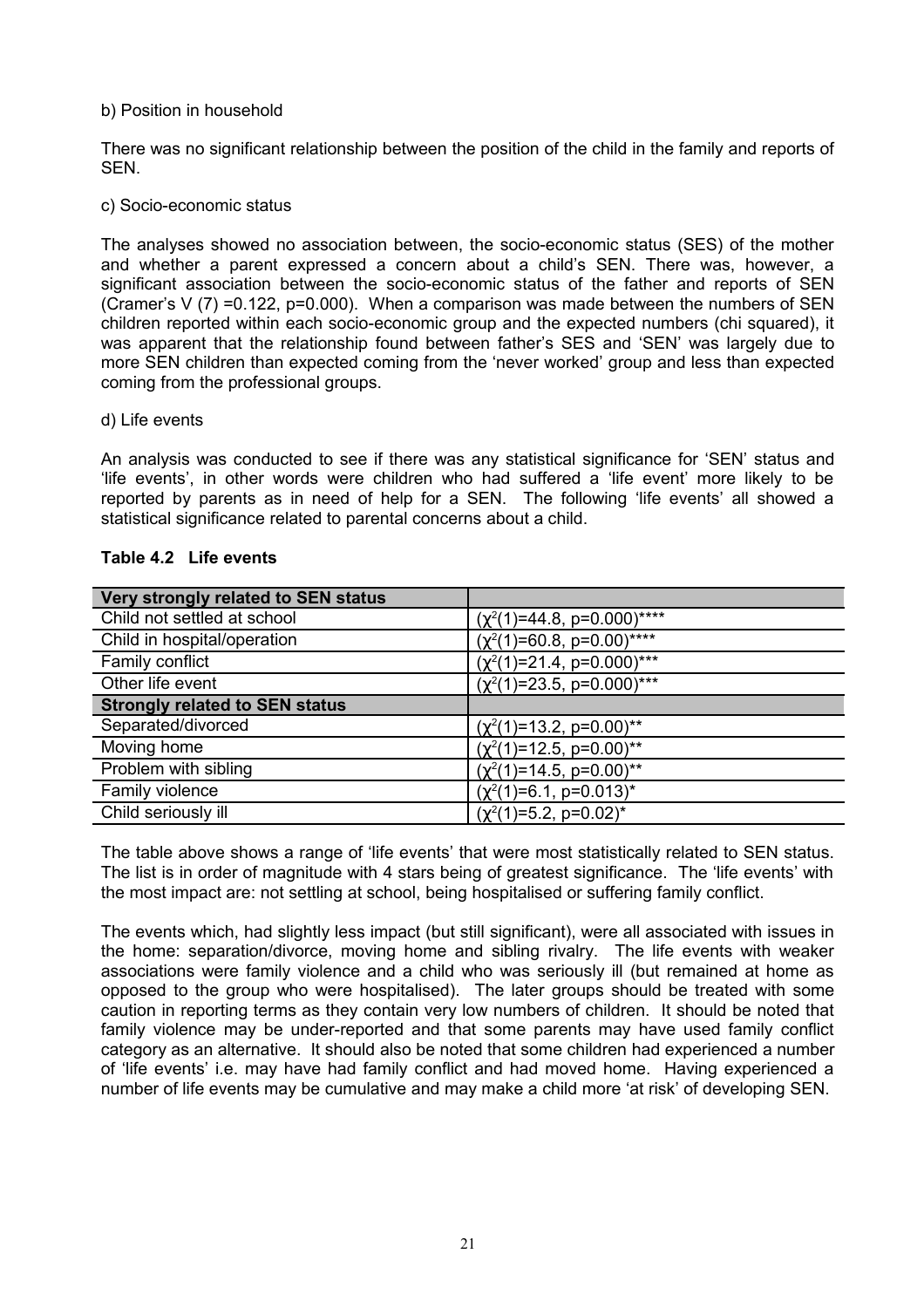# **The Home Learning Environment**

Analyses were conducted to see if there were any associations between the type of activities going on in the home and whether a child was a concern for SEN. A number of home learning activities were explored which related to the items included in the original 'home learning environment index' developed by the EPPE team (from the first parent interview) and found to be associated with positive children's outcomes (see EPPE Technical Paper 7).

# **Table 4.3 Items tested in the in the home learning environment index**

| Item in the home learning environment                    | Significance               |
|----------------------------------------------------------|----------------------------|
| Respondent plays computer games with child               | $\chi^2(4)$ =13.3, p=0.01  |
| Respondent goes shopping with child                      | Cramer's V=0.07, p=0.02    |
| Child plays on computer by themselves                    | $\chi^2(4)$ =10.1, p=0.04  |
| Child enjoys dance, music, movement                      | $\chi^2(4)$ =14.4, p=0.01  |
| Respondent does sport and physical activities with child | Marginally non-significant |
| Respondent plays with child using toys/games/puzzles     | Not significant            |
| Respondent visits library with child                     | Not significant            |
| Respondent listens to the child read                     | Not significant            |
| Respondent reads to the child                            | Not significant            |
| Respondent uses computer with child educationally        | Not significant            |
| Respondent goes on educational visits with child         | Not significant            |
| Child plays 'make believe' or pretend games              | Not significant            |
| Child paints/draws/makes models                          | Not significant            |

#### **Computers**

Whilst many of the items tested in the home learning environment proved to fall below the level of statistical significance, one or two items were of note. Looking at the use of computers in the home and SEN there was a number of statistical associations. It was found that SEN children tended to play on the computer by themselves more often than children not reported as having any SEN. It was also found that parents of SEN children tend to play computer games with their children more often than children who had no SEN.

#### **Shopping**

Parents reported that they were less likely to take their child shopping 'occasionally' if their child was in the SEN group.

#### Dance, music and movement

SEN children tend to enjoy dance, music and movement less often than children whose parents reported them as having no concern of SEN.

#### TV and Video watching

There was no statistical significance shown between TV and video watching and parents reports children with SEN.

#### Homework

Frequency of homework was not associated with whether the parent thinks their child has any type of SEN There was, however, a significant relationship between how often the EPPE child with SEN got help with homework  $(\chi^2(4)=16.7, p=0.002)$ . On the whole children with reported SEN received less homework than children without SEN.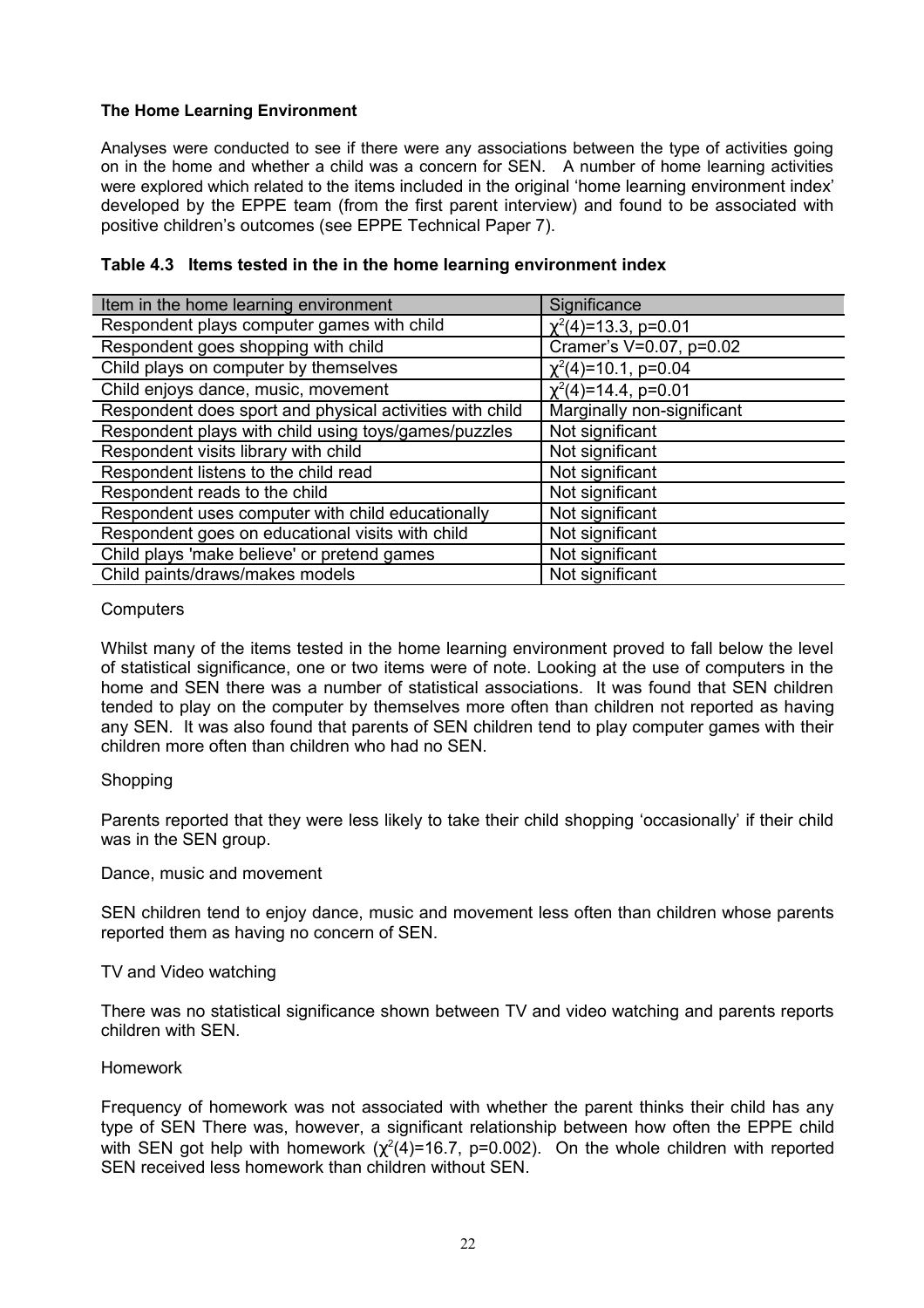# **Summary**

When analyses were conducted which explore parental reports on SEN compared to family background and child characteristics the following was noted:

#### Child characteristics

The following reached statistical significance: Boys were more likely to be reported by parents for a learning difficulties, hyperactivity, unhappy going to school and have more eating problems than girls.

#### Family characteristics

Children were more likely to be reported as having SEN problems from divorced parents than from families in a married relationship. Similarly they were over represented in the SEN group with fathers who had 'never worked' as opposed to an under representation in fathers who were in the professional group.

#### Life events

There were positive relationships between a child being exposed to a 'life event' and their likelihood of being a concern for SEN i.e. those experiencing a 'life event' were more likely to be of concern for SEN. The 'life events' with the most impact appear to be for a child who does not settle at school, had been hospitalised or suffered family conflict. The events, which had slightly less impact (but still significant), were all associated with issues in the home: separation/divorce, moving home and sibling rivalry. The life events, which showed a weaker association, were family violence and a child who suffered a serious illness (but remained at home as opposed to who were hospitalised). The later groups should be treated with some caution in reporting terms as they contain very low numbers of children. It should be noted that some children had experienced a number of 'life events' i.e. may have had family conflict and had moved home. Having experienced a number of life events may be cumulative and may make a child more 'at risk' of developing SEN.

#### **Computers**

SEN children tended to play on the computer by themselves more often that children not reported as having any SEN. It was also found that parents of SEN children tend to play computer games with their children more often than children who had no SEN.

#### Shopping

Parents reported that they were less likely to take their child shopping 'occasionally' if their child was in the SEN group.

#### Dance, music and movement

SEN children tend to enjoy dance, music and movement less often than children whose parents reported them as having no concern of SEN.

#### Homework

On the whole children with reported SEN got less help with and received less homework than children without SEN.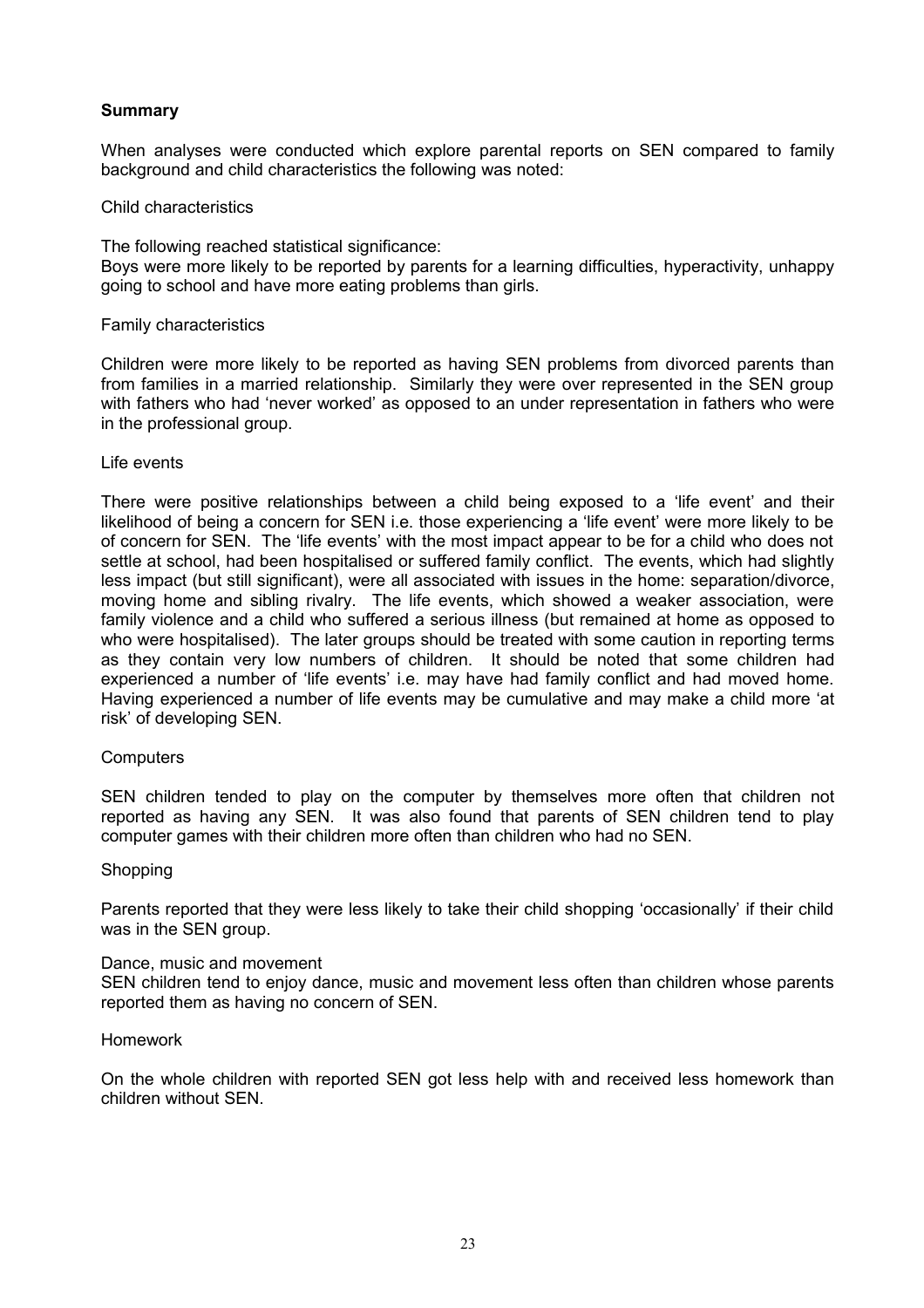# **SECTION FIVE – Support for children who had Special Educational Needs (as reported by parents)**

Previous sections have described (as reported by parents on the questionnaire) the identification of a child's type of special educational need, whether the type of need was related to the likelihood of it being recognised in pre-school and the background characteristics of children in need of help. Section Three not only gave information on recognition but illuminated the extent to which pre-school settings offered help to children who they had recognised as having a SEN This section describes in more detail the kind of help offered to children with SEN.

The section also explores how satisfied parents were with the help they were given and ways in which they think their children could be better supported. This section concludes by considering children who have been given support via a 'statement' of special educational needs.

The section has been divided into help offered during:

- a) the pre-school period
- b) the school period
- c) by agencies outside pre-school and school and
- d) by parents themselves.

The tables below and over the following pages describe the type of help provided internally (I) by the pre-school/school or externally (E) to the pre-school/school (but arranged via the preschool/school). The tables show the number of parents who identified their child as having this problem (from the SEN sample) the middle column then identifies the number of parents who said that help was offered to their child. The third column then identifies **the main** type of help parents reported their children received. It should also be noted that not all parents who said that the pre-school/school provided help then went on to described the type of help given, hence the lower numbers of the type of help reported. It should also be noted that only the main types of support are given. Because of these low numbers of respondents the figures should be treated with some caution, but they do give some general patterns and trends across the range of help offered.

# **a) Providing support during the pre-school period**

| <b>Medical Condition</b> | of 548<br>N | n where help was<br>offered | Type of help offered              | $\frac{0}{0}$ |
|--------------------------|-------------|-----------------------------|-----------------------------------|---------------|
| Skin problem             | 75          | 18                          | E- Speech therapy                 | 22.2          |
|                          |             |                             | - One to one tuition              | 16.7          |
| Lung problem             | 71          | 16                          | E - Speech therapy                | 18.8          |
|                          |             |                             | - Extra educational support       | 18.8          |
| ENT problem              | 63          | 14                          | E - Other                         | 21.4          |
|                          |             |                             | E - Speech therapy                | 21.4          |
| Eye problem              | 22          | 3                           | E - Other                         | 33.3          |
|                          |             |                             | - Leaning support assistant       | 33.3          |
| Behavioural problem      | 13          | 3                           | E - Other                         | 33.3          |
|                          |             |                             | - Emotional & behavioural support | 33.3          |
|                          |             |                             | - Feedback and advice             | 33.3          |
| Heart problem            | 11          | 5                           | E - Speech therapy                | 40.0          |
| Blood problem            | 2           |                             | E - Speech therapy                | 100.0         |

#### **Table 5.1 Help with medical conditions during the pre-school period**

The most commonly reported type of help given to children with any kind of medical condition during the pre-school period was speech therapy. This was provided entirely 'off site' (externally) from the pre-school centre, most likely at a speech therapy clinic. Other types of support given were one-to-one tuition and general extra educational support. One child had the help of a learning support assistant.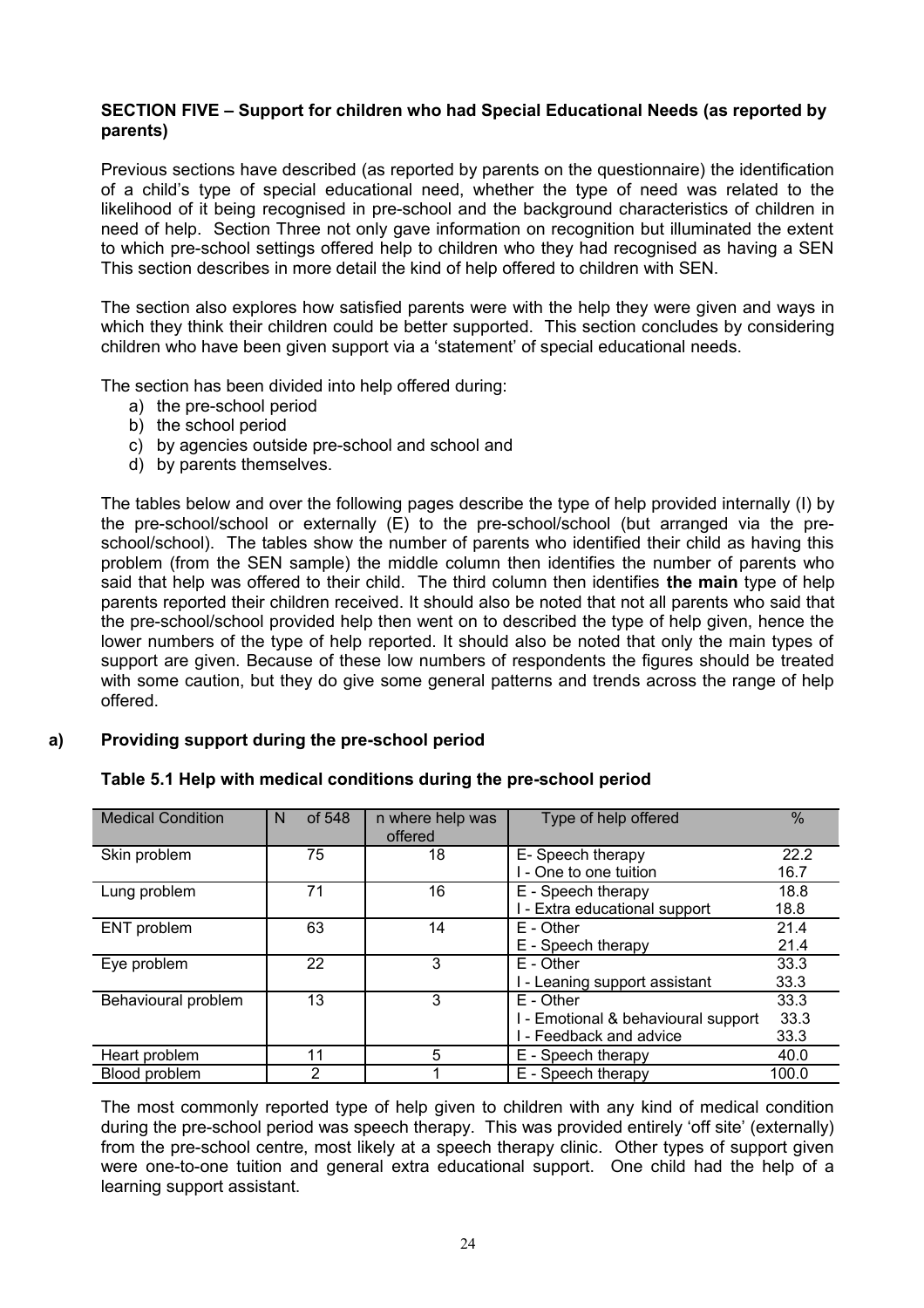# **Table 5.2 Help with physical conditions during the pre-school period**

| Physical conditions            | of 548<br>n | n where help<br>was offered | Type of help offered                     | $\frac{0}{0}$ |
|--------------------------------|-------------|-----------------------------|------------------------------------------|---------------|
| Speech or language             | 162         | 61                          | $E -$ Speech therapy                     | 36.1          |
|                                |             |                             | - Extra educational support              | 13.1          |
| A problem with hearing         | 81          | 14                          | $E -$ Other                              | 21.4          |
|                                |             |                             | $E -$ Speech therapy                     | 21.4          |
| A problem with sight           | 57          |                             | $E -$ Other                              | 28.6          |
|                                |             |                             | I - Emotional & behavioural support 28.6 |               |
| Another physical disability    | 38          | 9                           | - Special equipment provided             | 22.2          |
|                                |             |                             | – Other                                  | 22.2          |
| Walked late/poor co-ordination | 31          | 9                           | - Extra Educational support              | 33.3          |
|                                |             |                             | $E -$ Speech therapy                     | 22.2          |

Following the pattern for children with medical conditions, those with physical conditions were still most likely to receive speech therapy assistance provided 'off site'. The type of help given 'on site' was most likely to be general extra educational support and emotional and behavioural support.

# **Table 5.3 Help with learning difficulties during the pre-school period**

| Learning difficulty            | of 548<br>n | n where help | Type of help offered           | $\%$ |
|--------------------------------|-------------|--------------|--------------------------------|------|
|                                |             | was offered  |                                |      |
| Difficulties with reading      | 179         | 32           | I - Extra Educational support  | 25.0 |
|                                |             |              | $E -$ Speech therapy           | 15.6 |
| Numbers or sums                | 96          | 19           | I - Extra Educational support  | 31.6 |
| A specific learning difficulty | 66          | 11           | $E -$ Other                    | 18.2 |
|                                |             |              | I - Extra Educational support  | 18.2 |
|                                |             |              | I - Learning support assistant | 18.2 |
| General slow development       | 57          | 11           | I – One to one tuition         | 27.3 |
|                                |             |              | I - Learning support assistant | 27.3 |
| A learning (mental) disability | 21          |              | $E -$ Other                    | 28.6 |
|                                |             |              | l – One-to-one tuition         | 28.6 |

A smaller number of children received off-site speech therapy for learning difficulties than other conditions. The other 'off-site' provision mentioned was none specific. Children were most likely to be supported in their pre-school by being given extra educational support (usually differentiating the curriculum provision to their needs). In addition some children had one-to-one assistance and support from a learning support assistant.

# **Table 5.4 Help with behavioural needs during the pre-school period**

| Behavioural needs       | n of 548 | n where<br>help was<br>offered | Type of help offered              | $\%$ |
|-------------------------|----------|--------------------------------|-----------------------------------|------|
| Stubborn & disobedient  | 81       | 12                             | $E -$ Other                       | 30.0 |
| Hyperactive             | 69       | 10                             | $E -$ Other                       | 20.0 |
|                         |          |                                | - Emotional & behavioural support | 20.0 |
|                         |          |                                | - Extra educational support       | 20.0 |
| Tantrums                | 58       | 10                             | $E -$ Other                       | 30.0 |
|                         |          |                                | $E -$ Speech therapy              | 20.0 |
| Shy                     | 51       | 16                             | $E -$ Speech therapy              | 18.8 |
|                         |          |                                | - Emotional & behavioural support | 18.8 |
| Sibling rivalry         | 46       | 9                              | $E -$ Speech therapy              | 44.4 |
| Unhappy going to school | 41       | 10                             | - Emotional & behavioural support | 20.0 |
|                         |          |                                | - Extra Educational support       | 20.0 |
|                         |          |                                | - Feedback & advice               | 20.0 |
| Spiteful/aggressive     | 39       | 9                              | - Extra educational support       | 33.3 |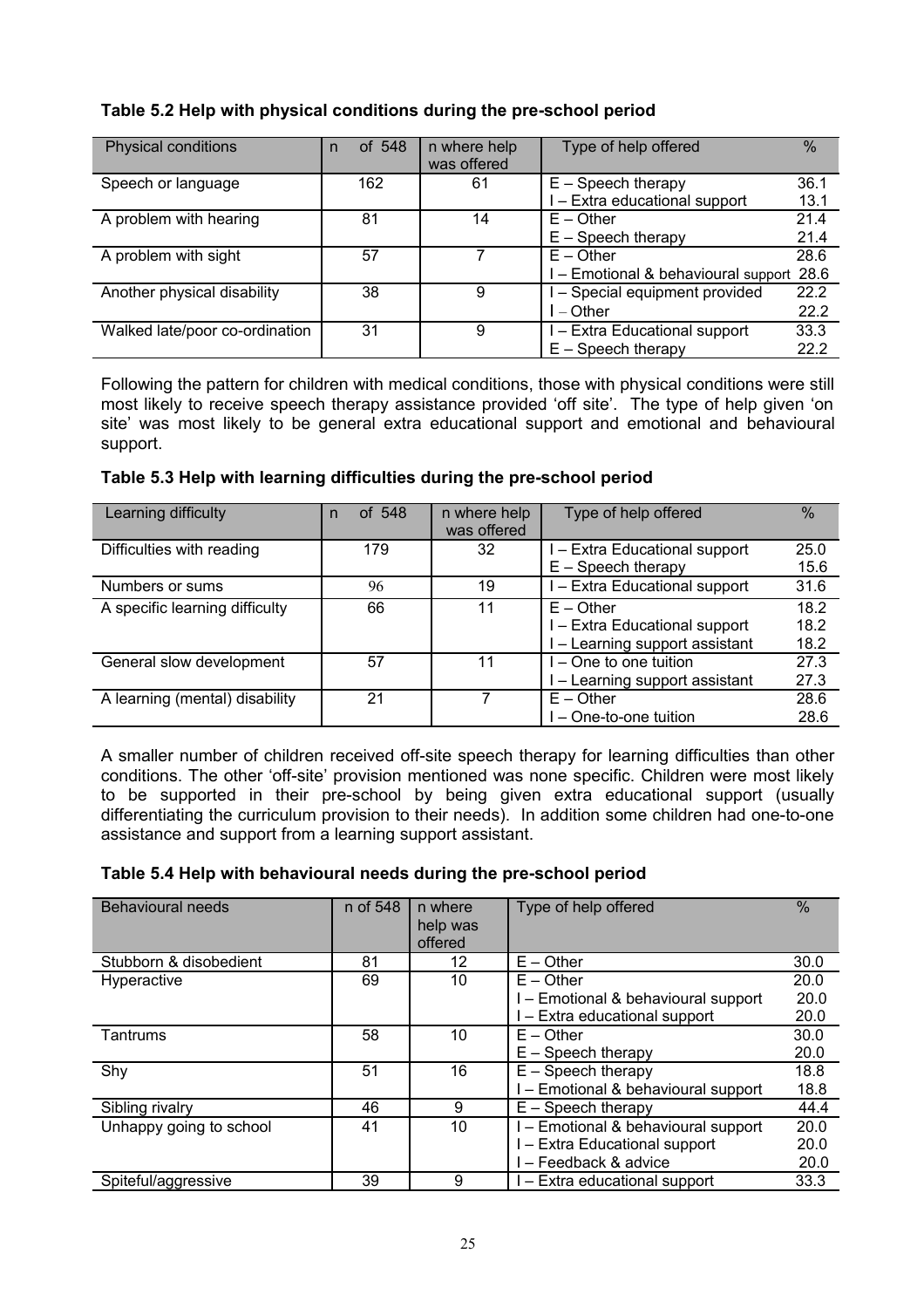| Sleeping problems                  | 39 | 4 | $E -$ Speech Therapy              | 25.0 |
|------------------------------------|----|---|-----------------------------------|------|
|                                    |    |   | - Emotional & behavioural support | 25.0 |
|                                    |    |   | - Feedback and advice             | 25.0 |
| Eating problems                    | 35 | 4 | - Extra Educational support       | 50.0 |
| Other emotional or behavioural     | 34 | 9 | $E - other$                       | 22.2 |
| problems                           |    |   | - Learning support assistance     | 22.2 |
| Toilet training                    | 29 | 9 | - Emotional & behavioural support | 33.3 |
|                                    |    |   | - Extra Educational support       | 22.2 |
| Difficulties making friends/lonely | 28 | 6 | $E -$ Speech Therapy              | 33.3 |
| Clinging                           | 27 | 9 | - Emotional & behavioural support | 44.4 |
|                                    |    |   | $E -$ Speech Therapy              | 22.2 |
| <b>Nervous</b>                     | 20 | 4 | - Emotional & behavioural support | 50.0 |

Even for children with primarily behavioural problems the most common form of external provision for their needs was speech therapy. Those who were supported in school had a combination of emotional and behavioural support, extra educational support and feedback and advice.

The range of help offered during the pre-school period is summarised in the table below. The table has been divided into help that was offered internally with educational activities and those where external help was used.

| Table 5.5 Summary of help during the pre-school period. |
|---------------------------------------------------------|
|---------------------------------------------------------|

| Type of help offered                    | N   | $\frac{0}{0}$ |
|-----------------------------------------|-----|---------------|
| <b>Internal educational activities</b>  |     |               |
| Extra educational support (general)     | 55  | 16.3          |
| Emotional and behavioural support       | 44  | 13.0          |
| Learning support assistant or SEN staff | 32  | 9.5           |
| One to one tuition                      | 31  | 9.2           |
| Feedback and advice                     | 22  | 6.5           |
| Other                                   | 16  | 4.7           |
| Speech therapy                          | 12  | 3.5           |
| Specific equipment provided             | 6   | 1.8           |
| <b>External help</b>                    |     |               |
| Speech therapy                          | 69  | 20.4          |
| Other external specialist help          | 51  | 15.1          |
| <b>Total</b>                            | 338 | 100.0         |

The table above indicates that speech therapy is the most likely form of external support given to children whose parents reported them of being a concern for SEN. In a small number of cases (3.5%) speech therapy was offered on-site in the pre-school centre (not listed in tables above as it did not cluster into a 'main' group). Other on-site provision consisted in the main, of children being offered general extra educational support, which usually meant curriculum differentiation. Approximately 9.5 per cent of children were given support specifically with a learning support assistant (which may be in a group or individual setting). These assistants can be appointed as a result of recommendations identified in the Code of Practice, usually where a statement of special educational need has been agreed. Alternatively they could be provided in the types of pre-school settings that are able to make available additional resourcing to employ a dedicated learning support (or teaching) assistant. In general, this type of provision would be more likely to be seen in educational settings such as nursery schools and nursery classes attached to primary schools and fully integrated/combined centres rather than in private day nurseries, local authority day nurseries or playgroups. A further 9.2 per cent of children received one-to-one tuition.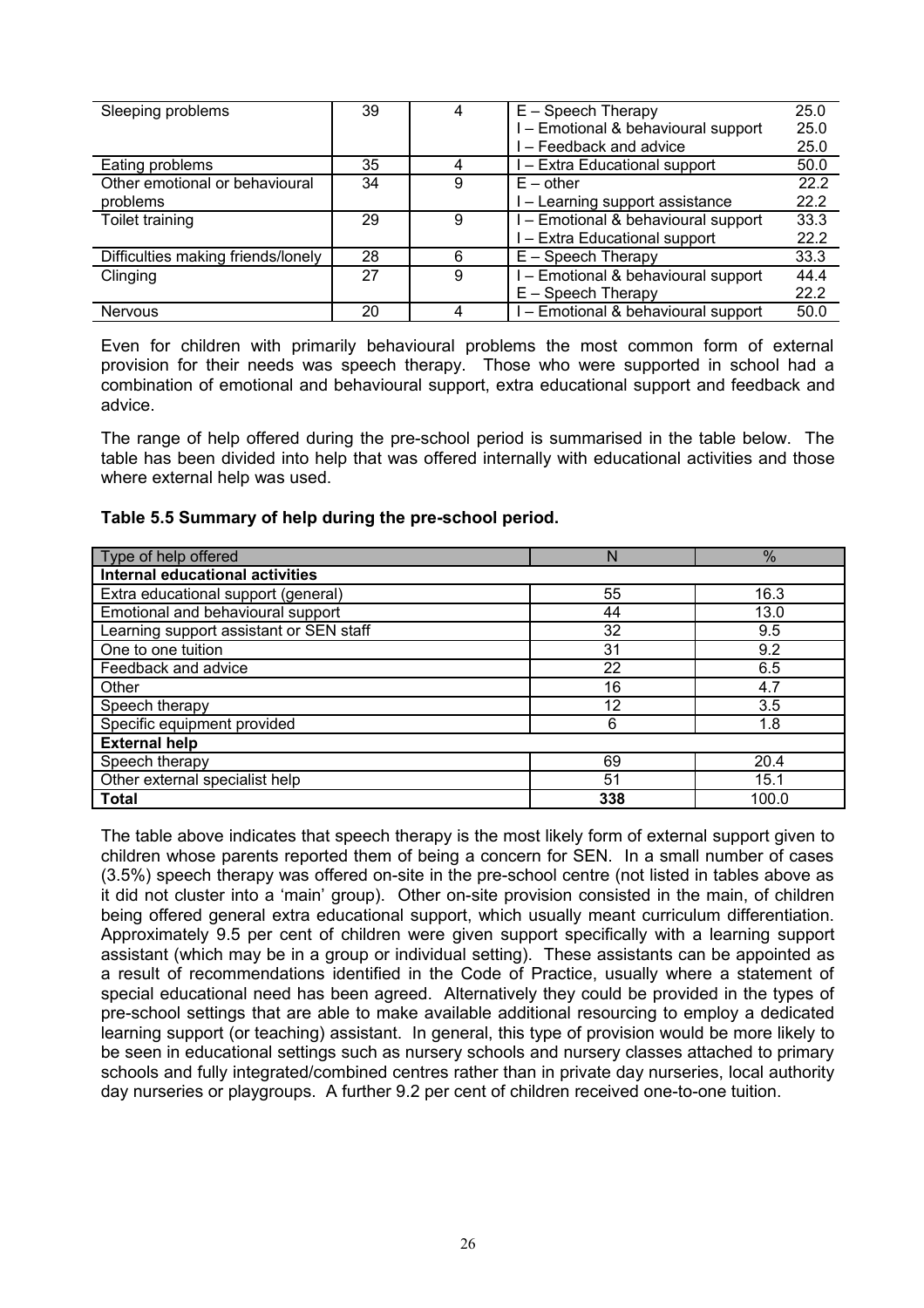# **b) Support during the school period**

| <b>Physical condition</b>      | Recognised  | n where help was | Type of help offered       |      |
|--------------------------------|-------------|------------------|----------------------------|------|
|                                | of 548<br>n | offered          |                            | %    |
| Speech or language             | 113         | 102              | - Learning supp. ass.      | 16.7 |
|                                |             |                  | - Educational activities   | 12.7 |
| A problem with hearing         | 60          | 57               | I – Learning supp. ass.    | 10.5 |
|                                |             |                  | - Educational activities   | 10.5 |
|                                |             |                  | l – Front of class         | 10.5 |
| A problem with sight           | 39          | 36               | l – Learning supp. ass.    | 16.7 |
|                                |             |                  | l – Educational activities | 13.9 |
| Another physical disability    | 25          | 25               | $E -$ Other spec. help     | 20.0 |
|                                |             |                  | - Learning supp. ass.      | 16.0 |
|                                |             |                  | - General help             | 16.0 |
| Walked late/poor co-ordination | 22          | 20               | - Learning supp. ass.      | 20.0 |
|                                |             |                  | - Educational activities   | 15.0 |
|                                |             |                  | $-$ One to one tuition     | 15.0 |
|                                |             |                  | - General help             | 15.0 |

# **Table 5.6 Help with physical conditions during the school period**

Once children move into school they are more likely to be offered internal help for their physical conditions than was the case in the pre-school (where the dominant form of help was off-site speech therapy). In primary school children were much more likely to receive the help of a learning support assistant than any other type of help. Children in receipt of this kind of support may not necessarily be granted it on a one-to-one basis but may often receive help in a group setting either within the classroom as part of normal classroom activities or outside of the classroom setting in a 'booster' or 'nurture' group.

A number of children were given help by 'general educational activities', this most commonly referred to the teacher differentiating the work on offer to the SEN child so that they could more easily access the curriculum, at a stage suited to their stage of development. It might also mean having some specialised equipment appropriate to their SEN.

It is worth noting that 10 per cent of parents of children with hearing difficulties reported their children being sat near the front of the class, however this was not reported by any parents of children with sight difficulties.

The only group of children who had a physical condition and reported receiving one-to-one tuition was those who still had poor co-ordination or 'walked late'. These set of symptoms were most commonly (though not solely) associated with children with Downs Syndrome (3 in the sample).

| Learning difficulty            | Recognised | n where help was | Type of help offered       |      |
|--------------------------------|------------|------------------|----------------------------|------|
|                                | n of 548   | offered          |                            | %    |
| Difficulties with reading      | 141        | 135              | I-Learning supp. ass.      | 23.0 |
|                                |            |                  | - Educational activities   | 19.3 |
| Numbers or sums                | 70         | 68               | I - Educational activities | 25.0 |
|                                |            |                  | - Learning supp. ass       | 20.6 |
| A specific learning difficulty | 49         | 49               | I - Learning supp. ass.    | 22.4 |
|                                |            |                  | - Educational activities   | 14.3 |
| General slow development       | 45         | 40               | I - Educational activities | 27.5 |
|                                |            |                  | - Learning supp. ass       | 22.5 |
| A learning (mental) disability | 13         | 12               | - Learning supp. ass.      | 33.3 |
|                                |            |                  | $E -$ Other spec. help     | 25.0 |

# **Table 5.7 Help with learning difficulties conditions during the school period**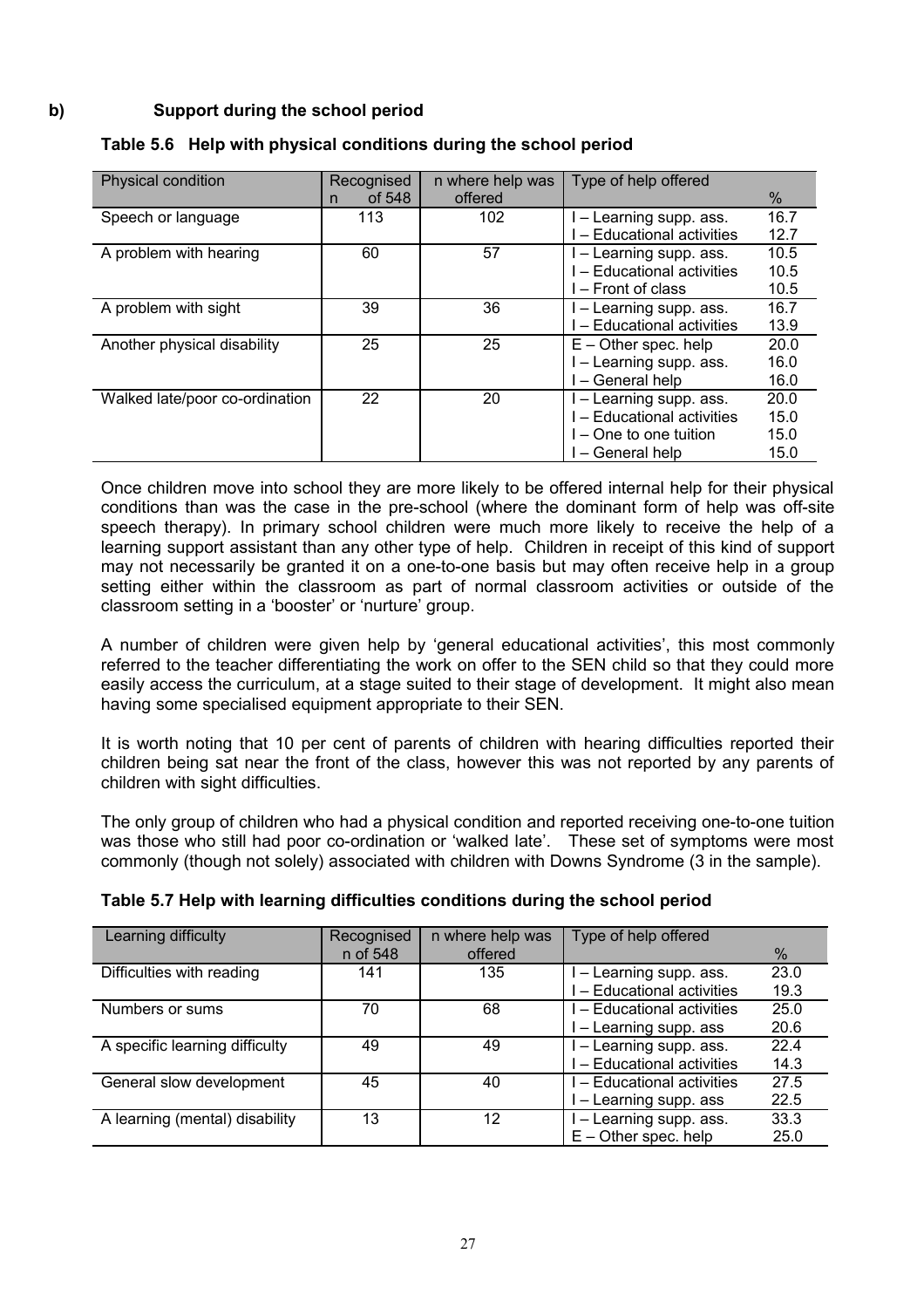Again, as with physical conditions reported overleaf, children with learning difficulties when they moved from pre-school into school were more likely to be given help 'on-site' than 'off-site'. These children were much more likely to receive help via a learning support assistant.

| <b>Behavioural need</b> | Recognised      | n where help was | Type of help offered       |      |
|-------------------------|-----------------|------------------|----------------------------|------|
|                         | n of 548        | offered          |                            | %    |
| Stubborn & disobedient  | 56              | 50               | $E -$ Other spec. help     | 14.0 |
|                         |                 |                  | I - Learning supp. ass     | 12.0 |
| Hyperactive             | 51              | 46               | I - Learning supp. ass.    | 15.2 |
|                         |                 |                  | I – General help           | 13.0 |
| Tantrums                | 40              | 34               | I - Learning supp. ass     | 14.7 |
|                         |                 |                  | $E -$ Other spec. help     | 14.7 |
| Shy                     | 32              | 28               | $E -$ Other spec. help     | 17.9 |
|                         |                 |                  | I - General help           | 14.3 |
| Sibling rivalry         | 30              | 24               | I - Learning supp. ass     | 25.0 |
| Unhappy going to school | 26              | 22               | I - Educational activities | 18.2 |
|                         |                 |                  | $E -$ Other spec. help     | 18.2 |
| Spiteful/aggressive     | 27              | 23               | I - Learning supp. ass     | 34.8 |
|                         |                 |                  | $E -$ Other spec. help     | 17.4 |
| Sleeping problems       | 30              | 26               | I - Learning supp. ass     | 19.2 |
|                         |                 |                  | I - General help           | 15.4 |
| Eating problems         | 20              | 19               | I-Learning supp. ass       | 21.1 |
| Other emotional or      | $\overline{21}$ | 19               | I - Learning supp. ass     | 26.3 |
| behavioural problems    |                 |                  | $E -$ Other spec. help     | 26.3 |
| Toilet training         | 23              | 21               | I - Learning supp. ass     | 19.0 |
|                         |                 |                  | I - One to one tuition     | 14.3 |
| Difficulties making     | 24              | 19               | I - Learning supp. ass     | 26.3 |
| friends/lonely          |                 |                  | $E -$ Other spec. help     | 26.3 |
| Clinging                | 24              | 19               | I - Educational activities | 15.8 |
|                         |                 |                  | I - Learning supp. ass     | 15.8 |
| <b>Nervous</b>          | 17              | 15               | $E -$ Other spec. help     | 20.0 |
|                         |                 |                  | I-General help             | 20.0 |
| Other                   | 31              | 30               | I - Learning supp. ass     | 30.0 |

| Table 5.8 Help with behavioural needs during the school period |  |  |  |  |  |
|----------------------------------------------------------------|--|--|--|--|--|
|----------------------------------------------------------------|--|--|--|--|--|

Children with behavioural difficulties in school were much more likely to received one-to-one tuition and attention from a learning support assistant. Out of all the needs/problems identified in the tables above (for primary school), teachers were always the largest group of those who recognised the child's condition (from 82.9% for learning difficulties with numbers/sums to 54.8% behavioural problems 'others').

# **Who recognised a child's needs in school**

The tables above give the main types of SEN recognised in school, in most cases by teachers, however there were other people who recognised a child's need when they were in school and the table below gives an indication of who else may have been responsible for identifying a child's need.

# **Table 5.9 Who recognised a child's need at school?**

| Who recognised the need |     | %    |
|-------------------------|-----|------|
| <b>School staff</b>     |     |      |
| Teacher                 | 263 | 68.5 |
| General staff           | 14  | 3.6  |
| School nurse            |     | 2.3  |
| Headteacher             |     | . .3 |
|                         |     |      |
| <b>Parents</b>          | 32  |      |
|                         |     |      |

**Mixed sources**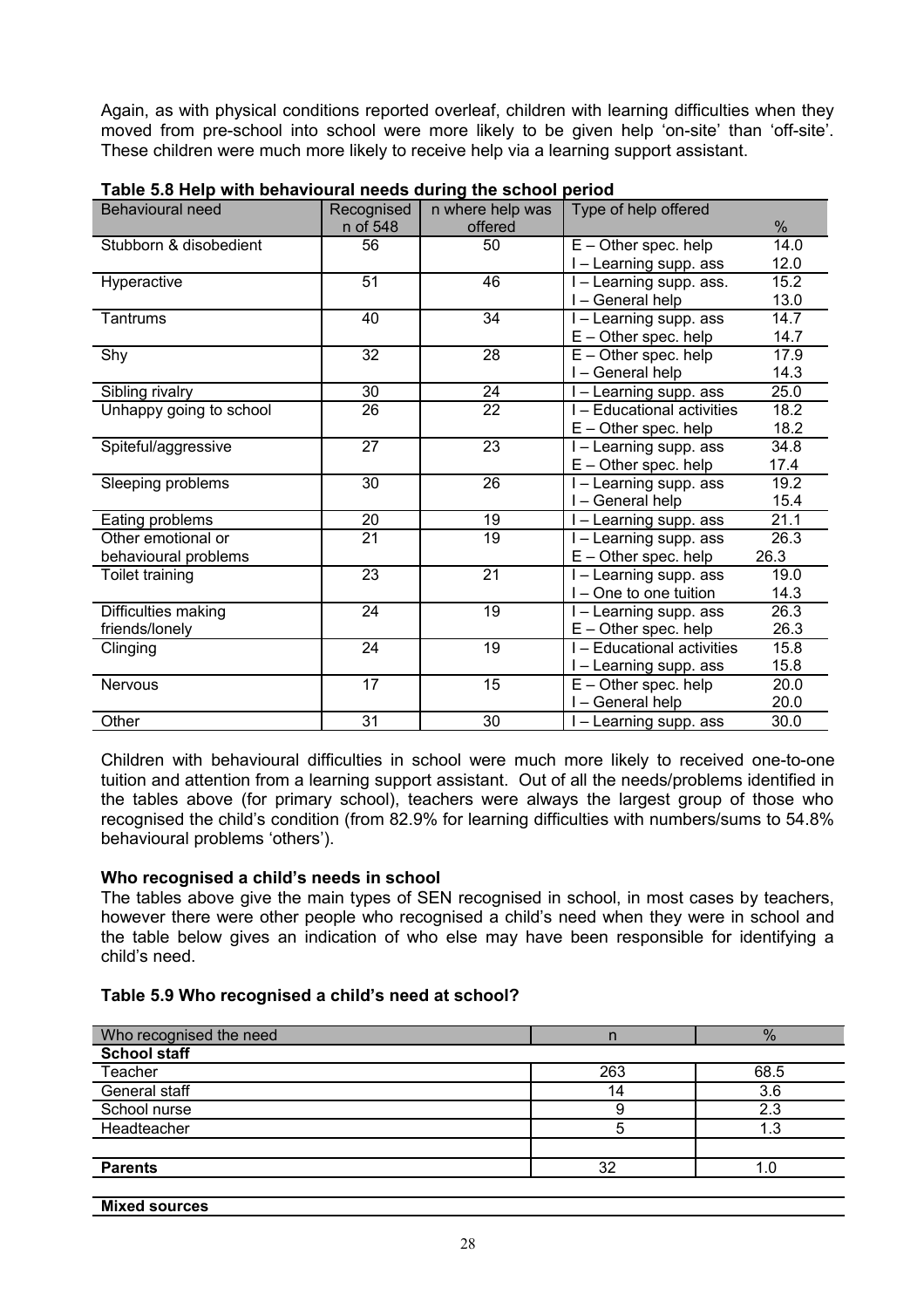| Teacher and parent                |  |
|-----------------------------------|--|
| Teacher and external professional |  |
| Parent and external professional  |  |
| More than two sources             |  |
| Other                             |  |

It is interesting to note that 3.6 per cent of children had their need recognised by support staff.

#### **c) Support provided by professionals outside of pre-school/school.**

The table below shows the number of children who received help from agencies outside of preschool and school.

#### **Table 5.10 Have you received any professional help outside pre-school or primary school for your child's special educational need?**

|                | Pre-school group |      |                      | Home group |     | All |      |
|----------------|------------------|------|----------------------|------------|-----|-----|------|
|                |                  | %    |                      | $\%$       |     |     | %    |
| Yes            | 228              | 45.6 | 14                   | 40.0       | 242 |     | 45.2 |
| No             | 202              | 40.4 | $\overline{10}$<br>- | 34.4<br>4  | 214 |     | 40.0 |
| Not applicable | 70               | 14.0 |                      | 25.1<br>–  | 79  |     | 14.8 |

More parents in the pre-school education group reported having received professional help outside of pre-school/school for their child's SEN compared to the 'home' group. With 46 per cent of pre-school parents compared to 40 per cent for the 'home' group.

We explored who provided this help. This is illustrated in the table below.

#### **Table 5.11 Who gave help outside of pre-school and school?**

|                          | Pre-school group |      |                | Home group    |     | All  |  |
|--------------------------|------------------|------|----------------|---------------|-----|------|--|
|                          | n                | $\%$ | n              | $\frac{1}{2}$ | n   | $\%$ |  |
| Speech therapist         | 99               | 43.4 | 7              | 50.0          | 106 | 43.8 |  |
| Hospital care            | 51               | 22.4 | 2              | 14.3          | 53  | 21.9 |  |
| Educational psychologist | 45               | 19.7 | 5              | 35.7          | 50  | 20.7 |  |
| GP                       | 36               | 15.8 | $\overline{2}$ | 14.3          | 38  | 15.7 |  |
| Specialist clinic        | 31               | 13.6 | $\overline{4}$ | 28.6          | 35  | 14.5 |  |
| Paediatrician            | 30               | 13.2 | 3              | 21.4          | 33  | 13.6 |  |
| Health visitor           | 27               | 11.8 | 1              | 7.1           | 28  | 11.6 |  |
| Behaviour psychologist   | 25               | 11.0 | 1              | 7.1           | 26  | 10.7 |  |
| Occupational therapist   | 12               | 5.3  | $\overline{2}$ | 14.3          | 14  | 5.8  |  |
| Child councillor         | 9                | 3.9  | $\Omega$       |               | 9   | 3.7  |  |
| Dietician                | 7                | 3.1  | $\Omega$       |               |     | 2.9  |  |
| Child welfare clinic     | 6                | 2.6  | 0              |               | 6   | 2.5  |  |
| Child guidance centre    | 6                | 2.6  | 0              |               | 6   | 2.5  |  |
| Physiotherapist          | 5                | 2.2  | $\overline{2}$ | 14.3          | 7   | 2.9  |  |
| Alternative therapies    | $\overline{2}$   | 0.9  | $\Omega$       |               | 2   | 0.8  |  |
| Other                    | 32               | 14.0 |                | 7.1           | 33  | 13.6 |  |

Although both pre-school and 'home' groups of children were likely to make use of speech therapy services (the largest form of outside help), the pre-school children's parents appear to have access to a wider range of help than the 'home' group. No 'home' children were reported using child councillors, dieticians, child welfare or guidance clinics. Note only a very small number of parents (0.8 per cent of the whole sample) reported using alternative therapies (homeopathy and reflexology). The most remarkable figure in the table above is probably the large percentage of children (compared to the overall sample) of 'home' group children who have been referred to the an educational psychologist (35.7%) as apposed to those who have experienced pre-school provision (19.7 %). This would suggest that pre-school provision helps children adjust better to school with less need for educational referrals.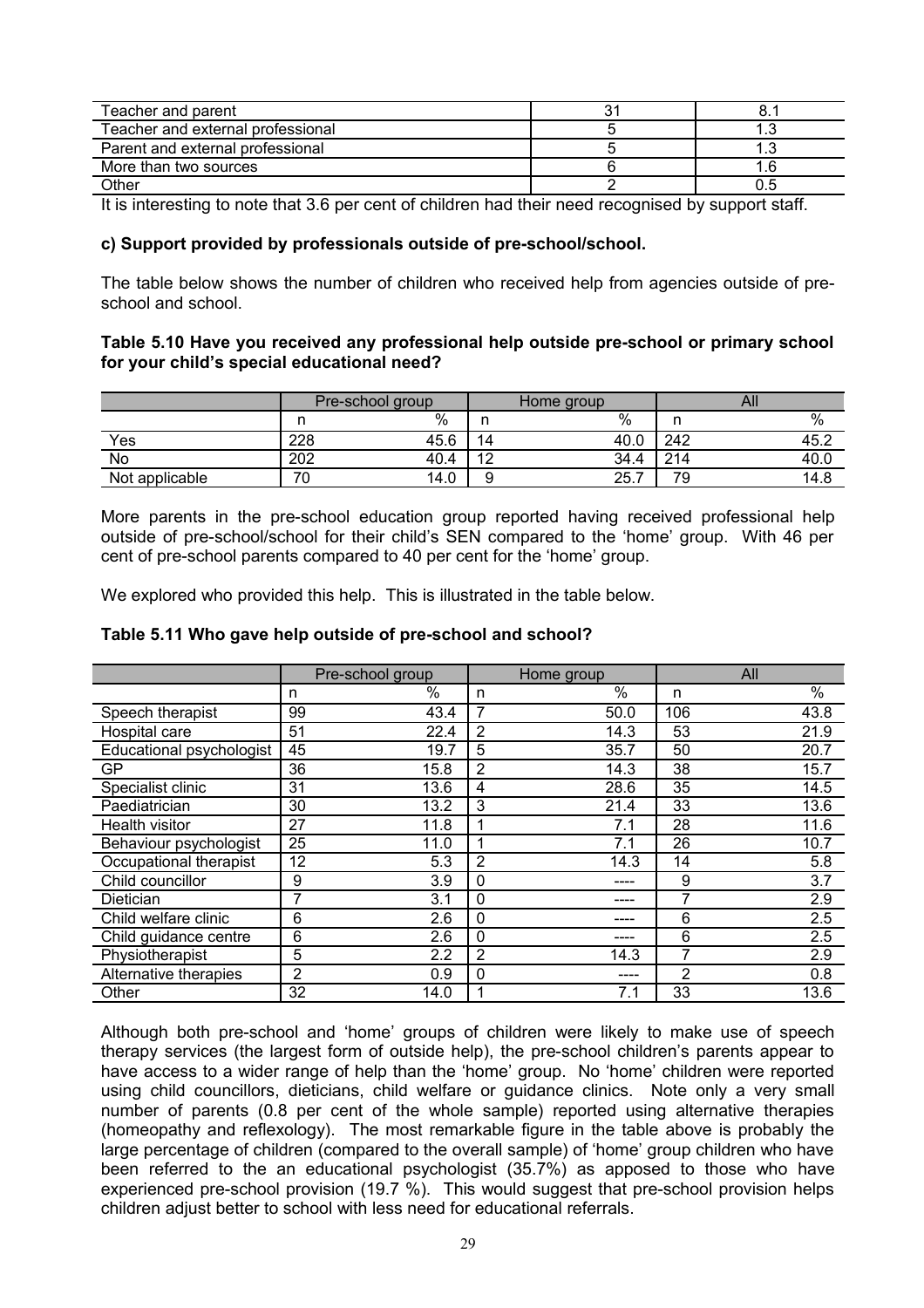Elsewhere (see EYTSEN Technical Paper 2) the study shows that 'home' children were more likely to be identified by the teacher as having SEN.

#### **d) Parental support**

We asked parents if they provided help to their child at home and if they did, what kind of help was provided. The table below shows (for parents who provided help at home) what kind of help parents said they gave their children. The type of help has been sub-divided into categories to make the table easier to read. The categories are those that focussed on 'educational activities', emotional support, general help (non-specific), speech therapy, behaviour modification and 'others'.

#### **Table 5.12 Parental help at home**

| Type of help                          | N of SEN group | % of total n<br>of SEN group |
|---------------------------------------|----------------|------------------------------|
| <b>Educational activities</b>         |                |                              |
| Help with reading only                | 52             | 16.7                         |
| Help with mixed numeracy and literacy | 41             | 13.1                         |
| Help with mixed literacy              | 34             | 10.9                         |
| Homework (general)                    | 21             | 6.7                          |
| Help with other literacy only         | 7              | 2.2                          |
| Help with numeracy only               | 4              | 1.3                          |
| Computer                              | $\overline{2}$ | 0.6                          |
| <b>Total educational activities</b>   | 161            | 51.6                         |
| <b>Behavioural support</b>            |                |                              |
| Emotional support                     | 38             | 12.2                         |
| Behavioural modification              | 21             | 6.7                          |
| <b>Total behavioural support</b>      | 59             | 18.9                         |
| <b>Other</b>                          |                |                              |
| General help                          | 38             | 12.2                         |
| Speech therapy                        | 36             | 11.5                         |
| Specific equipment                    | 5              | 1.6                          |
| Outings/clubs                         | 3              | 1.0                          |
| Monitoring                            | 2              | 0.6                          |
| Dietary                               | 2              | 0.6                          |
| Mixed non-specific                    | 6              | 1.9                          |
| <b>Total other</b>                    | 92             | 29.5                         |
| <b>Grand total activities</b>         | 312            | 100.0                        |

It should be noted that in the table above 'speech therapy' involved parents completing exercises at home with their child that had been set by a speech therapist. Where parents mention providing 'emotional support' this involved giving encouragement and praise, simply talking to the child about their difficulties and being patient with them. Examples of this are "lots of love and encouragement", "she's very special and we tell her every day" and "provided lots of cuddles when very angry and upset". Behavioural modification includes reward systems such as star charts, setting routines and ground rules. A number of parents mentioned encouraging the child to be more independent by carrying out specific tasks for themselves e.g. talking in shops, brushing their own teeth etc.

From the table it can be shown that most parents sought to provide some form of educational activities that supported their child's development. They gave support with reading and other, mostly literacy, activities. Parents also supported children with their emotional and behavioural development by giving encouragement and love.

#### **e) How satisfied were parents with the support they received for their child's SEN.**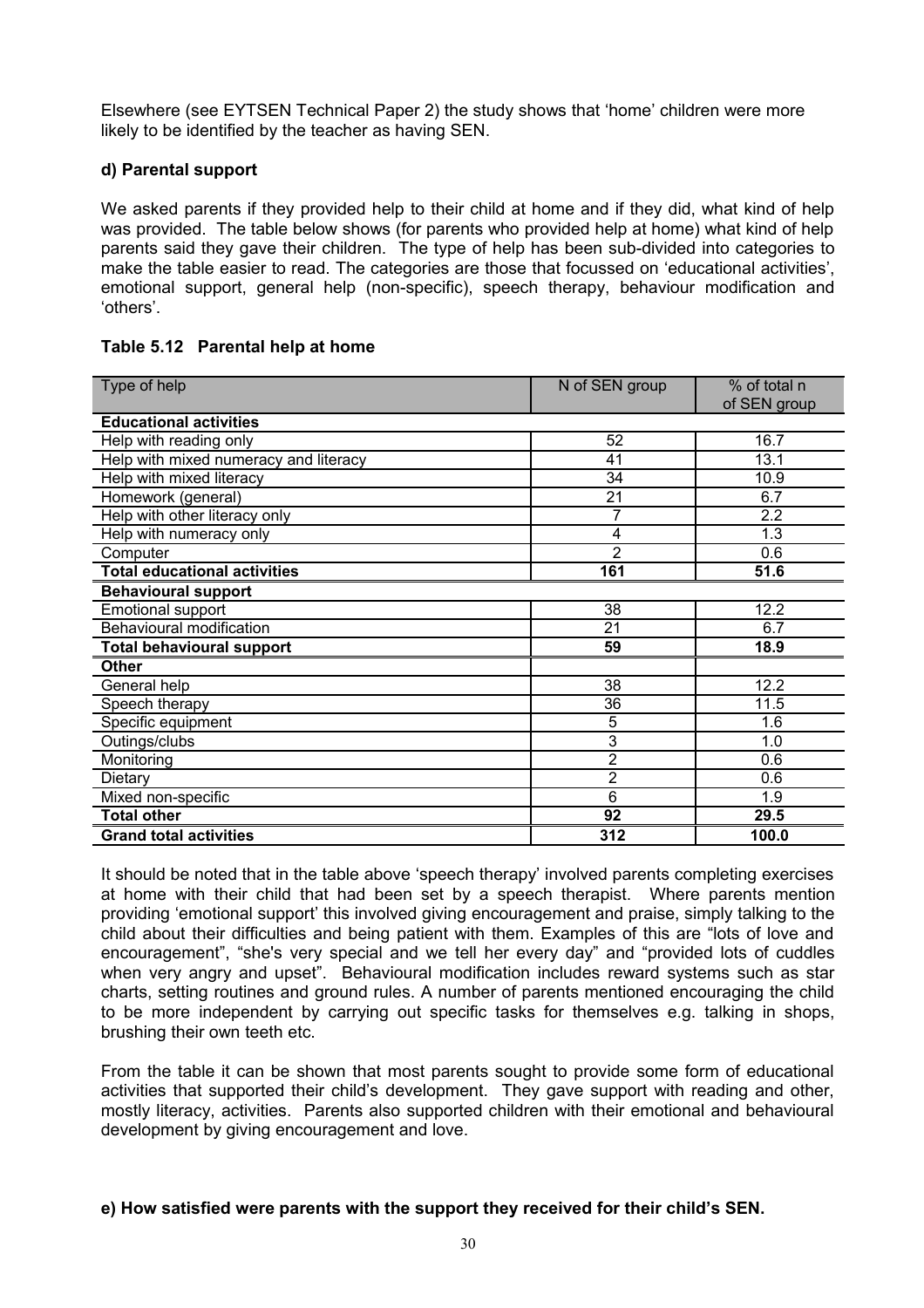Parents told us about the kinds of help they had received for their child either by their preschool/school or by an outside agency. We asked parents how satisfied they were with this support.

|                    | Pre-school group |      | Home group |                          | All |      |
|--------------------|------------------|------|------------|--------------------------|-----|------|
|                    | n                | %    | n          | $\%$                     |     | %    |
| satisfied<br>Verv  | 121              | 27.2 | 8          | 28.6                     | 129 | 27.3 |
| Quite satisfied    | 171              | 38.4 |            | 25.0                     | 178 | 37.6 |
| OK                 | 84               | 18.9 | 9          | 32.2                     | 93  | 19.7 |
| Quite dissatisfied | 46               | 10.3 | ົ          | $\overline{\phantom{a}}$ | 48  | 10.2 |
| Very dissatisfied  | 23               | 5.2  | ີ          | 71                       | 25  | 5.2  |
|                    | 445              | 100  | 28         | 100                      | 473 | 100  |

**Table 5.13 How satisfied are parents with the help given for their child's SEN?** 

Clustering 'very satisfied' and 'quite satisfied' together as indications of satisfaction, it can be seen that the majority of parents (64.9%) are satisfied with the help their children have received. Just under 20 per cent of parents were 'OK' about the help their children received and 15.4 per cent of parents were quite or very dissatisfied. Comparison between the pre-school and 'home' group reveal that the pre-school group were slightly more satisfied with the help they were given than the 'home' group (65.6% compared to 53.6%), but they were also more dissatisfied (15.5% compared to 14.2%). On the whole more of the 'home' group parents used the 'OK' category to describe their feelings about the support they received compared to the pre-school group (32.2% compared to 18.9%). This may be down to the experience of parents whose child attended preschool, in that they may have received support in the past, and therefore may have some sort of 'benchmark' by which they measure the support received.

An analysis was conducted to see if there were any regional differences for how satisfied or dissatisfied parents felt.

|                      | Distribution of 'sen'<br>sample (548) |    | Satisfied |    | <b>Dissatisfied</b> |
|----------------------|---------------------------------------|----|-----------|----|---------------------|
|                      | %                                     | n  | %         | n  | %                   |
| East Anglia          | 24.6                                  | 90 | 26.0      | 16 | 21.9                |
| Shire county         | 19.9                                  | 70 | 20.2      | 16 | 21.9                |
| Inner London         | 20.1                                  | 62 | 17.9      | 18 | 24.7                |
| North-east           | 17.7                                  | 57 | 16.5      | 12 | 16.4                |
| <b>West Midlands</b> | 17.7                                  | 67 | 19.4      | 11 | 15.1                |

# **Table 5.14 Satisfaction and dissatisfaction by region**

Looking at the satisfied percentages above the figures show that parents from East Anglia were most satisfied with the help they were given (26 %) with Inner London being the most dissatisfied (24.7%). However, when a chi-squared analysis was conducted there was no statistically significant regional difference apparent in how satisfied or dissatisfied parents were with the help they were given.

# **f) Dissatisfied parents**

An analysis was conducted on the parents above who were quite or very dissatisfied with the help they were given to establish what additional support they thought their child should have received.

|                                               | If dissatisfied what additional support would you like |
|-----------------------------------------------|--------------------------------------------------------|
|                                               | ℅<br>n                                                 |
| Learning support assistant/One-to-one tuition | 25.3<br>19                                             |
| Feedback, information and support             | 16.0                                                   |
| Specialist help/assessment                    | 14.7                                                   |
| Other                                         | 20.0<br>15                                             |
| No response                                   | 33.3<br>10                                             |

**Table 5.15 What additional help would you like for your child?**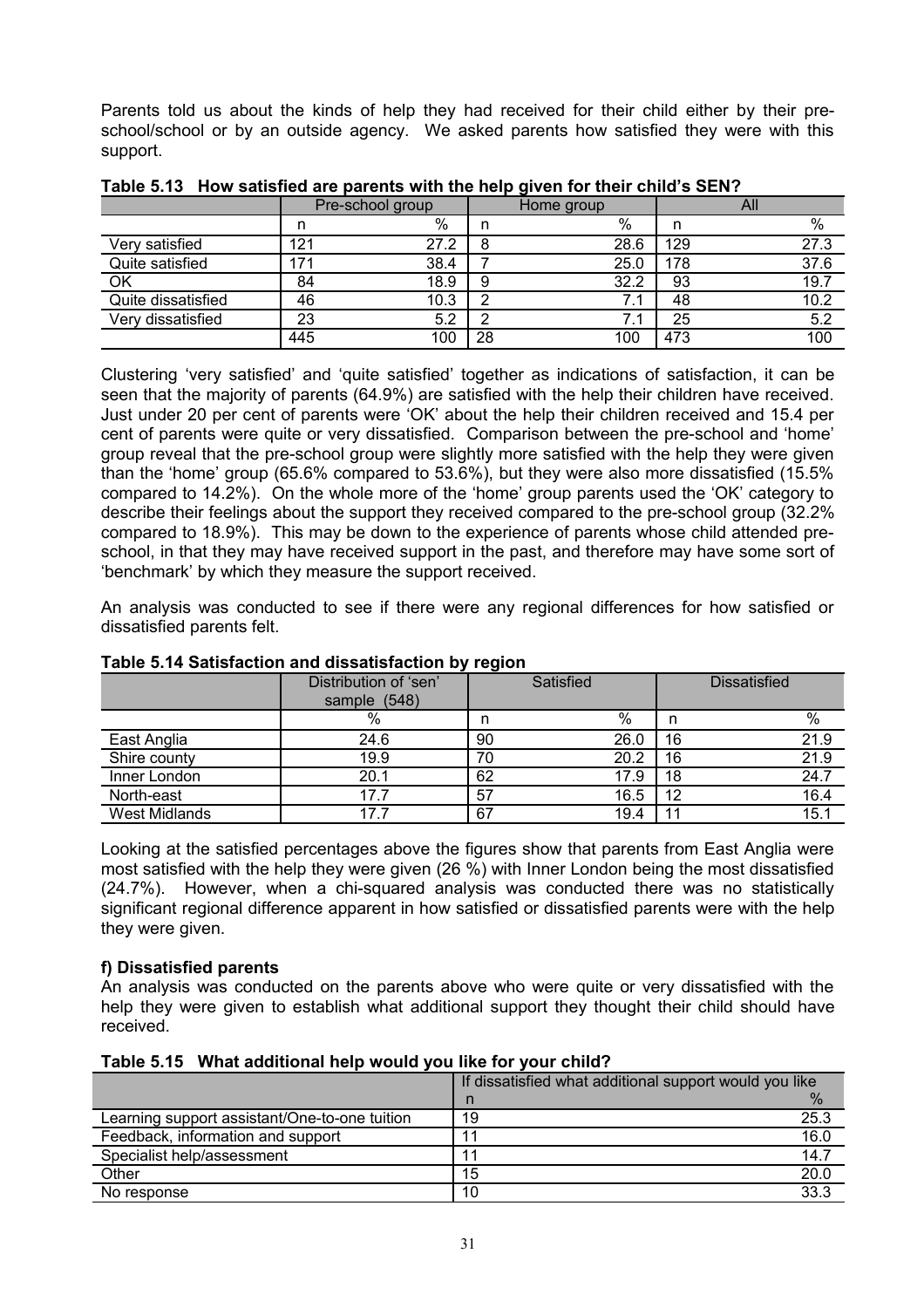Overall dissatisfied parents wanted additional learning support or tuition time given to their children. This included one-to-one tuition, additional tuition in reading and more time spent with a learning support assistant. In addition they wanted more feedback from schools on their child's progress. Parents said they would welcome having more meetings with teachers so they could be kept up to date (often on a daily basis) on their child's performance.

Of parents who were dissatisfied 14 per cent wanted a specialist (usually an educational psychologist) to become involved with their child. These parents wanted their child's needs formally assessed. Their dissatisfaction was usually because their wishes were not being met. The following is a typical quote from a parent who felt there was a need but was dissatisfied with how this was being dealt with in school: "I feel X is struggling at school, possibly because he may be dyslexic. However, his teacher is not concerned at this point. I wish to be taken seriously instead of being told I'm worrying over nothing".

Eight parents wrote specifically about the time taken to assess their child's 'special educational need', and would like this speeded up.

A further analysis was conducted to see if there was a statistical relationship between fathers and mothers SES and whether or not they were satisfied with the help their children had received. We were interested to see if certain categories of parents i.e. 'professionals' verses 'never worked' were more satisfied than others. There were no statistical relationships across the 6 SES groups.

We also conducted analysis to see if parental satisfaction had any associations with the type of SEN the child might have. In keeping with the rubric of other analyses we looked at this by medical and physical conditions, learning difficulties and behavioural needs.

Medical conditions

| <b>Medical condition</b> |     |               | Satisfied    |      | Dissatisfied |      | Total |
|--------------------------|-----|---------------|--------------|------|--------------|------|-------|
|                          |     | $\frac{9}{6}$ | $\mathsf{n}$ | %    | n            | %    | n     |
| Behavioural problem      | 13  | 76.9          | 10           | 50.0 | 5            | 40.0 |       |
| Heart problem            | 11  | 54.5          | 6            | 100  | 6            | 83.3 |       |
| Lung problem             | 71. | 53.5          | 38           | 69.2 | 27           | 61.5 | 16    |
| Blood problem            | ∩   | 50.0          |              | 100  |              | 100  |       |
| Skin problem             | 75  | 46.7          | 35           | 80.6 | 29           | 67.9 | 19    |
| ENT problem              | 63  | 41.3          | 26           | 65.4 |              | 81.3 | 13    |
| Eye problem              | 22  | 36.4          | 8            | 75.0 | 6            | 50.0 | 3     |

# **Table 5.16 Satisfaction and dissatisfaction by medical condition**

Over 50 per cent of parents were satisfied with the help they received for their children if the child had behavioural, heart, lung or blood conditions. Parents were most dissatisfied (less than 50% satisfaction) if their child had a skin, ENT or eye condition.

Physical conditions

# **Table 5.17 Satisfaction and dissatisfaction by physical condition**

| Physical condition                      | Satisfied |    | <b>Dissatisfied</b> |    | Total |    |
|-----------------------------------------|-----------|----|---------------------|----|-------|----|
|                                         | $\%$      |    | $\%$                |    | $\%$  |    |
| Walked late/'clumsy'/poor co-ordination | 74.2      | 23 | 60.9                | 14 | 64.3  |    |
| Problem with speech or language         | 58.0      | 94 | 77.7                | 73 | 69.4  | 50 |
| Problem with sight                      | 45.6      | 26 | 57.7                | 15 | 46.7  |    |
| Problem with hearing                    | 44.4      | 36 | 66.7                | 24 | 54.2  | 13 |
| Another physical disability             | 60.5      | 23 | 60.9                | 14 | 57.1  |    |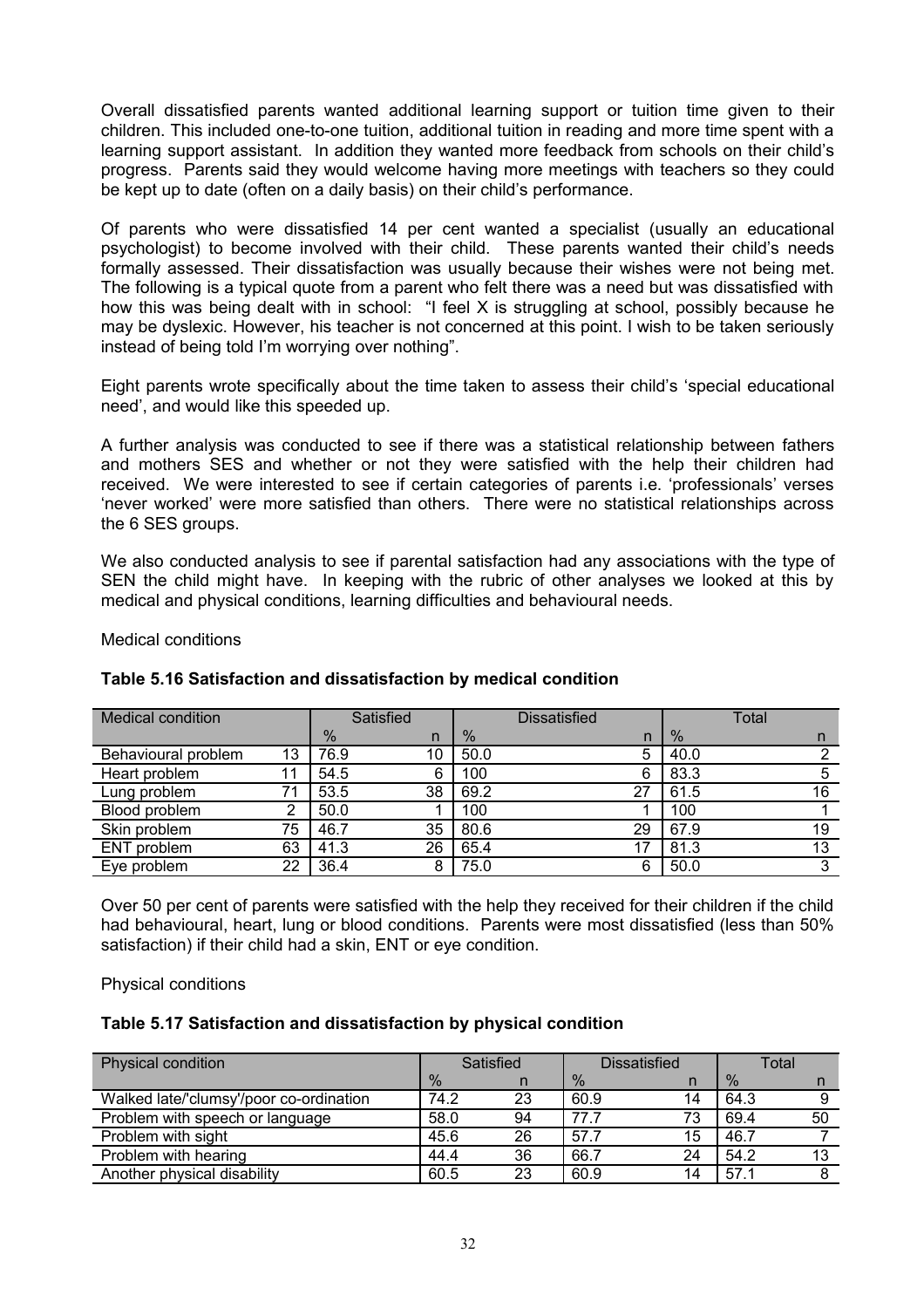Over 50 per cent of parents were satisfied with the help they received if their child had poor coordination or speech/language difficulties, but they were less satisfied (under 50% satisfaction) if their child had a problem with sight or hearing, or another physical disability.

#### Learning difficulties

| Learning difficulties             | Satisfied<br>Dissatisfied |      | Total |      |    |      |    |
|-----------------------------------|---------------------------|------|-------|------|----|------|----|
|                                   | n                         | $\%$ |       | $\%$ |    | $\%$ |    |
| A learning (mental) disability    | 21                        | 76.2 | 16    | 50.0 |    | 75.0 |    |
| General slow development          | 57                        | 50.9 | 29    | 65.5 | 19 | 52.6 | 10 |
| A specific learning difficulty    | 66                        | 40.9 | 27    | 51.9 | 14 | 61.5 |    |
| Difficulties with numbers or sums | 96                        | 38.5 | 37    | 51.4 | 19 | 73.7 | 14 |
| Difficulties with reading         | 179                       | 36.9 | 66    | 54.5 | 36 | 58.3 | n, |

# **Table 5.18 Satisfaction and dissatisfaction by learning difficulties**

Over 50 per cent of parents were satisfied with the help they received if their child had a learning (mental) disability or had general slow development. They were less satisfied (under 50% satisfaction) if their child had a specific learning difficulty or problems with numeracy. Parents were least satisfied with the help they received if their child had difficulties with reading.

# Behavioural needs

# **Table 5.19 Satisfaction and dissatisfaction by behavioral needs**

| <b>Behavioural needs</b>                  |    | Satisfied |    | <b>Dissatisfied</b> |    | Total         |    |
|-------------------------------------------|----|-----------|----|---------------------|----|---------------|----|
|                                           |    | $\%$      | n  | $\frac{0}{6}$       | n  | $\frac{0}{6}$ | n. |
| Difficulties making friends/lonely        | 28 | 60.7      | 17 | 52.9                | 9  | 55.6          | 5  |
| <b>Nervous</b>                            | 20 | 60.0      | 12 | 66.7                | 8  | 50.0          | 4  |
| Clinging                                  | 27 | 59.3      | 16 | 75.0                | 12 | 66.7          | 8  |
| Sleeping problems                         | 39 | 56.4      | 22 | 54.5                | 12 | 25.0          | 3  |
| Eating problems                           | 35 | 54.3      | 19 | 31.6                | 6  | 66.7          | 4  |
| Toilet training                           | 29 | 51.7      | 15 | 60.0                | 9  | 77.8          |    |
| Unhappy going to school                   | 41 | 51.2      | 21 | 57.1                | 12 | 75.0          | 9  |
| Tantrums                                  | 58 | 50.0      | 29 | 55.2                | 16 | 56.3          | 9  |
| Other emotional & behavioural problems 34 |    | 50.0      | 17 | 70.6                | 12 | 66.7          | 8  |
| Sibling rivalry                           | 46 | 47.8      | 22 | 63.7                | 14 | 50.0          |    |
| Hyperactive                               | 69 | 46.4      | 32 | 46.9                | 15 | 53.3          | 8  |
| Spiteful/aggressive                       | 39 | 46.2      | 18 | 44.4                | 8  | 75.0          | 6  |
| Stubborn & disobedient                    | 81 | 42.0      | 34 | 52.9                | 18 | 61.1          | 11 |
| Shy                                       | 51 | 41.2      | 21 | 81.0                |    | 82.4          | 14 |

Over 50 per cent of parents were satisfied with the help they received for their child's SEN if their child was lonely, nervous, clingy, had a sleep or eating problem or difficulties with toileting or appeared unhappy to go to school. Exactly fifty percent of parents were satisfied with the help their children received if they had tantrums or other behavioural problems. However, parents were less satisfied (under 50%) if their child had sibling rivalry, were hyperactive, spiteful/aggressive or stubborn and disobedient or shy. It would appear that on the whole parents whose children exhibited more passive behavioural problems (lonely, nervous, clinging) were more satisfied with they way their children were supported than those parents whose children had more overtly active behavioural difficulties (hyperactivity or being stubborn and disobedient).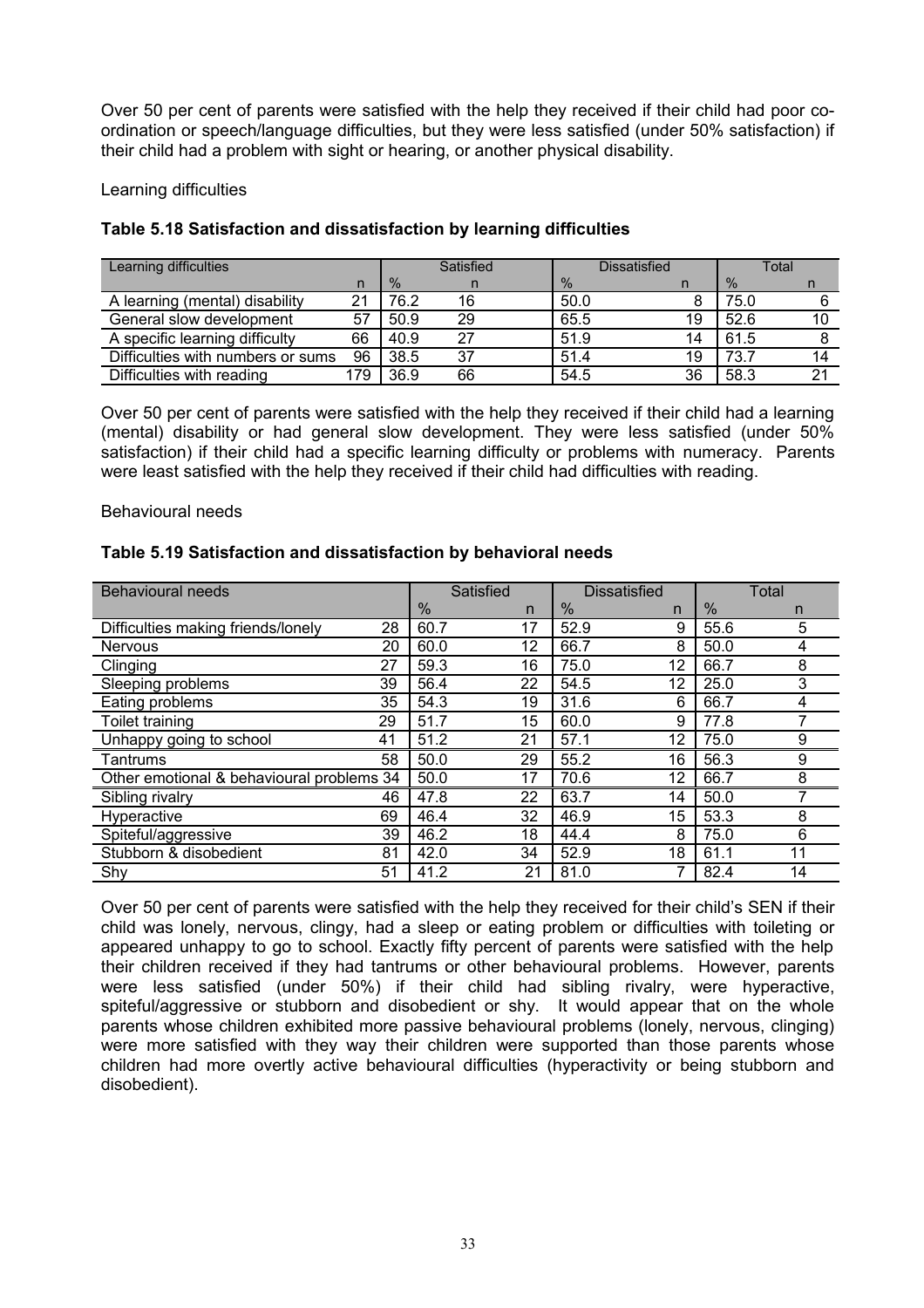#### **g) Statementing in early years**

The Warnock Report (1978) first formally raised a debate about the number of children who may have SEN during their school careers and how these needs might be identified and best met. It first recommended a system of 'statementing' or registering children for additional help and support. However the system for ensuring that 'provision' matched 'need' has been contentious, with LEAs often failing to provide adequate resources within limited budgets. This has often led to parental dissatisfaction and even litigation. The legislation at this time only covered children who were within statutory schooling. Given the emphasis on the importance of early identification for children with SEN, recent legislation has sought to not only streamline the 'statementing' process but to place an increasing emphasis on the needs of very young children.

The Special Educational Needs and Disability Act 2001 (and revised Regulations), which came into force on the 1st January 2002, informs all LEAs, schools and early years settings about the statutory duties they need to carry out to identify, assess and make provision for children who may have special educational needs.

The Special Educational Needs Code of Practice (2001) provides guidance to all those working with children and young people on implementing the Special Educational Needs and Disability Act. The Code of Practice (COP) is not new, having first been enshrined in legislation for schools since 1994 following on from the 1993 Education Act. However, the new COP (2001) sets out to promote a consistent approach to meeting children's special educational needs placing *'the rights of the children with special educational needs at the heart of the process'* (Preface). Whilst previous legislation (and the older COP) had given guidance to schools and other educational establishments about dealing with the SEN, the new COP (and legislation) places a much stronger emphasis on the importance of SEN in early years settings. It also underlines the importance of working in partnership with parents and encourages the participation of children themselves in the SEN process.

The new COP also makes it clear that the responsibility for meeting a child's SEN does not lie solely in 'schools'. Other agencies, including early years settings, health and social services must provide 'joined up' action in supporting children and families who need help. All must have regard to the COP and must consider what the Code recommends. The COP is mindful of the fact that there is a diverse range of early education providers and acknowledges the work of the Early Years Development and Childcare Partnerships (EYDCP) in co-ordinating and supporting the early years sector. It makes clear that all early education settings in receipt of government funding *'including maintained mainstream and special schools, maintained nursery schools, independent schools, non-maintained special schools, local authority daycare providers, such as day nurseries and family centres, other registered daycare providers such as pre-schools, playgroups and private day nurseries, local authority Portage schemes and accredited childminders working as part of an approved network'* (COP, 2001; p16) are all required to have regard to the COP. The COP requires all providers to have a written SEN policy and, where appropriate, to have appointed a Special Educational Needs Co-ordinator (SENCO) to oversee the implementation of the COP.

The basic premise of the COP is that there should be clear mechanisms for the identification, and assessment of a child's needs based on sound criteria. The COP recognises the difficulties this poses for those working with very young children but it draws the attention of early years practitioners to the importance of the Early Learning Goals and the extent to which children make progress and are achieving within the six areas of learning. If pre-school workers have a concern about a child this should be shared with the parent and the setting is encouraged to adopt a 'graduated response' appropriate to the nature of the concern. Part of this graduated response is to intervene in the management of the child's development through an *'Early Years Action'* plan. This encourages pre-school workers to '*devise interventions that are additional to or different from those provided as part of the setting's usual curriculum offer and strategies'* (COP, 2001; p35).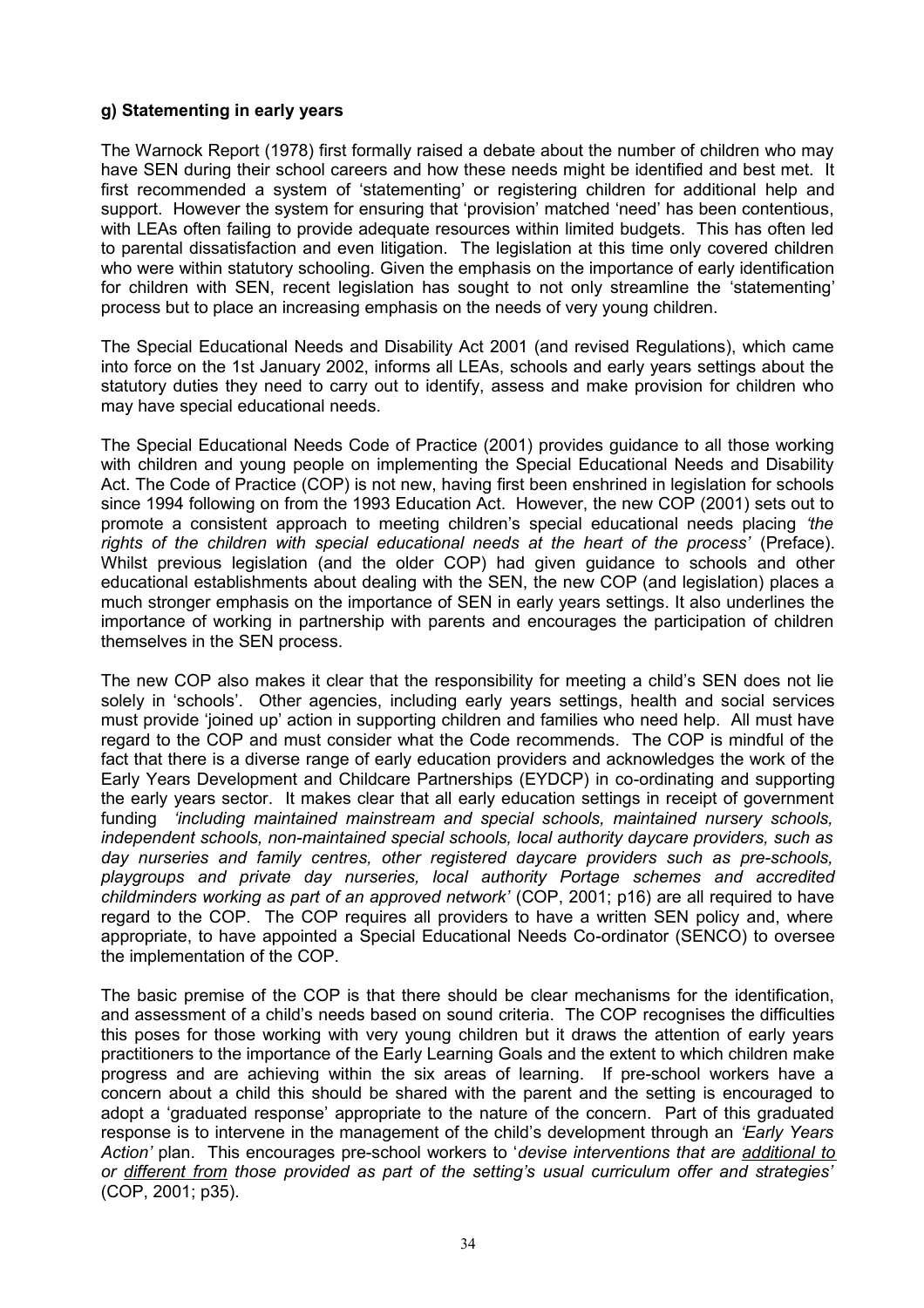All steps taken within the COP should be logged in a child's Individual Education Plan (IEP) that should be a full record of the strategies adopted to meet the child's needs. Regular reviews of an IEP are suggested and if a child is still causing concern the early years setting is encouraged to move to '*Early Years Action Plus'*. This next stage of the graduated response is characterised by the involvement of agencies external to the setting who are called in to support the child. If a child still fails to make the necessary progress, early years settings under the new COP have the right (as did all maintained nursery schools or nursery classes under the old legislation) to request that a child has a statutory multi-disciplinary assessment of their needs. The COP sets out the guidelines for children who need a statutory assessment of SEN and it should be noted that this varies depending on the age of the child. There are separate arrangements made for children aged 0-2 years of age and 2 years up to school age (4 - 5).

During the time of the EPPE questionnaire the new legislation had not yet come into force, although many pre-school settings would have been mindful of the existing legislation and the Code of Practice. The questionnaire therefore asked parents about the 'statementing' procedures, which predated the current Early Years Action and Early Years Action Plus plans.

The table below shows the number of children who, at the time the questionnaire was completed, had been involved with a formal review of their SEN under the Code of Practice. Note that most children were aged between 6-7 years old when the questionnaires were returned.

|                                            | Pre-school |      | Home group |               | All |      |
|--------------------------------------------|------------|------|------------|---------------|-----|------|
|                                            | group      |      |            |               |     |      |
|                                            | n          | $\%$ | n          | $\frac{0}{6}$ | n   | %    |
| Never been considered for a statement      | 298        | 62.0 | 22         | 71.0          | 320 | 62.5 |
| Has been considered but no statement given | 22         | 4.6  |            | 3.2           | 23  | 4.5  |
| Is being considered                        | 24         | 5.0  |            | U             | 24  | 4.7  |
| Has statement                              | 35         | 7.3  |            | 3.2           | 36  | 7.0  |
| Don't know                                 | 102        | 21.2 |            | 22.6          | 109 | 21.3 |
| Total                                      | 481        | 100  | 31         | 100           | 512 | 100  |

#### **Table 5.20 Children and the Code of Practice**.

According to parents' reports, in terms of a formal statement, 7.0% of children had a full statement, and a further 4.7% were being considered for one. An additional 4.5% of children had been considered at some point in the past for a statement, but not received one. Comparing the pre-school and 'home' group more pre-school children had full statements. It is interesting to note that although only 3.2% of the 'home' group had a full statement of special educational need, parents reported a greater proportion of 'home' children being referred to an educational psychologist (see Table 5.11, p29) compared to the pre-school group (35.7% 'home' group compared to 19.7% of the pre-school group).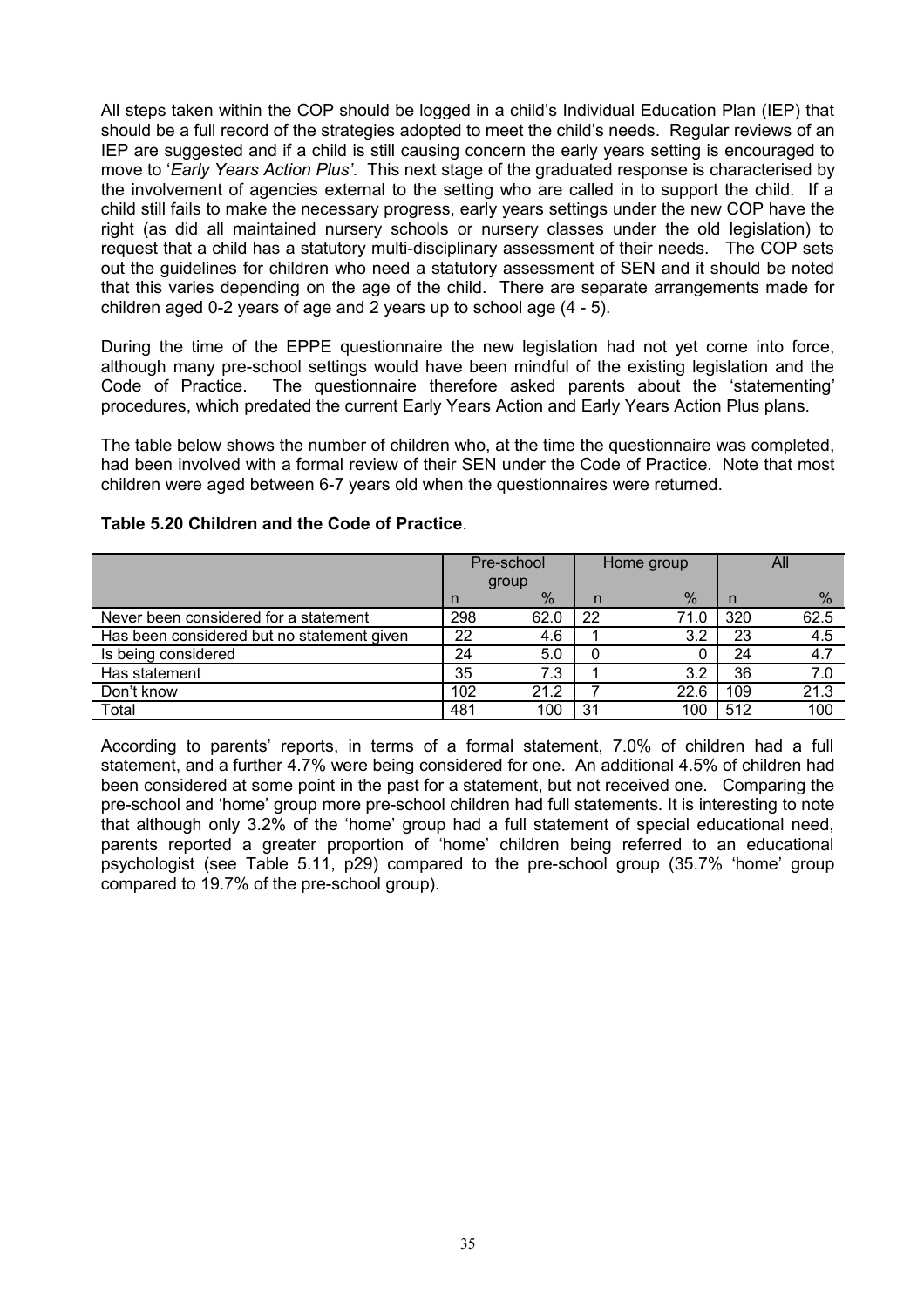# **Summary**

Help during the pre-school period

The most commonly reported type of help given to children during the pre-school period for children with any kind of need (medical, physical, learning and behavioural) was speech therapy. This was provided almost entirely 'off site' (external) from the pre-school centre, most likely at a speech therapy clinic.

The most common form of help given within the pre-school setting for medical and physical needs was a mixture of one-to-one tuition and general additional educational support with some emotional and behavioural support.

Children were more likely to receive the help of a learning support assistant if they had a learning difficulty as opposed to a medical or physical condition. Children with behavioural difficulties were most likely to receive on-site support during their pre-school by a combination of emotional and behavioural support, extra educational support and feedback and advice.

It should be noted that general extra educational support, usually meant curriculum differentiation. Only approximately 9.5 per cent of children were given support specifically with a learning support assistant. These assistants can be appointed as a result of recommendations identified in the Code of Practice, usually where a statement of special educational need has been agreed. Alternatively they could be provided in the types of pre-school settings that are able to make available additional resourcing to employ a dedicated learning support (or teaching) assistant. In general, this type of provision would be more likely to be seen in educational settings such as nursery schools and nursery classes attached to primary schools and fully integrated/combined centres rather than in private day nurseries, local authority day nurseries or playgroups.

#### Help during the school period

Once into primary school children were more likely to be offered 'on-site' help for their physical conditions than was the case in pre-school (where the dominant form of help was off-site speech therapy). In primary school children were much more likely to receive the help of a learning support assistant than any other type of help (either on a one-to-one basis or within a group).

In addition primary aged children were helped by 'general educational activities', e.g. the teacher differentiating the work on offer to the 'SEN' child so that they could more easily access the curriculum, at a stage suited to their stage of development. It might also mean having some specialised equipment appropriate to their SEN.

Children with hearing difficulties reported their children being sat near the front of the class, but this was not reported by any parents of children with sight difficulties.

Children with behavioural difficulties in school were much more likely to receive one-to-one tuition and attention from a learning support assistant.

Once a child was in school their SEN was most likely to be recognized by a class teacher (68.5%) or by the teacher and parent in discussion together (8.1%). It is worth noting that a further 3.6 per cent of children had their SEN identified by support staff.

#### Help from other professionals

More parents of children who had experienced pre-school education reported having received help outside of pre-school/school for their child's SEN compared to the 'home' group of children (46% compared to 40%). Although both pre-school and 'home' groups of children were likely to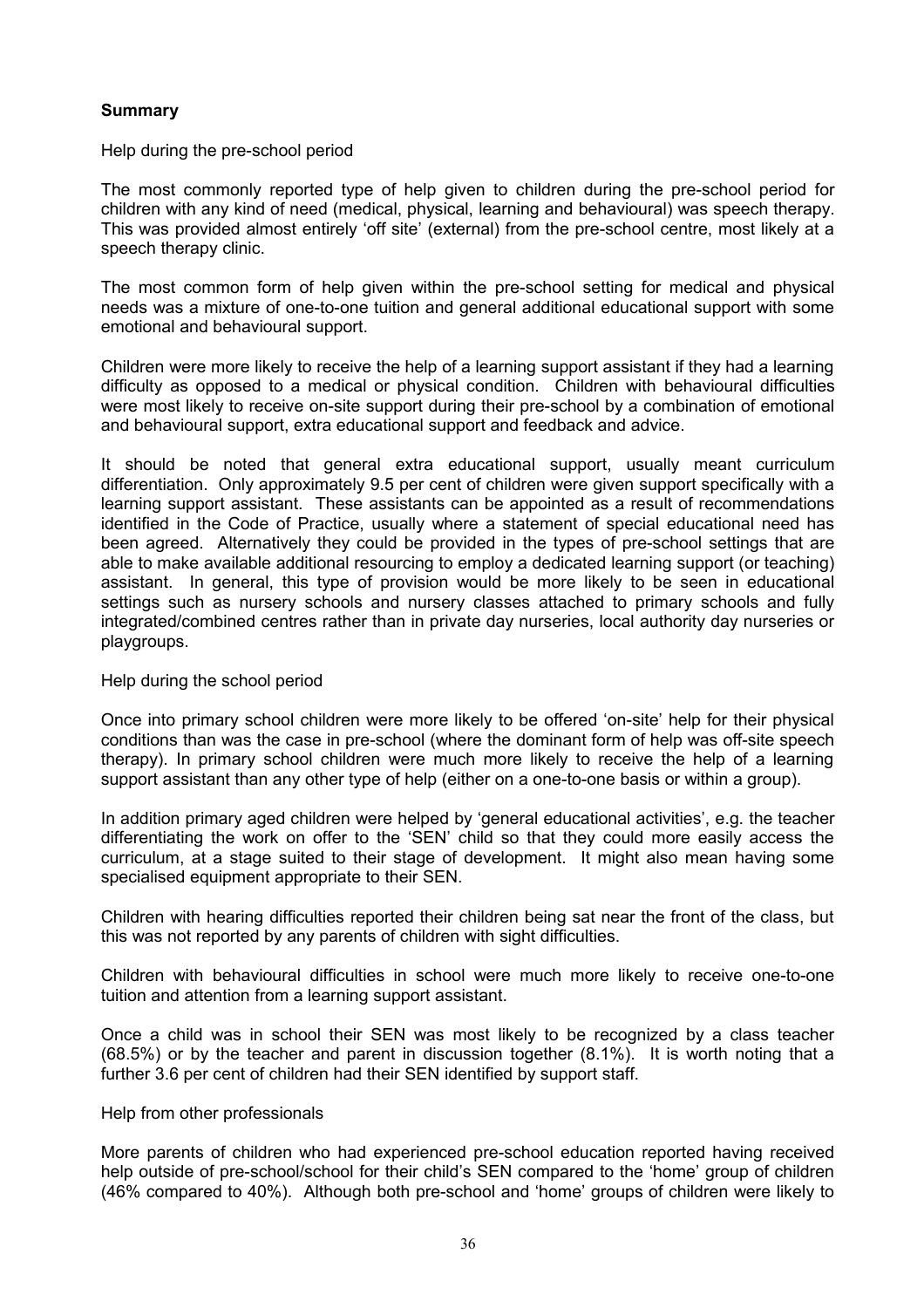make use of speech therapy services (the largest form of outside help), the pre-school children's parents appear to have access to a wider range of help than the 'home' group. Remarkably 35.7 per cent of 'home' children were referred to the educational psychologist as opposed to just 19.7 per cent of children who had pre-school experience. This would suggest that pre-school provision helps children adjust better to school with less need for educational referrals.

#### Help given by parents

When the parents of children who were a concern because of SEN helped their child at home they were most likely to give assistance with reading, followed by help with a mixture of literacy and numeracy. Parents also supported their children's social/behavioural/emotional development with a mixture of encouragement and praise and simply talking to the child about their difficulties. Examples of this are "lots of love and encouragement", "she's very special and we tell her every day" and "provided lots of cuddles when very angry and upset". Behavioural modification included reward systems such as star charts, setting routines and ground rules. A number of parents mentioned encouraging their child to be more independent by carrying out specific tasks for themselves e.g. talking in shops, brushing their own teeth etc. Parents also completed exercises at home with their child that had been set by a speech therapist.

#### Parental satisfaction with the support they received

Looking at SEN, overall the majority of parents (64.9%) are satisfied with the help their children received. Just under 20 per cent of parents were 'OK' about the help their children received and 15.4 per cent of parent were quite or very dissatisfied. Comparison between the pre-school and 'home' group reveal that the pre-school group were slightly more satisfied with the help they were given that the 'home' group (65.6% compared to 53.6%), but they were also more dissatisfied (15.5% compared to 14.2%). On the whole, more of the 'home' group parents were 'OK' about the support they received compared to the pre-school group (32.2% compared to 18.9%).

There were slight regional differences detected in how satisfied parents were with East Anglia's parents being the most satisfied and those in Inner London the most dissatisfied.

Dissatisfied parents wanted more additional learning support or tuition time given to their children, including one-to-one tuition, additional tuition in reading and more time spent with a learning support assistant. In addition they wanted more feedback on their child's progress. Parents said they would welcome having more meetings with teachers so they could be kept up to date (often on a daily basis) on their child's performance.

Of parents who were dissatisfied, 14.7 per cent wanted a specialist assessment carried out on their child (usually from an educational psychologist). Their dissatisfaction was usually because their wishes were not being met. Eight parents wrote specifically about the time taken to assess their child's 'special educational need', and would like this speeded up.

There were no statistical relationships between fathers' and mothers' SES status and diss/satisfaction with SEN provision across the 6 SES groups.

The conditions which parents were most satisfied with, in terms of the help they received were Medical: behavioural, heart, lung or blood conditions

Physical: poor co-ordination, speech/language difficulties

Learning: learning (mental) disability, slow development

Behavioural: lonely, nervous, clingy, had a sleep or eating problem or difficulties with toileting or appeared unhappy to go to school.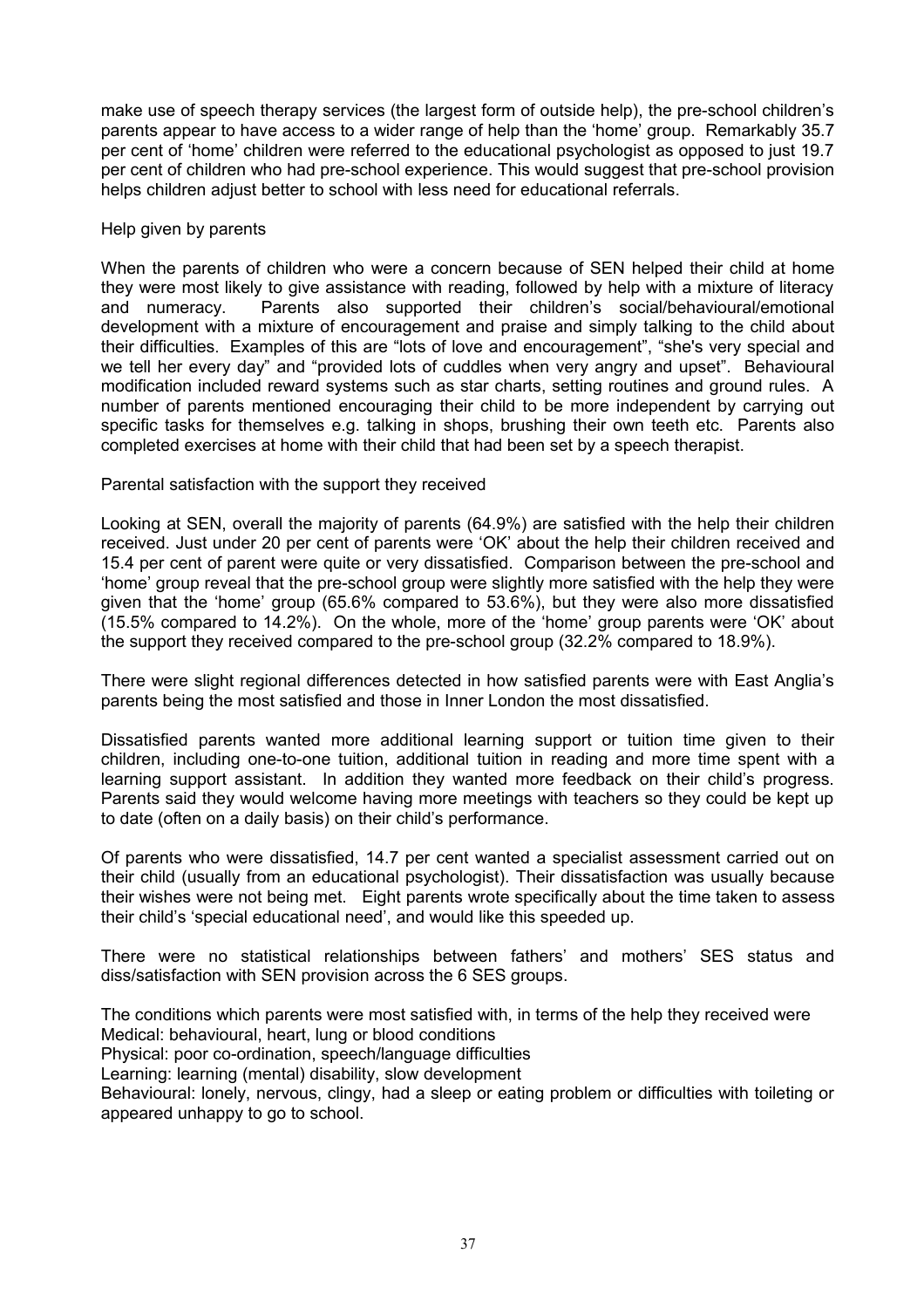Parents were least happy with the help they received for: Medical: skin, ENT or eye conditions Physical: problems with sight or hearing Learning: specific learning difficulty or problems with numeracy and reading Behavioural: sibling rivalry, were hyperactive, spiteful/aggressive or stubborn and disobedient.

Statements of special educational needs

Over the sample as a whole 7.0% of children (parental report) had a full statement of special educational needs, and a further 4.7% were being considered for one. In addition 4.5% of children had been considered at some point in the past for a statement, but not received one. Comparing the pre-school and 'home' group, more pre-school children had full statements. It is interesting to note that although only 3.2% of the 'home' group had a full statement of special educational need, parents reported a greater proportion of 'home' children being referred to an educational psychologist (see Table 5.11, p29) compared to the pre-school group (35.7% 'home' group compared to 19.7% of the pre-school group).

# **Conclusion**

The EYTSEN research is unique in its longitudinal focus and follow up of young children's cognitive and social/behavioural development across three time points.

The project draws together information from parents and both pre-school staff and teachers' assessments of young children. It has developed clear criteria for the investigation of children 'at risk' of different forms of SEN during the pre-school period and at school, and examined the extent to which children classified as 'at risk' are later identified as having SEN at school. It documents the kinds of provision made to meet different needs.

The inclusion of a paper on parental perceptions of young children's development is important. Parents bring a unique insight into the issue of SEN that cannot be ignored. Parental characteristics and the home environment can also be important predictors of how children develop and progress through pre-school into school. The powerful influences of multiple disadvantage and the positive role of the home learning environment all have to be borne in mind when dealing with very young children's development.

The inclusion of a 'home' group of children has enabled much to be said about the protective role of pre-school care and education, and the amelioration of SEN.

Other Technical Papers in this series have demonstrated that overall, the proportion of children 'at risk' of SEN in terms of cognitive development reduced significantly by entry to primary school (from 1 in 3 to 1 in 5). Taken together with evidence of the higher incidence of 'risk' at entry to primary school for the 'home' group (even when controlling for differences in multiple disadvantage), the results indicate that high quality pre-school experience is an effective intervention for the reduction of SEN, especially for the most disadvantaged and vulnerable groups of young children.

Policies and strategies which increase the availability and quality of pre-schooling and promote engagement with parents, especially promoting active parental involvement in learning and play activities, are likely to play a significant role in providing children with a better start to school and reducing the risk of later SEN. There are many implications for staff training and development connected with the identification and support of children 'at risk' of SEN in pre-school settings.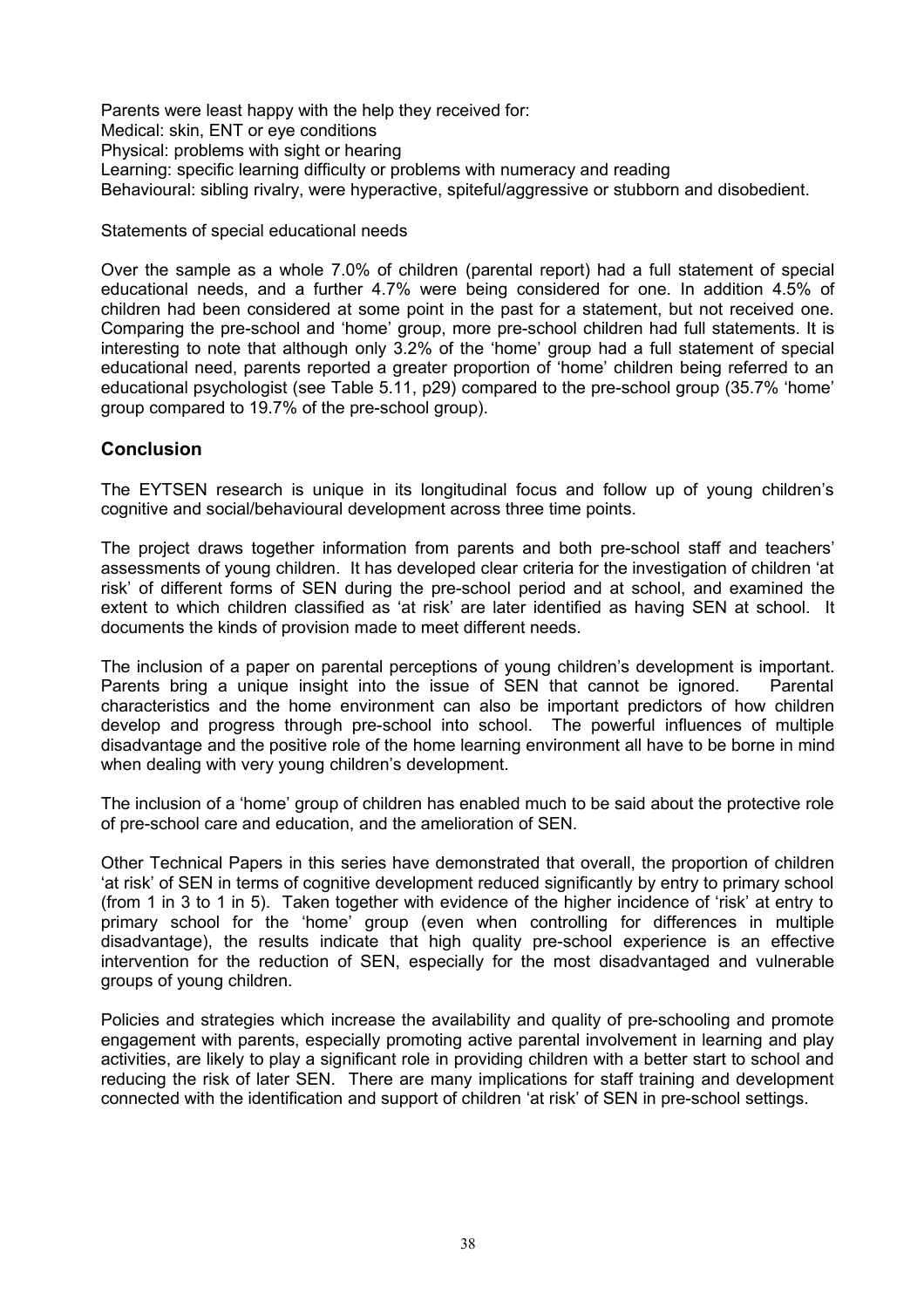# **References**

Arnett, J. (1989) Caregivers in day care centres: Does training matter? *Journal of Applied Developmental Psychology*, 10, 541–552.

Alberman, E.D. and Goldstein, H. (1970) The 'at risk' register: a statistical evaluation, *British Journal of Preventative and Social Medicine*, Vol. 24, 123–125.

Bricker, D & Squires, J (1989) The effectiveness of parental screening at-risk infants: the infant monitoring questionnaires, *Topics in Early Childhood Special Education*, 9, pg 67-85

Bryant, P. and Bradley, L. (1985). Rhyme and reason in reading and spelling. Ann Arbor, MI: University of Michigan Press.

Breslau, N. (1995) Psychiatric sequelae of low birth weight, *Epidemiological review*, 17, 96–106.

Croll, P. and Moses, D. (1985) *One in Five: the Assessment and Incidence of Special Educational Needs*. Manchester: MEC North Manchester Resources Centre.

DES (1978) Special Educational Needs (Warnock Report), London: HMSO.

DFE (1994) *Code of Practice on the identification and Assessment of Special Educational Needs*, London: DFE.

DFEE (1996) *Nursery education: Desirable outcomes for children's learning on entering compulsory education*, London: DFEE.

DFEE (1997) *Green paper: Excellence for all Children Meeting Special Educational Needs*, London: DFEE.

DfES (2001) Special Educational Needs: Code of Practice. London. DfES.

DfES (2002) Bulletin Statistics of Education: Special Educational Needs in England: January 2002. Issue No 10/12 November 2002. HMSO. London.

DfES (2003) Statistics of Education – Special Educational Needs in England: Jan. 2003 London: The Stationery Office.

Essen and Wedge (1982) *Continuities in Childhood Disadvantage*. Heinemann, London.

Fletcher, J. M., Shaywitz, S. E., Shankweiler, D. P., Katz, L., Liberman, I. Y., Stuebing, K. K., Francis, K. J., Fowler, A. E. and Shaywitz, B. A. (1994). Cognitive profiles of reading disability: Comparisons of discrepancy and low achievement definitions. Journal of Educational. Psychology, 86, 6–23.

Glascoe, F.P, Altmeteier, W.A, MacLean, W.E (1989) The importance of parents' concerns about their child's development, *American Journal of Diseases of Children*, 143, pg 955-958.

Goodman, R. (1997), 'The Strengths & Difficulties Questionnaire: A Research Note'. *Journal of Child Psychology & Psychiatry, 38,* 581-586.

Great Britain. (1993), Education Act 1993. London: HMSO.

Great Britain. (2001), Special Educational Needs and Disability Act 2001. Norwich: The Stationary Office.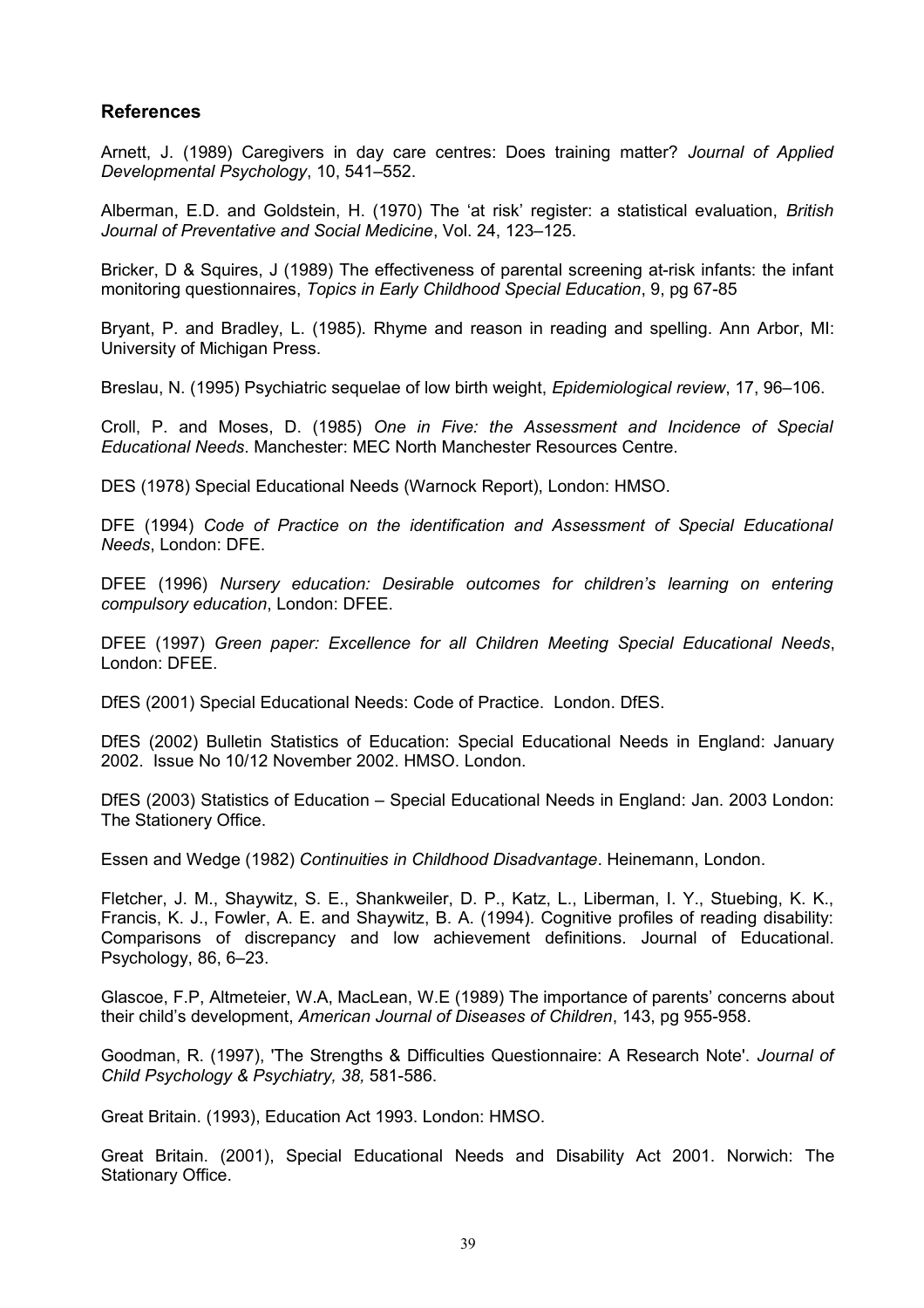Harms, T., Clifford, R., and Cryer, D. (1998) Early Childhood Environment Rating Scale, Revised Edition. New York, Teachers College Press.

Hay, D., Pawlby, S., Sharp, D., and Schmucker, G., Mills, A., Allen, H., and Kumar, R. (1999) Parents' Judgements About Young Children's Problems: Why Mothers and Fathers Might Disagree Yet Still Predict Later Outcomes, *Journal of Child Psychology and Psychiatry*, Vol 40, No 8, 1249–1258.

Heiser, A., Curcin, O., Luhr, C., Metze, B., and Obladen, M. (2000) Parental and professional agreement in developmental assessment of very-low-birthweight and term infants, *Developmental Medicine and Child Neurology*, 42, 21–24.

Hogan, A.E., Scott, K.G. and Bauer, C.R. (1992) The Adaptive Social Behaviour Inventory (ASBI): A new assessment of social competence in high risk three year olds, *Journal of Psychoeducational Assessments*, 10 (3), 230–239.

Martyn, C.N., Gale, C.R., Sayer, A.A. and Fall, C. (1996) Growth in utero and cognitive function in adult life: follow up study of people born between 1920 and 1943, *British Medical Journal*, 312, 1393–1396.

McCubbin, H., and Patterson J. (1991) Family Inventory of Life Events and Changes (FILE), Form A. In H. McCubbin and A. Thompson (Eds.), *Family assessment inventories for research and practice.* Madison, WI: University of Wisconsin–Madison, 81–100.

McDermott P.A. (1993) National standardization of uniform multi-institutational measures of child and adolescent behaviour pathology, *Psychological Assessment*, 5, 4, 413–424.

Melhuish, E. (2000) *The Effective Provision of Pre-School Education (EPPE) Project, Technical Paper 7 – Social/Behavioural and Cognitive Development at 3–4 years in relation to family background*. Institute of Education, London.

Moats, L.C. and Lyon, G.R. (1993). Learning disabilities in the United States: Advocacy, science, and the future of the field. Journal of Learning Disabilities, 26, 282–294.

Mortimore, J., and Blackstone, T. (1982) *Disadvantage and Education*. Heinemann, London.

Mortimore, P., Sammons, P., Stoll, L., Lewis, D. and Ecob, R. (1988) School Matters: The Junior Years, London: Open Books (republished by Paul Chapman 1994).

Richards, M., Hardy, R., Kuh, D., and Wadsworth, J. (2001) Birth weight and cognitive function in British 1946 birth cohort: longitudinal population based study, *British Medical Journal*, 322, 199– 203.

Roffey, S. (1999*) in the Early Years: Collaboration, Communication and Co-ordination.* David Fulton: London.

Sammons, P. (1995) Gender, ethnic and socio-economic differences in attainment and progress: a longitudinal analysis of student achievement over nine years, *British Educational Research Journal*, 21 (4): 465–85.

Sammons, P., Kysel, F., and Mortimore, P. (1983) Educational Priority Indices: a new perspective, *British Educational Research Journal*, Vol 9, No 1, 27–40.

Sammons, P., and Smees, R. (1998) Measuring pupil progress at Key Stage 1, *School Leadership and Management*, 18 (3), 389–407.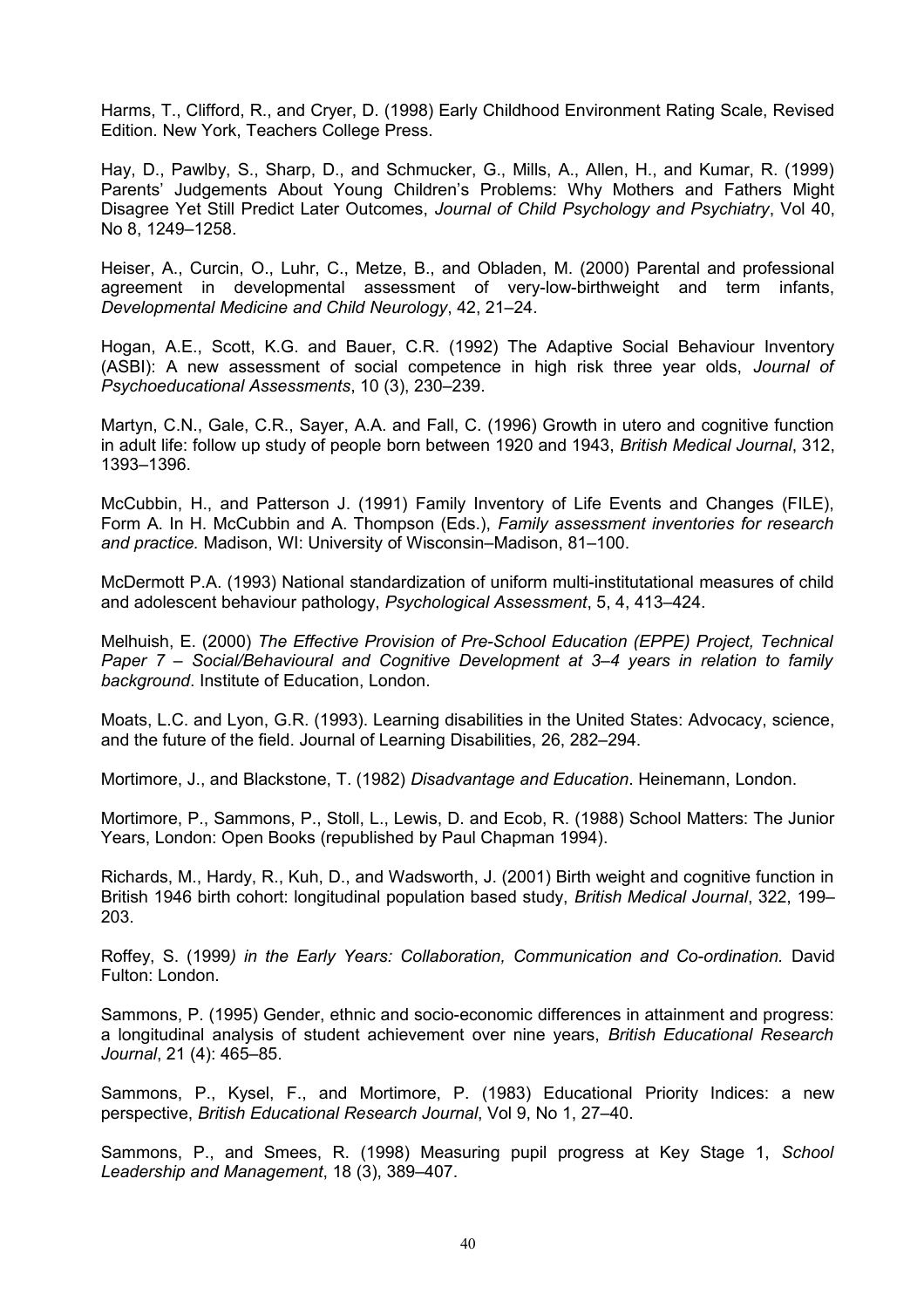Scott and Carran (1989) Identification and Referral of Handicapped Infants, in Wang, M.C., Reynolds, M.C., and Walberg, H.J. (eds) *Handbook of Special Education Research and Practice*, Volume 3, Low Incidence Conditions, 227–242.

Sylva, K., Taggart, B., Melhuish, E., Sammons, P., and Siraj-Blatchford, I. (1999) *The Effective Provision of Pre-School Education [EPPE] Project A longitudinal Study funded by the DfEE (1997-2003). Tender Submission for Early Years Transitions and Special Educational Needs (EYTSEN).* Department for Education and Employment Tender No 4/RP/167/2000.

Sorenson, H.T., Sabroe, S., Olsen, J., Rothman, K.J., Gilman, M.W., and Fisher, P. (1997) Birth weight and cognitive function in adult life: historical cohort study, British Medical Journal, 315, 401–403.

Strand, S. (1999) Ethnic Group, Sex and Economic Disadvantage: Associations with pupils' educational progress from Baseline to the end of Key Stage 1, *British Educational Research Journal*, 25, 2, 179–202.

Tymms, P.B. (1999). *Baselines Assessment and Monitoring in Primary Schools: Achievements, Attitudes and Value-Added Indicators.* London: David Fulton.

White, J.L, Moffitt, T.E, Earls, F, Robins, L, & Silva, P.A (1990) How early can we tell? Predictors of childhood conduct disorder and adolescent delinquency, *Criminology*, 28, pg 507-533.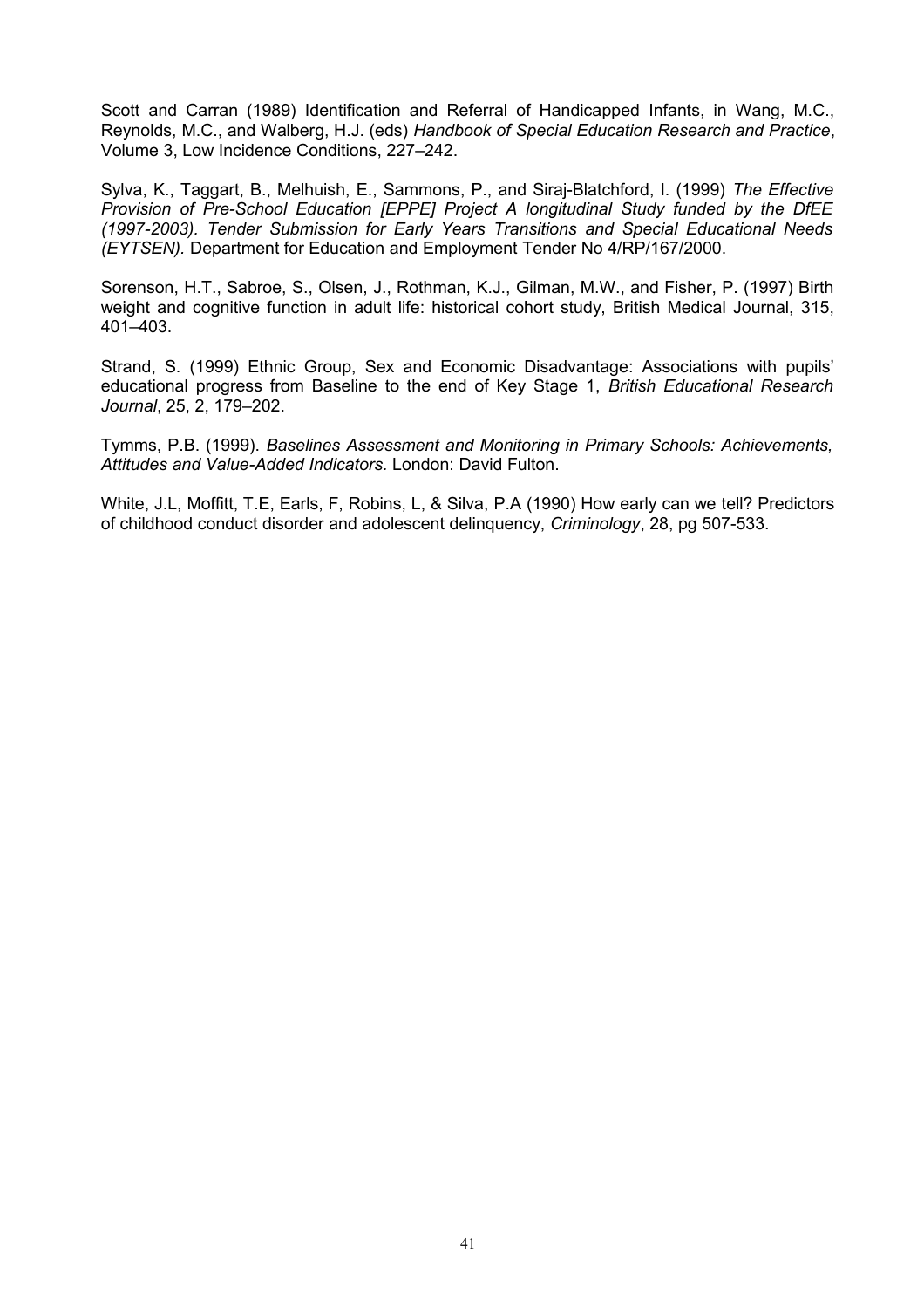# **Glossary of terms**

**Age standardised scores** – Assessment scores that have been adjusted to take account of the child's age at time of testing.

**Anti-social/worried** – This is measured on the ASBI scale (see social/behavioural development in this glossary. Items on the scale that identify anti-social behaviour would be: teases other children, calls them names.

**'at risk'** – The report acknowledges that the term 'at risk' is a complex one, which will differ depending on the particular criteria used. In this study we have referred to **cognitive risk** (1 sd below national average) and **strong cognitive risk** (1 sd below sample average). These provide definitions of children who may be seen to be 'at risk' on the basis of their cognitive attainment at entry to pre-school. For social/behavioural 'at risk' we use one standard deviation below the mean for the sample, as measured on the ASBI (see social/behavioural development in this glossary) as a cut off (see cut off in this glossary) for the factors, Anti-social/worried upset and Peer sociability. The EPPE definitions of 'at risk' (using standardised assessments) could therefore be said to be 'actual' rather than 'perceptual' risk. However, the views of parents, preschool workers and teachers about whether or not a child falls into an 'at risk' category are based more on 'perceptual' than 'actual' risk.

**British Ability Scales (BAS)** – This is a battery of assessments specially developed by NFER/Nelson to assess very young children's abilities. The assessments used at entry and end of pre-school were:

Block building which measures Visual-perceptual matching, especially in spatial orientation

Naming Vocabulary – Expressive language and knowledge of names

Pattern construction – Non-verbal reasoning and spatial visualisation.

Picture Similarities – Non-verbal reasoning

Early number concepts – Knowledge of, and problem solving using pre-numerical and numerical concepts.

Copying – Visual-perceptual matching and fine-motor co-ordination. Used specifically for children without English as a first language or who are not fluent in English.

Verbal comprehension – Receptive language: understanding of oral instructions involving basic language concepts.

**The Caregiver Interaction Scale (CIS)** is a rating scale consisting of 26 items completed by an observer of the interactions between caregivers and children. The items are grouped to produce 4 subscales: positive relationships, punitiveness, permissiveness and detachment.

- Positive relationships is a subscale made up of 10 items indicating warmth and enthusiasm interaction with children by the caregiver.
- Punitiveness is a subscale made up of 8 items indicating harsh or over-controlling behaviour in interaction with children by the caregiver.
- Permissiveness is a subscale made up of 4 items indicating avoidance of discipline and control of children by the caregiver.
- Detachment is a subscale made up of 4 items indicating lack of involvement in interaction with children by the caregiver.

**Child/parent factors** – Examples of child factors would be gender, ethnicity etc. Examples of parent factors would be mother's qualifications and father's employment.

**Cognitive development** – Children's intellectual and conceptual development, measured on the EPPE project by assessments which quantified: Verbal Ability, Non-verbal Ability and Spatial Ability, at entry to Pre- school. Subsequent assessments measured children's pre-reading abilities, phonological awareness (knowledge of alphabetic sounds) and number awareness. For information on assessments see British Ability Scales in this glossary.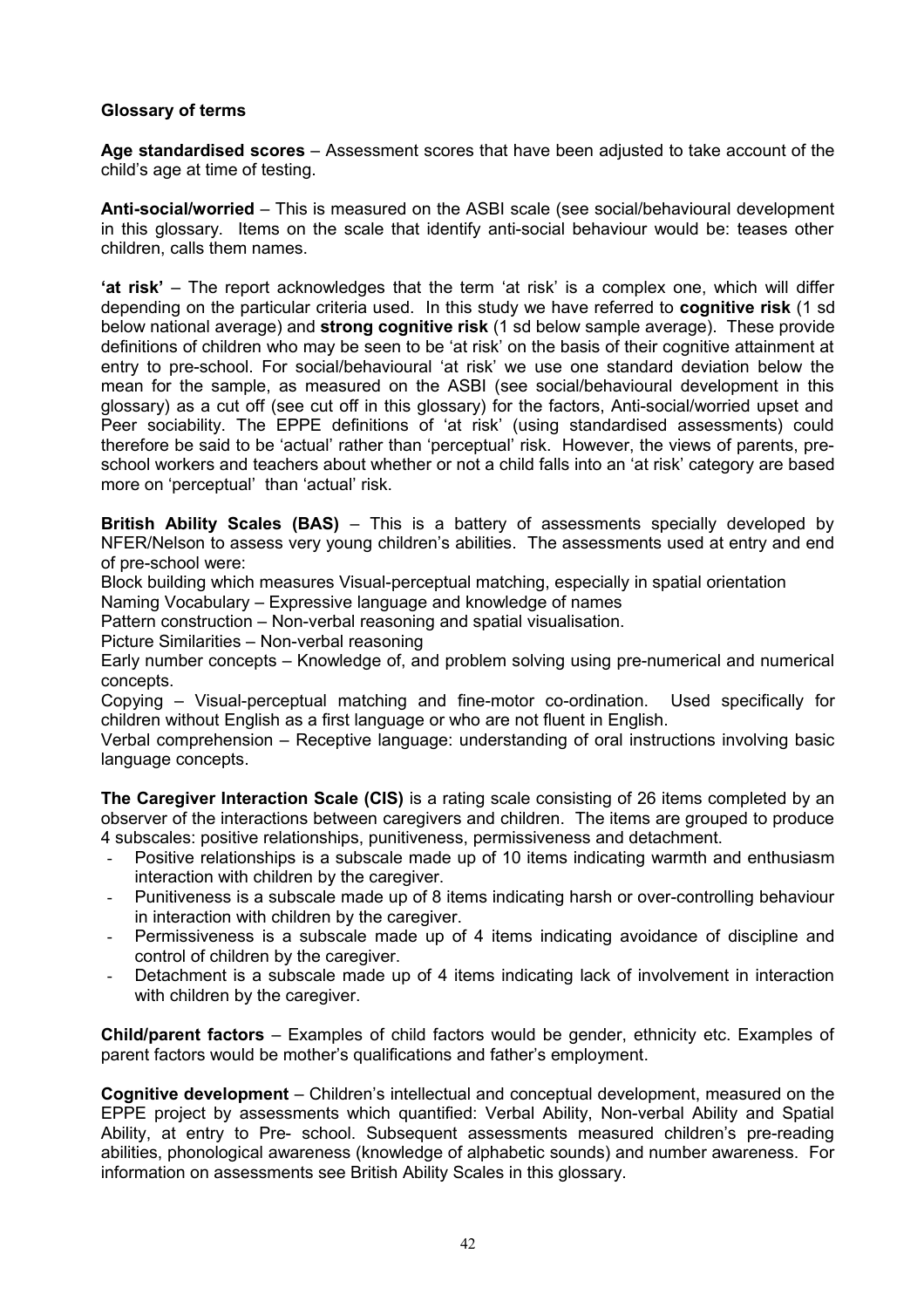**Cut off** – The score below which children are deemed to be 'at risk', 1 standard deviation below the mean (see standard deviation in this glossary).

**The Early Childhood Environment Rating Scale – Revised (ECERS-R)** is a rating scale consisting of 43 items completed by an observer that assesses the overall quality of the childhood setting. The items are grouped to produce 7 subscales: space and furnishings, personal care practices, language and reasoning, pre-school activities, social interaction, organization and routines, adults working together.

**The Early Childhood Environment Rating Scale – Extension (ECERS-E )** is a new rating scale developed specifically for the EPPE project to supplement the ECERS-R consisting of 18 items. It is based on the Desirable Learning Outcomes for 3 and 4 year olds and pedagogical practices associated with it and consists of items completed by an observer of the childhood setting's activities. The items are grouped to produce

4 subscales: literacy, maths, science/environment, and diversity.

**General Cognitive Ability (GCA)** – a measure of children's overall cognitive ability, incorporating non-verbal and verbal BAS subscales. At entry to the study the BAS subscales that made up the 'GCA' were: Block Building, Naming Vocabulary, Picture Similarities and Verbal Comprehension. At entry to Primary School, 'GCA' was made from Naming Vocabulary, Picture Similarities, Verbal Comprehension, Early Number Concepts and Pattern Construction. (See cognitive development and British Ability Scales in this glossary).

#### **Goodman Strengths and Difficulties Questionnaire**

(Goodman 1997) is made up of five sub-scales: Pro-social, hyperactivity, emotional problems, and Peer sociability.

**Home learning environment** – A composite score derived from reports from parents (at interview) about what children do at home, combining seven types of home learning activities; reading, library visits, playing with letters or numbers, painting and drawing, playing/teaching alphabet or letters, playing/teaching with numbers/shapes and playing/teaching of songs/nursery rhymes. The composite score identifies households which have a rich or more impoverished home learning environment for children.

**Intervention study** – This is a study in which researchers 'intervene' in the sample to control variables i.e. control by setting, the adult/child ratios in order to compare different specific ratios in different settings. EPPE is not an intervention study in that it investigates naturally occurring variation in pre-school settings.

**Peer sociability** – This is the ability to 'get on' with other children. It is an important milestone in young children's social development and includes the ability to empathise, sympathise and relate to peers. Children with poor Peer sociability can often be withdrawn and isolate. Examples of Peer sociability on our rating scale were: willing to join a group of children playing, understands others' feeling, like when they are happy, sad or mad, asks or wants to go and play with other children etc.

**Multiple Disadvantage Index (MDI)** - An index based on three child variables, six parent variables, and one related to the home learning environment which were considered 'risk' indicators when looked at in isolation. A child's MDI was calculated by summing the number of indicators the child was 'at risk' on.

#### **Sampling profile/procedures** – The EPPE sample was constructed by:

Five regions (six LEAs) randomly selected around the country, but being representative of urban, rural, inner city areas. Pre-schools from each of the 6 types of target provision were (nursery classes, nursery schools, Local authority day nurseries, private day nurseries, play groups and combined centres) randomly selected across the regions. Children were randomly selected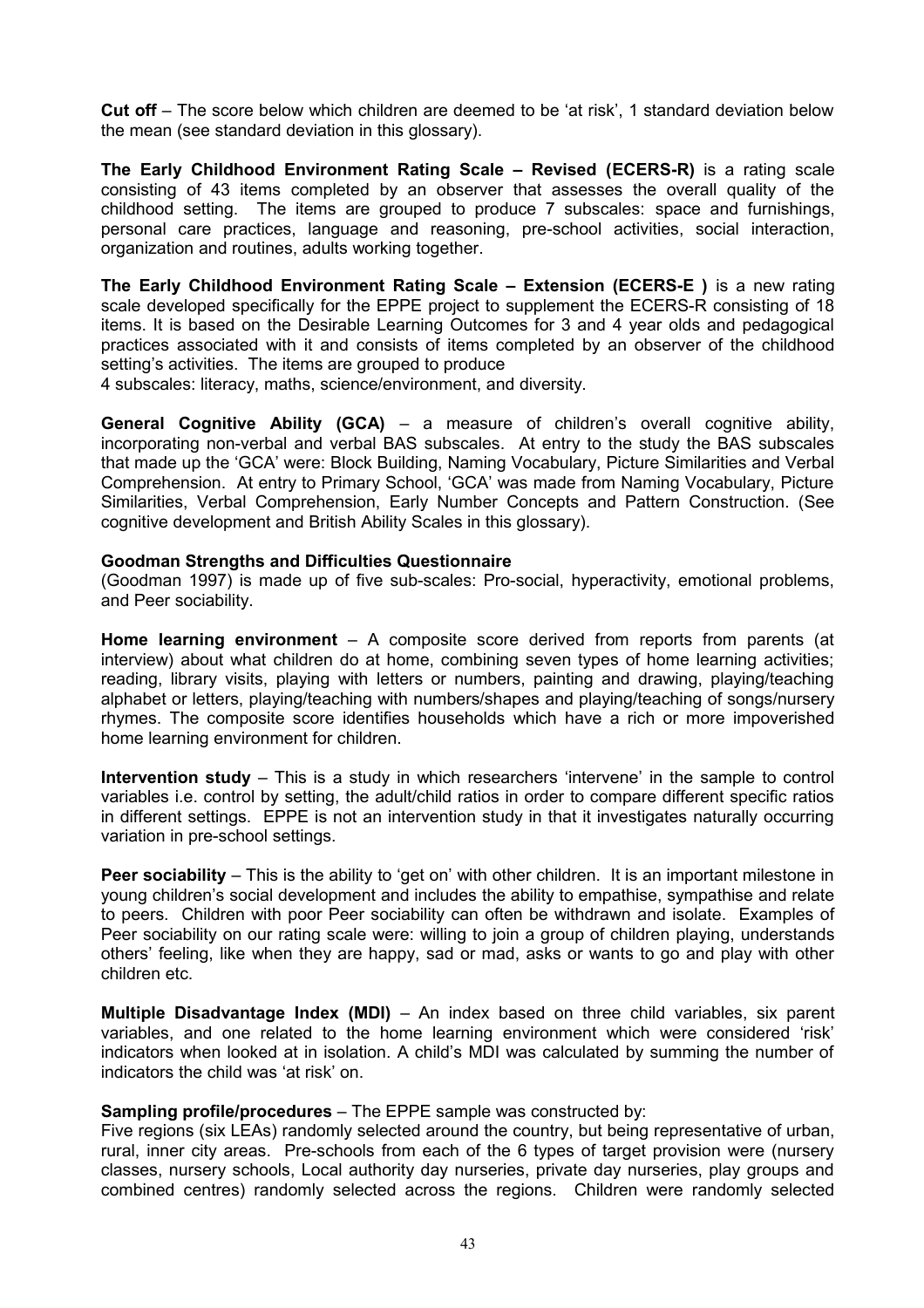within each target centre, of the required age whom met criteria for eligibility (i.e. assessed within 10 weeks of entry if over 3, assessed just after third birthday if already at centre at a younger age).

**Social/behavioural development** – By this we mean a child's ability to 'socialise' with other adults and children and their general behaviour to others. EPPE, unlike other studies, has considered both social and cognitive development of young children. Children's social/behavioural development considers children's social competence, pro-social behaviour (social skills) and anti-social behaviour. Social/behavioural development is measured by the Adaptive Social Behavioural Inventory (ASBI), specifically developed for very young children's behaviour at entry to pre-school. Subsequent assessments measure any peers and emotional problems children may be experiencing.

**Special Non-verbal Composite (SNC)** - Created from the non-verbal BAS scores (see British Ability Scales in this glossary)

**Standard deviation –** A measure of the spread around the mean. In a normal distribution 68 percent of cases fall within one, plus or minus standard deviation of the mean and 95 percent of case fall within two standard deviations.

**Stress factor loading** – Level of perceived stress associated with a particular life event i.e. divorce, bereavement, taken from McCubbin, H., and Patterson J. (1991) (see reference section of this report).

#### **Value added analyses of progress**

The analyses use statistical (multilevel) models to explore individual children's progress over time and variations in centre effectiveness, taking account of their prior attainment at entry to preschool using attainments at entry to primary school as outcomes.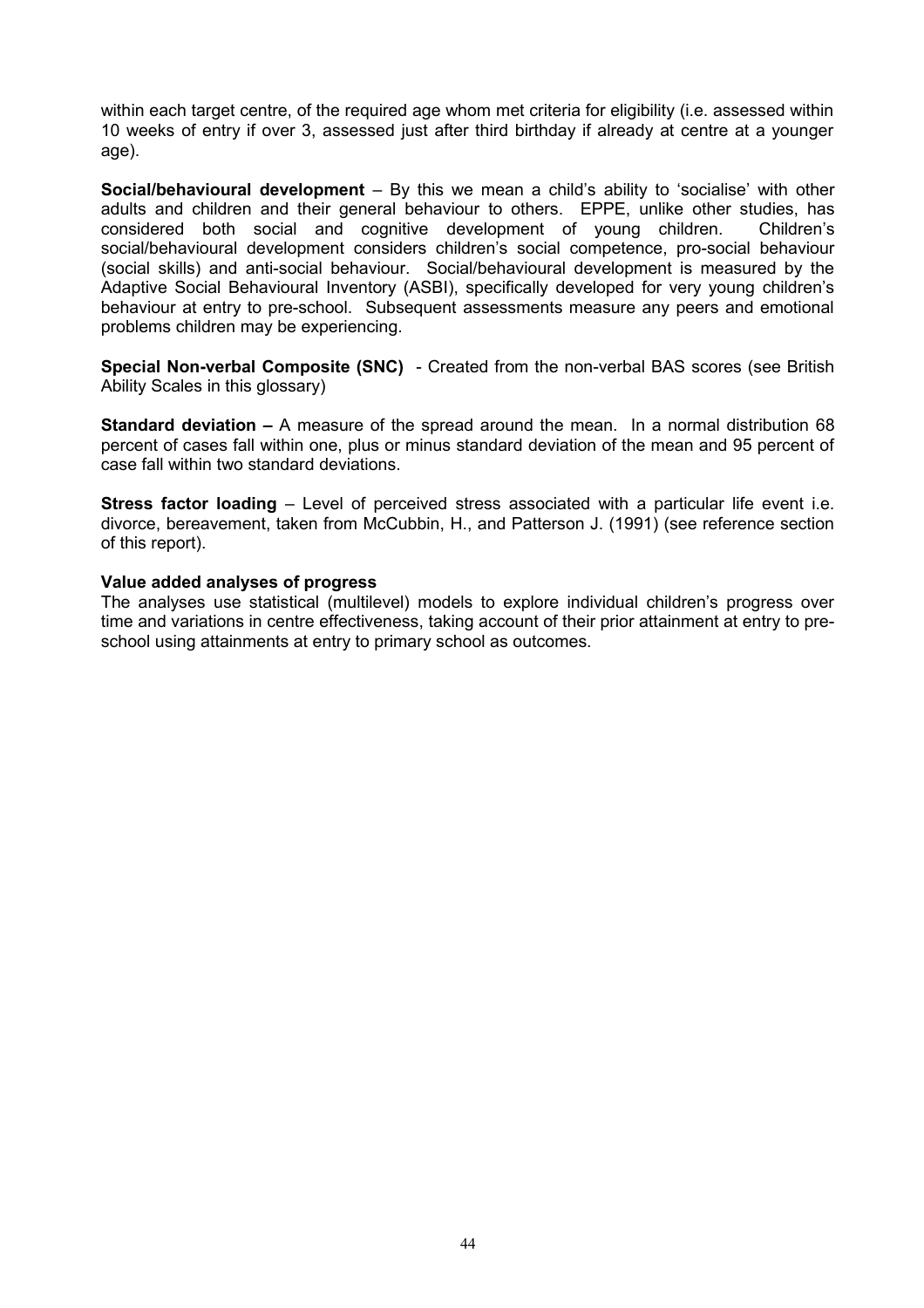# **Appendix 1: SEN Section of the Parent Questionnaire – Section G: My Child is Special**

- 1. Do you think your EPPE child needs special help because of any type of special need?
- 2. Has anybody outside the family ever suggested/recognised/diagnosed that your EPPE child has any type of special need? If yes, who?

| 3. Is/are your EPPE child's (s) to do with any of the following? (tick as many as apply) |                                     |                                                                                                                                                                                                                                        |       |  |  |  |  |
|------------------------------------------------------------------------------------------|-------------------------------------|----------------------------------------------------------------------------------------------------------------------------------------------------------------------------------------------------------------------------------------|-------|--|--|--|--|
| A problem with speech or language                                                        |                                     | A problem with sight                                                                                                                                                                                                                   |       |  |  |  |  |
| Difficulties with reading                                                                |                                     | A problem with hearing                                                                                                                                                                                                                 |       |  |  |  |  |
| Difficulties with numbers of sums                                                        |                                     | Walked late, 'clumsy' child, poor co-ordination                                                                                                                                                                                        |       |  |  |  |  |
| A specific learning difficulty (e.g. dyslexia)                                           |                                     | General slow development                                                                                                                                                                                                               |       |  |  |  |  |
| A learning (mental) disability (e.g. autism)                                             |                                     | another physical disability                                                                                                                                                                                                            |       |  |  |  |  |
|                                                                                          |                                     | 3b. Do you think your EPPE child has any SERIOUS, long-term behaviour difficulties? (tick as many as apply)                                                                                                                            |       |  |  |  |  |
| nervous                                                                                  | stubborn                            | sleeping problems                                                                                                                                                                                                                      |       |  |  |  |  |
| hyperactive                                                                              | spiteful/aggressive                 | eating problems                                                                                                                                                                                                                        |       |  |  |  |  |
| shy                                                                                      | sibling rivalry                     | toilet training                                                                                                                                                                                                                        |       |  |  |  |  |
| clinging                                                                                 | e de la construcción de<br>tantrums | difficulties making friends                                                                                                                                                                                                            |       |  |  |  |  |
|                                                                                          |                                     | unhappy going to school other emotional or behavioural problems (please state)                                                                                                                                                         |       |  |  |  |  |
| 4. Were these a concern to you when your EPPE child was at pre-school?                   |                                     |                                                                                                                                                                                                                                        |       |  |  |  |  |
| 5. Did the pre-school recognise your EPPE child's special need(s)?                       |                                     |                                                                                                                                                                                                                                        |       |  |  |  |  |
| 6. Did the pre-school offer any help with the special need(s)?                           |                                     |                                                                                                                                                                                                                                        |       |  |  |  |  |
| 6b. If yes, what kind of help?                                                           |                                     |                                                                                                                                                                                                                                        |       |  |  |  |  |
| 7. Were these recognised when your EPPE child got to primary school?                     |                                     |                                                                                                                                                                                                                                        |       |  |  |  |  |
| 7b. If yes, during which year were they recognised?                                      |                                     |                                                                                                                                                                                                                                        |       |  |  |  |  |
| Nursery? Reception? Year 1?                                                              | Year 2?                             | Don't know?                                                                                                                                                                                                                            |       |  |  |  |  |
| 7c. By whom? (e.g. teacher, school nurse, etc)                                           |                                     |                                                                                                                                                                                                                                        |       |  |  |  |  |
| 8. How has the school helped with this special need?                                     |                                     |                                                                                                                                                                                                                                        |       |  |  |  |  |
|                                                                                          |                                     | 9. Have you received any professional help outside pre-school or primary school for this special need?                                                                                                                                 |       |  |  |  |  |
| 9b. If yes, by whom (tick as many as apply)                                              |                                     |                                                                                                                                                                                                                                        |       |  |  |  |  |
| Hospital care                                                                            | <b>General Practitioner</b>         | Speech therapist                                                                                                                                                                                                                       | Other |  |  |  |  |
| <b>Specialist Clinic</b>                                                                 |                                     |                                                                                                                                                                                                                                        |       |  |  |  |  |
|                                                                                          |                                     |                                                                                                                                                                                                                                        |       |  |  |  |  |
|                                                                                          |                                     |                                                                                                                                                                                                                                        |       |  |  |  |  |
|                                                                                          |                                     | Specialist Clinic Paediatrician<br>Child Welfare Clinic Paediatrician<br>Child Guidance centre Dietician<br>Alternative therapies Child Counsellor Clinical/behavioural psychologist<br>Alternative therapies Child Counsellor Clinica |       |  |  |  |  |
| 9c. If so, how have they helped with this special need? (please describe)                |                                     |                                                                                                                                                                                                                                        |       |  |  |  |  |
|                                                                                          |                                     | 10. How satisfied are you with the support given to your EPPE child for their special need?                                                                                                                                            |       |  |  |  |  |
| 10b. If you are not satisfied what kind of additional support would you like?            |                                     |                                                                                                                                                                                                                                        |       |  |  |  |  |
|                                                                                          |                                     | 11. Have you yourself offered your EPPE child any specific help at home with this special need?                                                                                                                                        |       |  |  |  |  |
| (please describe):                                                                       |                                     |                                                                                                                                                                                                                                        |       |  |  |  |  |
|                                                                                          |                                     | 12. Has your EPPE child been considered for a 'statement' of special educational needs?                                                                                                                                                |       |  |  |  |  |
| Has never been considered for a statement                                                |                                     | Has a statement                                                                                                                                                                                                                        |       |  |  |  |  |
| Has been considered for a statement, but NO statement I don't know                       |                                     |                                                                                                                                                                                                                                        |       |  |  |  |  |
| Is being considered for a statement                                                      |                                     |                                                                                                                                                                                                                                        |       |  |  |  |  |